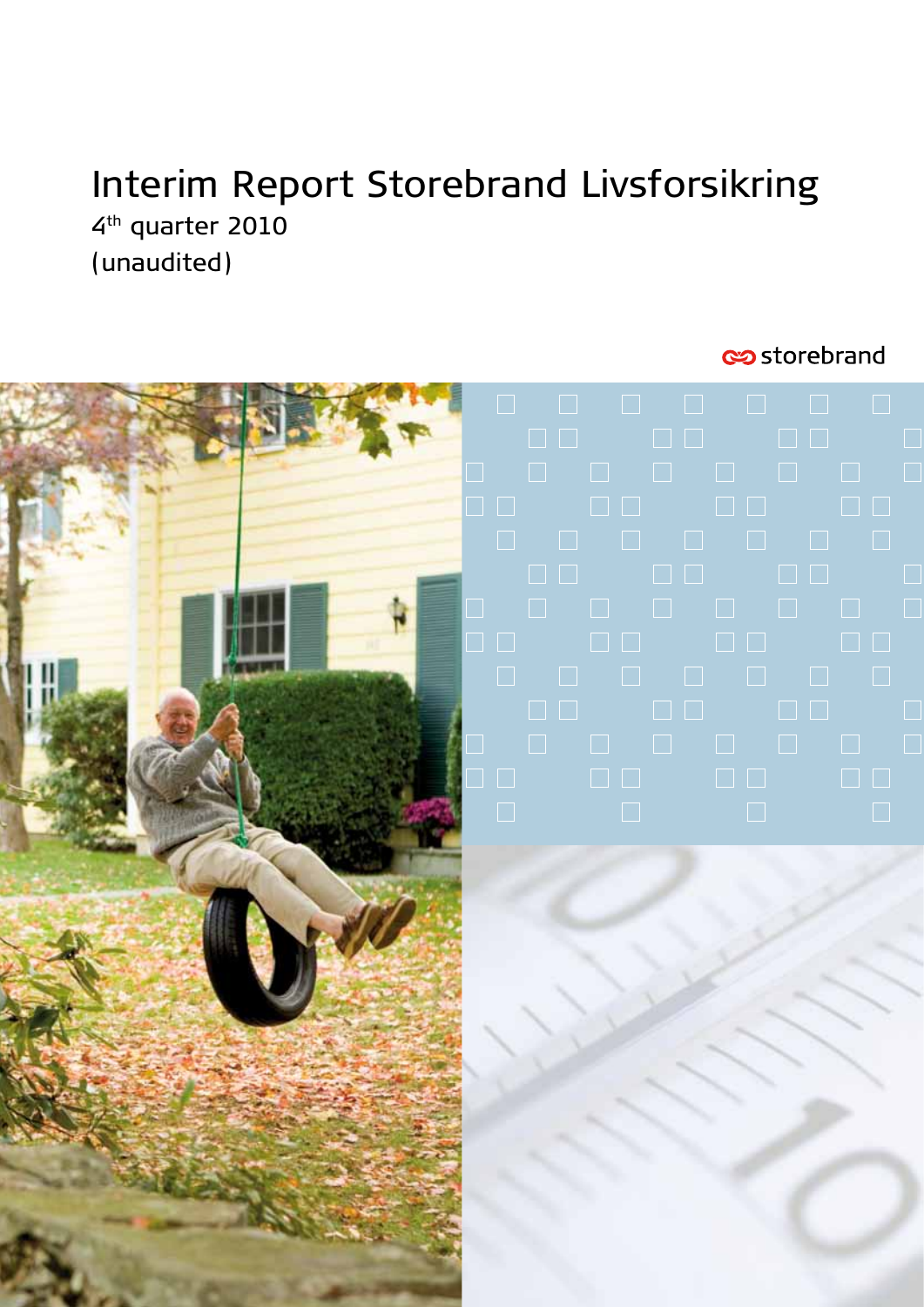# Interim report for Storebrand Livsforsikring Group - Q4 2010

Storebrand Livsforsikring AS is a wholly owned subsidiary of the listed company Storebrand ASA. For information about the Storebrand Group's Q4 result please refer to the Storebrand Group's interim report for the Q4 of 2010.

The official financial statements of the Storebrand Group are prepared in accordance with the International Financial Reporting Standards (IFRS), while the official consolidated financial statements of Storebrand Livsforsikring AS are prepared in accordance with the Annual Accounts Regulations for Insurance Companies.

The tables below summarises the information in the consolidated financial statements for Storebrand Livsforsikring AS based on IFRS principles.

### **OUTLOOK**

Storebrand has implemented a number of streamlining measures in recent years aimed at reducing the relative costs level in both the Norwegian and Swedish businesses. The work on streamlining operations and reducing costs will continue, and will benefit both customers and owners.

Finanstilsynet in Norway has, due to the development of long interest rates, decided to lower the rates used for calculations, both for new contracts and for new accrued entitlements in existing contracts. The maximum rate for calculations for all new life insurance contracts established after 1 January 2011 will be 2.5 per cent, a reduction of 0.25 percentage points. The maximum rate for calculations for new accrued pension entitlements in existing group interest and pension insurance contracts will be reduced by 0.5 percentage points to 2.5 per cent from 1 January 2012. The reduction in the interest guarantee will result in higher premium payments for customers, but at the same time will provide a basis for higher expected returns in the long-term due to the providers' increased risk capacity.

The industry is facing extensive regulatory changes due to Solvency II and the pensions reform in Norway. Storebrand is playing an active part in these processes and is focused on product development and system modifications. During the preparations for the Solvency II regulations, which are expected to be introduced from 2013, Finanstilsynet in Norway has stated that the Norwegian business rules for life insurance need to be evaluated. Potential changes could include adaptations that facilitate greater risk equalisation and better long-term asset management. Concrete proposals concerning changes to the business rules are expected to be presented in 1Q 2011. Storebrand views this work positively and is maintaining an active dialogue with the authorities with the aim of establishing general conditions that preserve effective longterm management of customers' assets.

### **Risks**

Storebrand is exposed to several types of risk through its business areas. Continuous monitoring and active risk management are therefore integral core areas of the group's activities and organisation. Developments in the level of interest rates and the property and equity markets are considered the most important risk factors that could affect the group's result. Biometric risk, i.e. the risk associated with disability, death and longer life expectancy, is another significant risk for the Group. Storebrand has long experience of adapting to changing market conditions through dynamic risk management, which aims to tailor financial risk to the company's risk bearing capacity.

### **Result Life and Pension 1)**

|                                             | Q <sub>4</sub> |      | $1.1 - 31.12$ |        |
|---------------------------------------------|----------------|------|---------------|--------|
| <b>NOK million</b>                          | 2010           | 2009 | 2010          | 2009   |
| Life and Pension Norway                     | 301            | 193  | 877           | 759    |
| Life and Pension Sweden                     | 214            | 307  | 464           | 487    |
| Profit life group before amortisiation cost | 515            | 499  | 1,341         | 1,246  |
| Amortisation                                | $-90$          | -84  | $-348$        | $-340$ |
| Impairment                                  |                |      |               |        |
| Pre-tax profit/loss life group              | 425            | 416  | 993           | 906    |
| Tax                                         | 440            | 21   | 411           | 30     |
| Profit/loss                                 | 865            | 437  | 1,405         | 936    |
|                                             |                |      |               |        |

*1) Encompasses Storebrand Life Group excluding Storebrand Eiendom AS and SPP Fonder AB.*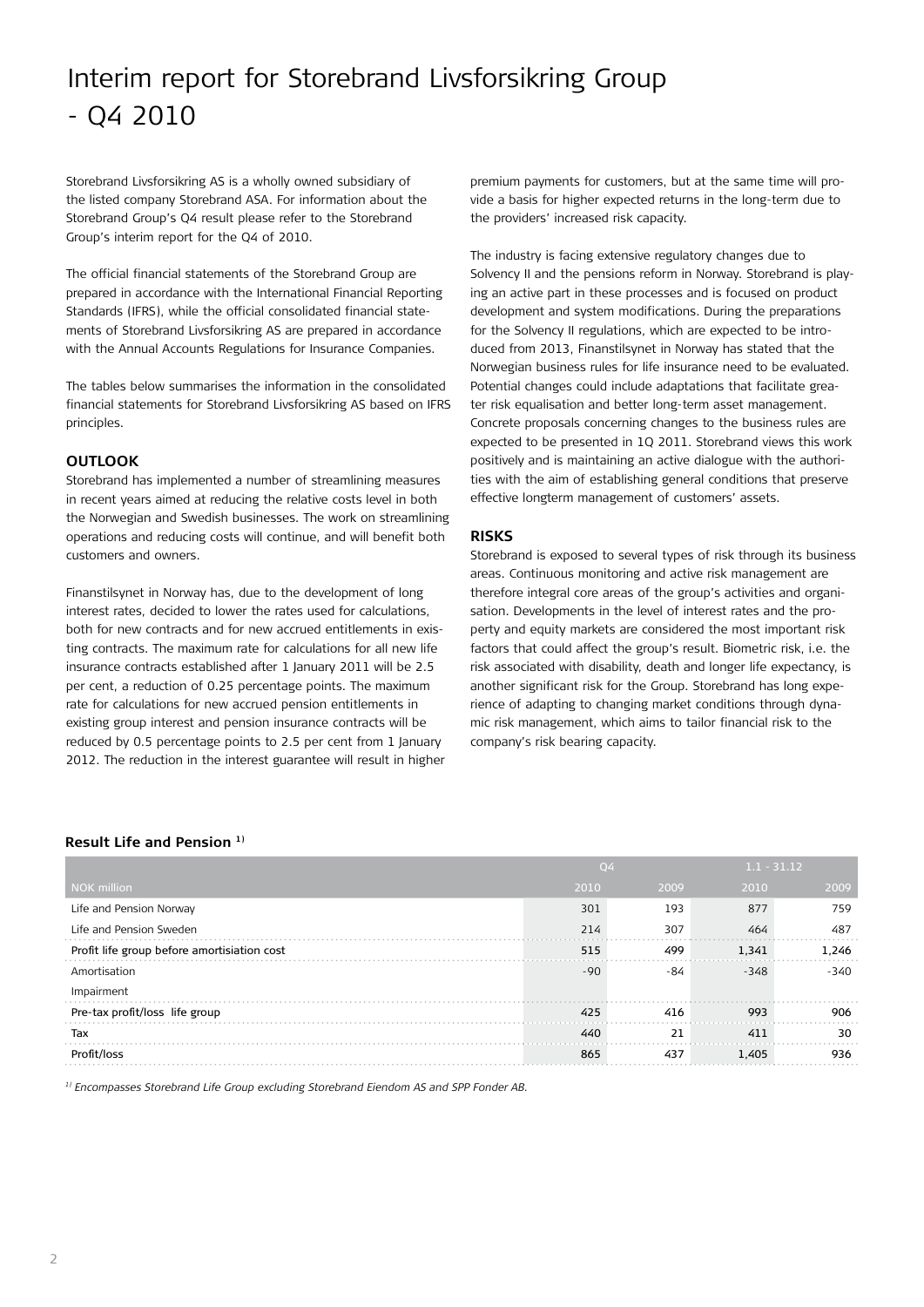- Good returns produced a satisfactory financial result for the owner and increased customer buffer by NOK **1.4 billion in the quarter**
- Continued cost reductions and income growth improved the administration result
- Positive net transfer balance of NOK 1.9 billion, inflow of NOK 0.3 billion in the quarter
- Customers received NOK 7.1 billion for the full year, NOK 1.5 billion in excess of the interest guarantee

*The Life and Pensions Norway business area consists of Storebrand Life Insurance which offers a wide range of products within occupational pensions, private pension savings, and life insurance to companies, public sector entities, and private individuals.*

| ו הסווכום ואסטונות ביוסיות המודרת המודרת הסוויים ומסוויו |          |       |           |        |  |
|----------------------------------------------------------|----------|-------|-----------|--------|--|
|                                                          | 40       |       | Full year |        |  |
| <b>NOK million</b>                                       | 2010     | 2009  | 2010      | 2009   |  |
| Administration result                                    | 18       | $-19$ | 19        | $-169$ |  |
| Risk result                                              | 6        | 61    | 212       | 229    |  |
| Financial result $1$ )                                   | 135      | 17    | 119       | 201    |  |
| Price of interest                                        | 142      | 125   | 557       | 478    |  |
| guarantee and profit risk                                |          |       |           |        |  |
| Other                                                    | $\Omega$ | 9     | $-30$     | 20     |  |
| Pre-tax profit/loss                                      | 301      | 193   | 877       | 759    |  |

Financial performance - Life and Pensions Norway

# **Main features**

The result allocated to the owner in Life and Pensions Norway amounted to NOK 301 million for the quarter and NOK 877 million for the full year. The result allocated to customers amounted to NOK 1.5 billion, NOK 0.6 billion of which was profit for insurance customers in excess of the guaranteed return and NOK 0.9 billion was allocated as additional statutory reserves.

The financial markets developed positively during the quarter with good returns on Norwegian and global equities. The market value adjustment reserve was increased by NOK 0.5 billion during the quarter and amounted to NOK 2.0 billion at year-end 2010.

The charges made against the owner's result in 3Q were reversed because the booked return achieved in the individual portfolio was sufficient to cover the buildup of reserves for long life.

The transfer balance was positive and amounted to NOK 0.3 billion for the quarter and NOK 1.9 billion for 2010.

The administration result improved further during the quarter due to continuing reductions in costs. The new generation of products without guarantees (defined contribution pensions and unit linked) contributed positive results totaling NOK 28 million for the quarter and NOK 139 million for 2010.

#### Administration result

The administration result was NOK 18 million (minus NOK 19 million) for 4Q and NOK 19 million (minus NOK 169 million) for 2010. A number of cost effciency measures were implemented in the last year involving staffing reductions, offshoring, and lower purchasing costs. The underlying growth in income within defined contribution pensions and unit linked is good.

#### Risk result

The risk result amounted to NOK 6 million (NOK 61 million) for 4Q and NOK 212 million (NOK 229 million) for the full year. The result was affected by an increase in reserves in line with new methodology for incurred but not reported claims (IBNR) and reported but not settled claims (RBNS). The risk results for disability and mortality in the quarter were weaker than in the same period last year, while the longevity result improved.

NOK 8 million was set aside in the risk equalisation fund for group pensions in 4Q. NOK 76 million was allocated in the year. The risk equalisation fund for group pensions amounted to NOK 257 million at year-end 2010.

The risk equalisation fund for paid-up policies amounted to NOK 27 million at year-end 2010, a reduction of NOK 20 million in 4Q and NOK 15 million for the full year.

The risk result for fund-based products and other risk products amounted to minus NOK 12 million (NOK 53 million) for 4Q and NOK 120 million (NOK 156 million) for 2010.

#### Financial result

The financial result amounted to NOK 135 million (NOK 17 million) for 4Q and NOK 119 million (NOK 201 million) for the full year. The financial result in the quarter is impacted by losses associated with bankruptcy petition in the Danish bank Amagerbanken A/S. The announcement made by Amagerbanken A/S on 6 February 2011 provided new information about conditions that existed as of 31.12.2010. Hence it is for the accounting year 2010 recognized a loss related to bond investments.. Due to this the result to owner is reduced by NOK 37 million in the quarter, of which NOK 28 million in the company portfolio and NOK 9 million caused by reduced investment return and profit sharing in the customer portfolios.

The market return in the quarter was good due to the positive development of the equity markets, even though the increase in long interest rates made a negative contribution in the period. Unrealised gains increased by NOK 0.5 billion during the quarter and amounted to NOK 2.0 billion at year-end 2010. The value of the real estate portfolio increased by NOK 182 million in excess of the running yield during the year, while the change in the quarter was marginal. The valuation of the real estate portfolio is supported by a broad range of external valuations. Excess value on loans and receivables in the quarter decreased by NOK 1.0 billion due to increases in interest rates and amounted to NOK 732 million at year-end 2010.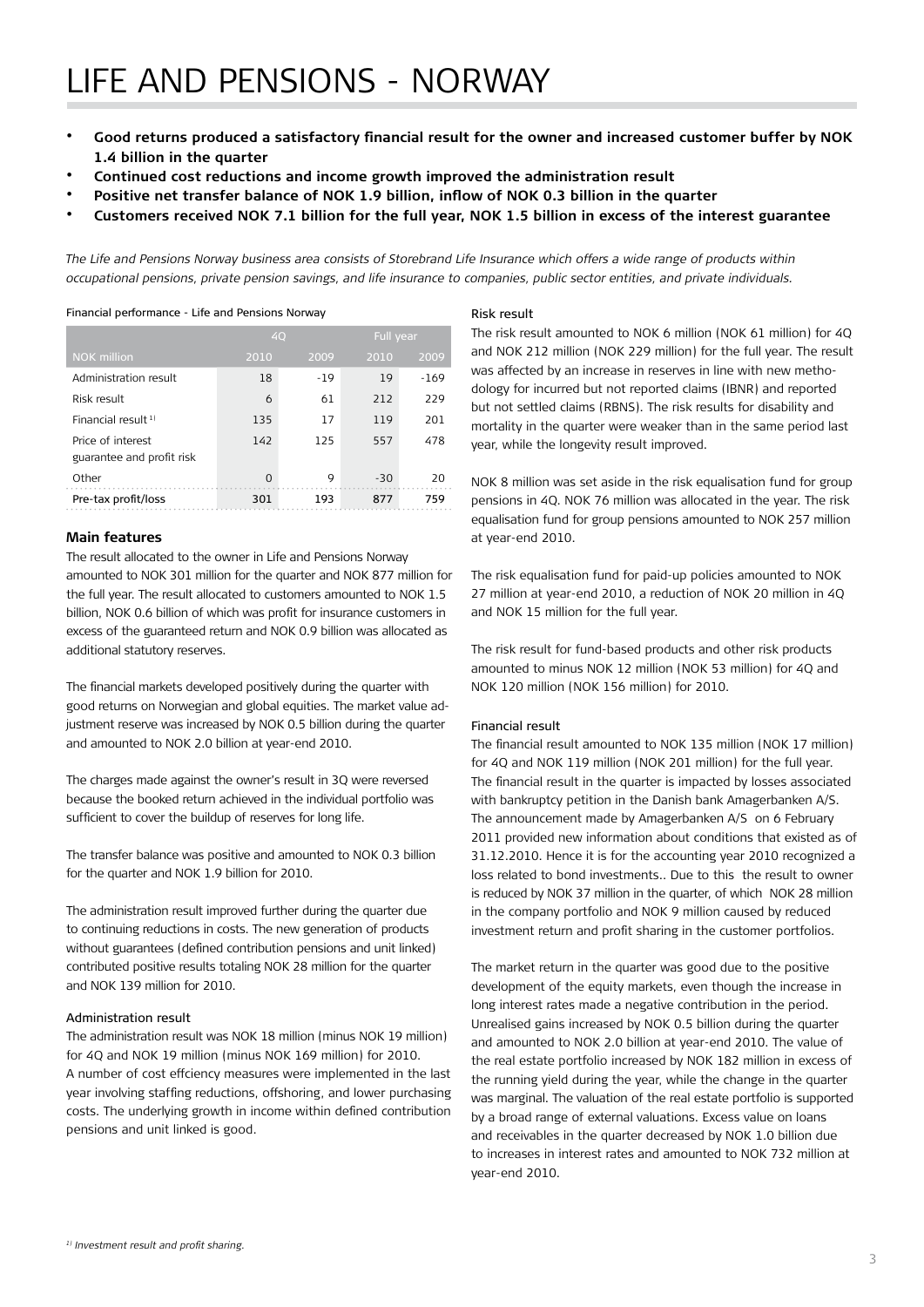#### Investment return group portfolio

|                  | 40 2010 |               | 40 2009 |               |               | Full year 2010 | Full year 2009 |               |
|------------------|---------|---------------|---------|---------------|---------------|----------------|----------------|---------------|
|                  | Market  | <b>Booked</b> | Market  | <b>Booked</b> | <b>Market</b> | <b>Booked</b>  | Market         | <b>Booked</b> |
| Portfolio        | return  | return        | return  | return        | <b>return</b> | return         | return         | return        |
| Total Group (DB) | 2.2%    | 1.7 %         | 1.9 %   | 1.9%          | 6.4%          | 4.9 %          | 4.8 %          | 4.8 %         |
| Paid-up policies | 1.9%    | 1.7 %         | 1.4 %   | 1.5 %         | 6.0%          | 4.9 %          | 4.5 %          | 4.6 %         |
| Individual       | 2.1%    | 2.6%          | 1.5 %   | l.2 %         | 6.0%          | 6.0%           | 4.3 %          | 4.0%          |

Booked return was above the interest guarantee in all portfolios and hence produced surplus allocated to additional statutory reserves and the customers' premium fund. The average annual interest guarantee in the various customer portfolios is between 3.3 per cent and 3.7 per cent.

The financial result for risk products amounted to NOK 28 million for 4Q and NOK 93 million for the full year.

#### *Profit sharing*

Profit sharing produced a net positive contribution of NOK 179 million in 4Q due to the reversal of previous charges to the owner's result linked to building up reserves for longevity. The profit sharing amounted to a net NOK 64 million for the full year.

There is a need to build up reserves for individual pension insurance and paid-up policies due to assumptions concerning lower mortality in the future. NOK 186 million was allocated to build up reserves in 4Q and NOK 423 million in 2010. At year-end 2010, the amount by which the reserves still need to be built up was calculated at around NOK 520 million: around NOK 430 million for individual pension insurance and around NOK 90 million for paid-up policies. The plan is to complete the build up of the reserves by the end of 2012. This build up of reserves can be covered by positive booked return results and if the booked return for the individual portfolio is higher than 5.8 per cent this could result in profit sharing for the owner.

#### *Company portfolio*

The company portfolio's result amounted to minus NOK 36 million (minus NOK 4 million) for 4Q and minus NOK 55 million (NOK 92 million) for the full year. The company portfolio saw a gross return of 0.7 per cent for the quarter and 3.1 per cent for 2010. The return in the quarter was affected by a write-down of NOK 28 million linked to the winding-up of the Danish bank Amagerbanken A/S. Storebrand Life Insurance's loan interest costs will amount to around NOK 130 million per quarter for the next 12 months. Total interest-bearing liabilities amounted to NOK 6.6 billion at year-end 2010.

#### *Price of interest guarantee and profit on risk*

NOK 142 million was recognised as income from upfront pricing of the interest guarantee and profit from risk for group defined benefit in 4Q. This is an increase of NOK 17 million compared to the same period the last year. A total of NOK 557 million was recognised as income in 2010 compared to NOK 478 million in 2009. The increase was due to volume growth and implemented price changes.

#### *Other result*

The other result was NOK 0 million (NOK 9 million) for 4Q. This primarily consists of the result from subsidiaries and changes in administration and security reserves. The other result was minus NOK 30 million (NOK 20 million) for the full year.

#### **Balance sheet**

The diagrams below show the risk-adjusted allocations (including derivatives). The proportion of equities in portfolios with a guarantee increased in 4Q. Changes in equity allocations corresponded to changes in short-term bond and money market allocations.

- The Aggressive profile had a 25 per cent proportion of equities at the close of 4Q compared to 23 per cent at the close of 3Q.
- The Standard profile had an 18 per cent proportion of equities at the close of 4Q compared to 16 per cent at the close of 3Q.
- The Careful profile had a 9 per cent proportion of equities at the close of 4Q, unchanged from the close of 3Q.
- Paid-up Policy profiles had on average an 11 per cent proportion of equities at the close of 4Q, unchanged from the close of 3Q.
- The Individual profile had a 12 per cent proportion of equities at the close of 4Q compared to 14 per cent at the close of 3Q.

Only minor changes in allocations were made to the company portfolio during the quarter and the full year.

#### Assets profile

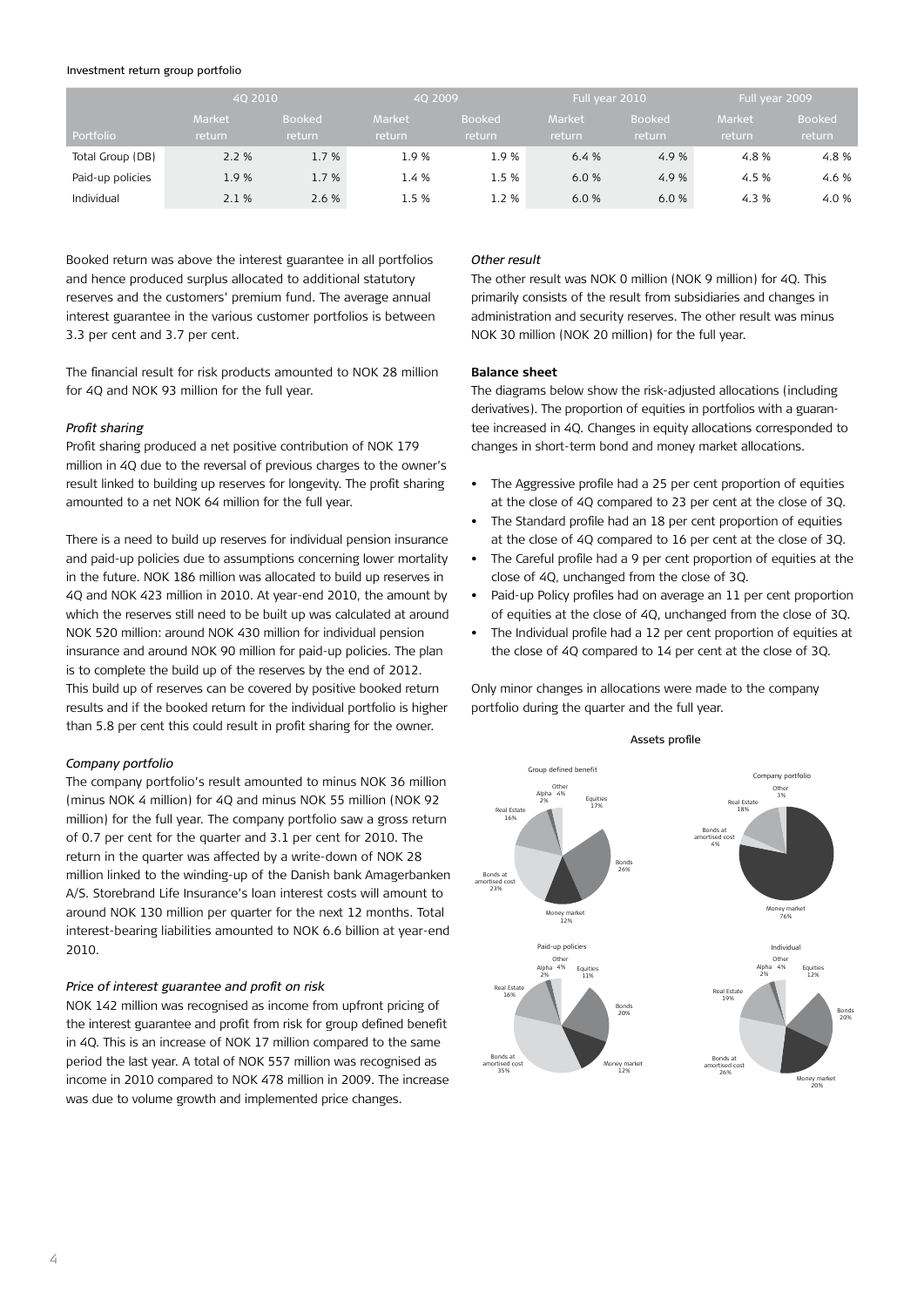Total assets under management increased by around NOK 4 billion in 4Q and amounted to NOK 200 billion at year-end 2010. This represents an increase of NOK 15 billion for the full year. Customer assets grew due to a net inflow of customer assets and positive returns in the period.

#### Solvency



Additional statutory reserves in % of customer funds with guarantee

Market value adjustment reserve in % of customer funds with guarantee

Solvency margin Life Group

Solidity capital <sup>1)</sup> increased by NOK 2.3 billion in the quarter due to positive result development and increased customer buffers and amounted to NOK 42.7 billion at year-end 2010. Solidity capital increased by NOK 7.4 billion in 2010. Additional statutory reserves amounted to NOK 5.4 billion at year-end 2010, an increase of NOK 0.9 billion in 4Q due to the allocation of the year's profit. The market value adjustment reserve increased by NOK 0.5 billion in the quarter and amounted to NOK 2.0 billion at the close of 4Q. The excess value of bonds at amortised cost fell by NOK 963 million in the quarter and amounted to NOK 732 million at year-end 2010. The increase for the full year amounted to NOK 592 million.

Storebrand Life Insurance Group's capital adequacy was 13.6 per cent at year-end 2010. Capital adequacy fell by around 1 percentage point in 2010 due to balance sheet growth and an increased proportion of equities. The Storebrand Life Insurance Group achieved a solvency margin of 164 per cent. The increase of 6 percentage points in 4Q was due to the build up of additional statutory reserves.

#### **Market**

Premium income<sup>2)</sup>

|                                                | 4Q    |       |        | <b>Full year</b> |  |
|------------------------------------------------|-------|-------|--------|------------------|--|
| <b>NOK</b> million                             | 2010  | 2009  | 2010   | 2009             |  |
| Group Defined Benefit                          | 1,062 | 1,176 | 8,154  | 8,286            |  |
| Paid-up policies                               | 20    | 19    | 98     | 101              |  |
| Group with investment                          | 776   | 678   | 3,409  | 3,068            |  |
| choice                                         |       |       |        |                  |  |
| Individual endowment<br>insurance and pensions | 158   | 311   | 761    | 1,506            |  |
| Individual with                                | 552   | 954   | 1,993  | 2,073            |  |
| investment choice                              |       |       |        |                  |  |
| Risk products without<br>profit sharing        | 133   | 111   | 1,103  | 1,040            |  |
| Total                                          | 2.701 | 3.249 | 15.518 | 16.073           |  |

Total premium income in the quarter fell by 17 per cent compared with the same period in 2009. This is largely explained by the good sales of 'guarantee accounts<sup>3)</sup>' last year. Total premium income for the full year fell by 3 per cent. There was good growth in premiums from defined contribution pensions for corporates, while premium income from group defined benefit pensions is gradually falling due to the transition to defined contribution pensions. New subscriptions are no longer being sold for pension accounts and life accounts, which also decreased premium income from traditional individual pensions compared to the year before.

#### Sales

The booked net inflow to Storebrand was NOK 298 million (minus NOK 466 million) in 4Q. The net transfer balance for the full year amounted to a net inflow to Storebrand of NOK 1,857 million (NOK 55 million).

Net sales of guarantee accounts in the retail market amounted to NOK 0.4 billion in the quarter and NOK 1.5 billion in total for 2010, while sales of other retail unit linked contracts in the quarter were low.

#### New subscriptions

Total new premiums (APE) worth NOK 267 million (NOK 257 million) were signed in 4Q. APE for the full year amounted to NOK 1,476 million (NOK 1,209 million). The increase was primarily due to collective defined benefit pensions. The company won a number of large tender competitions towards year-end 2009, and reserves for these have been transferred which resulted in increased APE in 2010.

New premiums (APE) in the period:

- Guaranteed products: NOK 124 million (NOK 57 million) for 4Q and NOK 778 million (NOK 402 million) for the full year.
- Unit linked insurance: NOK 114 million (NOK 184 million) for 4Q and NOK 500 million (NOK 486 million) for the full year.
- Risk products: NOK 29 million (NOK 16 million) for the quarter, NOK 199 million (NOK 173 million) for the year-to-date.

#### Return for defined contribution pensions

The investment portfolios for defined contribution pensions achieved good returns in 4Q. After falling in 2Q, the equity markets rebounded strongly in the second half of the year. The year's returns for the recommended investment choices for defined contribution pensions were higher than the benchmarks for all profiles.

- 2.5 per cent (2.3 per cent) for 4Q and 6.7 per cent (10.6 per cent) for the full year for Careful pensions.
- 5.8 per cent (4.5 per cent) for 4Q and 10.3 per cent (20.6 per cent) for the full year for Balanced pensions.
- 9.0 per cent (6.6 per cent) for 4Q and 13.4 per cent (30.2 per cent) for the full year for Aggressive pensions.

*1) The term solidity capital encompasses equity, subordinated loan capital, the market value adjustment reserve, additional statutory reserves, conditional bonuses, excess value/deficit related to bonds at amortised cost and accrued profit.*

*2) Exclusive transfer of premium reserves.* 

*3) A retail product that guarantees a specified amount anually.*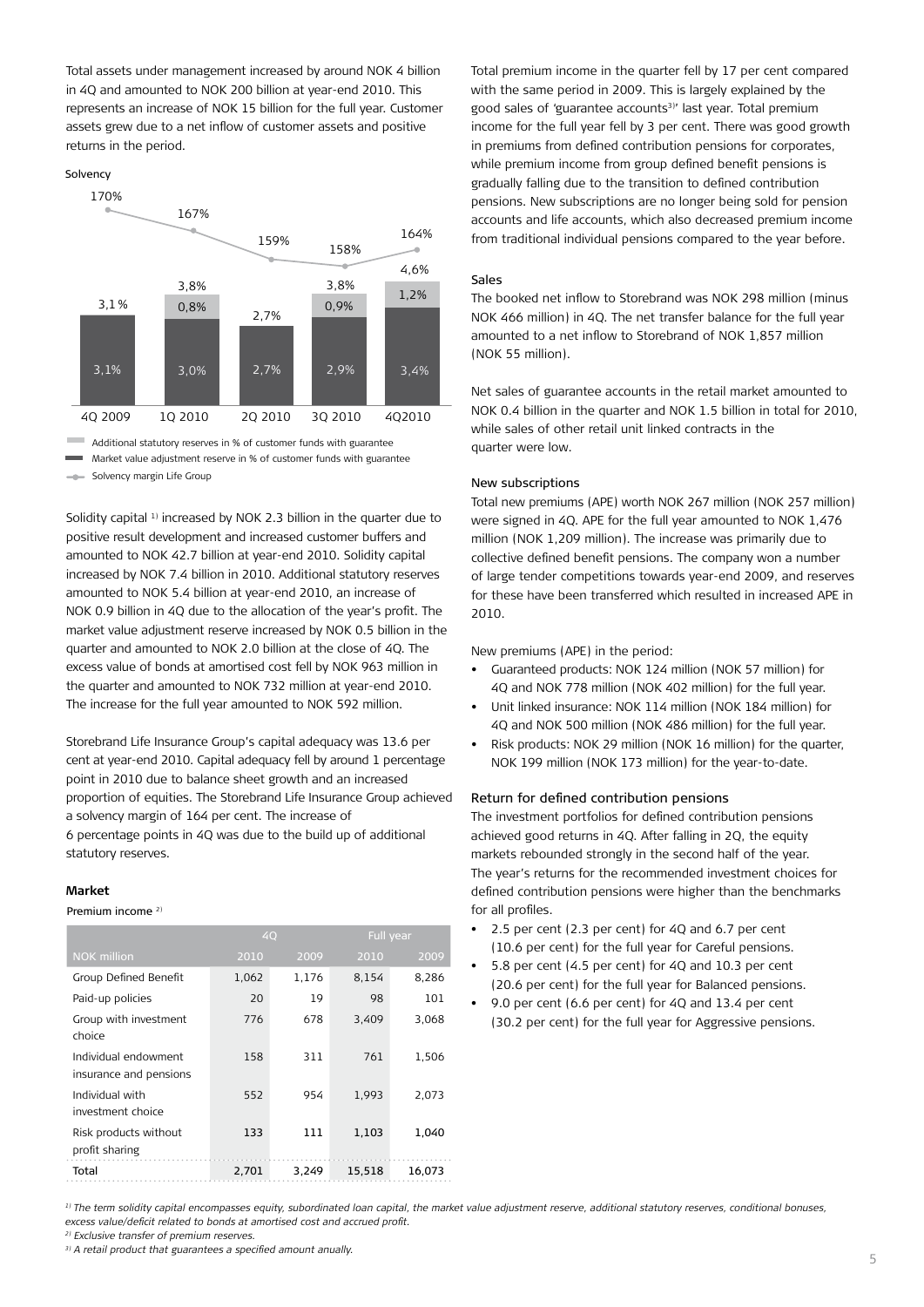- • **Continued good risk results and positive financial result for the quarter**
- Administration result improved by NOK 185 million in 2010
- Buffer capital of NOK 11.5 billion, an increase of 32 per cent in 2010
- **Solvency margin of 199 per cent**

*The business area Life and Pensions Sweden (SPP) offers pension and insurance solutions, and advice to companies in the competitive segment of the occupational pensions market. The company also offers private pension savings and sickness and health insurance.*

### **Result**

Financial performance - Life and Pensions Sweden<sup>1)</sup>

|                                   | 40    |       | Full year |        |
|-----------------------------------|-------|-------|-----------|--------|
| NOK million                       | 2010  | 2009  | 2010      | 2009   |
| Administration result             | 11    | $-37$ | 84        | $-101$ |
| Risk result                       | 51    | 82    | 311       | 253    |
| Financial result                  | 137   | 245   | 31        | 260    |
| Other                             | 15    | 17    | 38        | 74     |
| Result before amortisation        | 214   | 307   | 464       | 487    |
| Amortisation intangible<br>assets | $-90$ | -83   | $-348$    | -340   |
| Pre-tax profit/loss               | 124   | 223   | 116       | 146    |

#### Administration result

The administration result amounted to NOK 11 million (minus NOK 37 million) for 4Q and NOK 84 million (minus NOK 101 million) for 2010. The result is slightly lower than in 3Q since a large proportion of the year's marketing costs are incurred in 4Q. Marketing is intensified in Q4, when customers make their choice for next years pension provider. The improvement in the result for 2010 compared to last year amounts to NOK 185 million. The improvement is principally due to the effects of the efficiency and restructuring programme implemented in 2009. This resulted in substantially lower costs in 2010. At the same time administration income increased due to an increase in assets under management. In addition to this a larger proportion of the business comes from unit linked insurance, which is more profitable than traditional products.

#### Risk result

The risk result amounted to NOK 51 million (NOK 82 million) for 4Q and NOK 311 million (NOK 253 million) for 2010. The underlying risk result is developing positively. The period's result was also affected by the rate of recovery from illness being higher than expected. This resulted in the dissolution of sickness reserves and a good risk result in the period.

#### Financial result

The financial result amounted to NOK 137 million (NOK 245 million) for 4Q and NOK 31 million (NOK 260 million) for 2010. The quarter was characterised by equity markets developing well and increased interest rates. The development of the market resulted in a reduction in the deferred capital contribution of NOK 279 million for the quarter and NOK 100 million for the year. The deferred capital contribution is a reserve against equity for undercapitalised pension contracts and its dissolution has a direct effect on the result allocated to the owner. A hedging portfolio has been established to reduce the effect of equity market fluctuations on

<sup>1)</sup> Nordben was included in the result from and including June 2009.

the result. This made a negative contribution to the financial result amounting to minus NOK 76 million for the quarter and minus NOK 262 million for the full year.

The development of the equity markets had a positive effect on customer return in the quarter, though this was countered by higher interest rates which reduced the value of bonds in the portfolios. Returns in the different investment portfolios in the quarter varied between minus 3.4 per cent and 1.6 per cent and between 3.4 per cent and 7.0 per cent for the full year.

#### Financial return

|                           | 40      |      | Full year |      |  |
|---------------------------|---------|------|-----------|------|--|
| Portfolio                 | 2010    | 2009 | 2010      | 2009 |  |
| Defined Benefit (DB)      | $-1.03$ | 1.54 | 5.98      | 4.12 |  |
| Defined Contribution (DC) |         |      |           |      |  |
| P250*                     | 1.63    | 2.38 | 7.00      | 9.59 |  |
| P300*                     | $-0.66$ | 1.66 | 5.34      | 4.77 |  |
| $P 520*$                  | $-3.42$ | 1.18 | 3.43      | 2.86 |  |
| RP (Retirement Pension)   | $-0.04$ | 0.54 | 0.13      | 1.27 |  |

*\*) Maximum interest rate guarantee in the portfolios P250, P300 and P520 is 2.5%, 4% and 5.2% respectively.*

The total contribution to the result from profit sharing was minus NOK 87 million for 4Q and NOK 174 million for 2010. Increased interest rates had a negative effect on the quarter's return, and reduced profit sharing in the portfolios with a high proportion of interest-bearing papers. Good returns for the year resulted in profit sharing in portfolios P250 and P300 since the return was higher than the guaranteed interest.

#### Other result

The other result was NOK 15 million (NOK 17 million) for 4Q and NOK 38 million (NOK 74 million) for the full year. The result consists of the return in the company portfolio, which is entirely invested in fixed income securities.

#### **Balance sheet**

SPP adjusts its exposure to equities in line with developments in the market via so-called dynamic risk management. The proportions of equities increased in all portfolios in the quarter with the exception of P520, in which it remained unchanged.

- The proportion of equities in the DB portfolio increased by 2 percentage points.
- The proportion of equities in P250 increased by 4 percentage points.
- The proportion of equities in P300 increased by 4 percentage points.
- The proportion of equities in P520 increased was unchanged.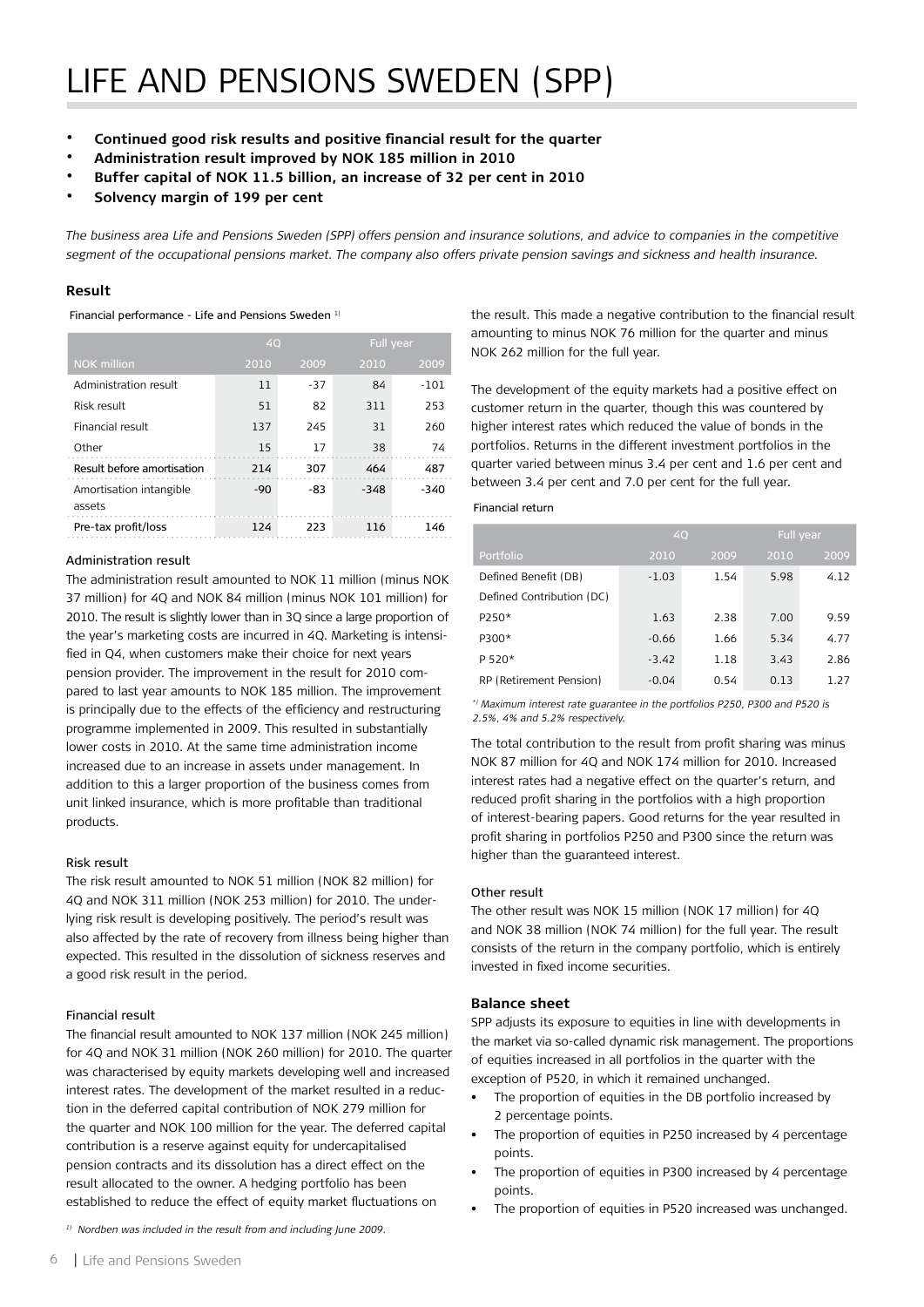#### Asset profile customer portfolios with guaranteed return



The buffer capital (conditional bonus) increased by 15 per cent in the quarter and 32 per cent in 2010. The increase was due to a good return in customer portfolios and climbing interest rates which reduced the value of insurance obligations. At the close of the quarter the buffer capital amounted to NOK 11.5 billion (NOK 8.7 billion). The solvency margin in the SPP Group was 199 per cent at the close of 4Q, which is an improvement of 35 percentage points since the previous quarter. The improvement was due to a relatively greater increase in assets than in insurance obligations.

Solvency



Total assets amounted to NOK 122 billion at the close of the quarter, which represents an increase of NOK 2 billion for 4Q and NOK 10 billion for the full year. The increase was due to continued good premium growth within unit linked insurance and good returns in the customer portfolios. It is also worth noting that the SEK has strengthened markedly against the NOK since the start of the year, which has had a positive effect on assets under management.

#### **Market**

Premium income 3)

|                     | 40    |       | Full year |       |  |
|---------------------|-------|-------|-----------|-------|--|
| <b>NOK</b> million  | 2010  | 2009  | 2010      | 2009  |  |
| Guaranteed products | 640   | 1,134 | 3,030     | 3,524 |  |
| Unit Link           | 694   | 322   | 3,388     | 3,016 |  |
| BenCo               | 186   | 171   | 759       | 857   |  |
| Total               | 1,519 | 1.627 | 7.177     | 7,397 |  |

Premium income was NOK 7.2 billion, which represents a decrease of 2 per cent compared to the same period last year. This was due to a decrease in guaranteed business. Unit link premium income exceeded premium income from guaranteed business for the first time in 2010. Unit linked insurance accounted for 53 per cent (47 per cent) of SPP's premium income (excluding BenCo).

#### New subscriptions

New sales within unit linked insurance are developing positively. Sales of unit linked insurance increased compared to last year and accounted for 67 per cent of total new sales. Recruitment and streamlining of own sales organisation helped increase new sales measured by APE by 21 per cent in the quarter. New sales measured in APE in 2010 amounted to NOK 1,021 million (NOK 919 million).

New premiums (APE) in the quarter:

- Guaranteed products: NOK 82 million (NOK 77 million) for the quarter, NOK 291 million (NOK 348 million) for 2010.
- Unit linked insurance: NOK 165 million (NOK 101 million) for the quarter, NOK 683 million (NOK 504 million) for 2010.
- BenCo: NOK 10 million (NOK 34 million) for the quarter, NOK 47 million (NOK 66 million) for 2010.

*1) After pro forma group contribution.*

*2) Before group contribution.*

*3) Exclusive transfer of premium reserves.*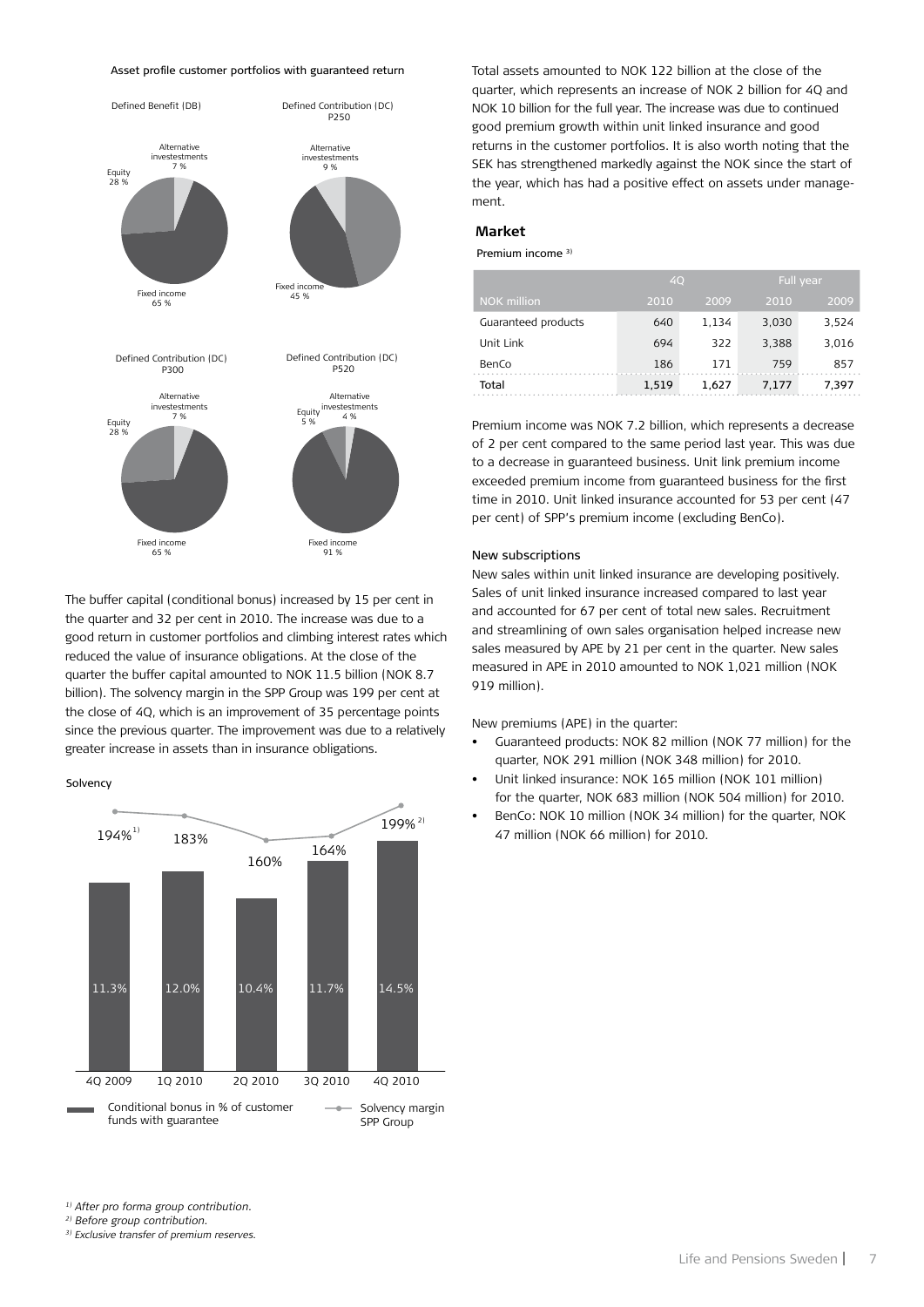## **reconciliation tables towards profit and loss account**

The following table shows reconciliation between the profit and loss tables above showing the business area Life and Pension according to IFRS, and profit and loss to local Annual Accounts Regulations for Insurance Companies (NGAAP). The official financial statements for Storebrand Livsforsikring AS are prepared in accordance with IFRS.

| <b>NOK</b> million                                             | 31.12.10 | 31.12.09 |
|----------------------------------------------------------------|----------|----------|
| Profit and Loss Life and Pension                               | 993      | 905      |
| Charge from the additional statutory reserves                  |          |          |
| Change in administration reserve p&c<br>insurance              | $-1$     | 3        |
| Change in security reserves p&c insurance                      | $-11$    | -18      |
| Profit and loss Storebrand Eiendom (real estate<br>management) | 53       | 45       |
| Profilt and loss SPP Fonder<br>(asset management)              | 32       | 17       |
| Profit and loss Storebrand Livsforsikring                      | 1.067    | 952      |
| Group before tax                                               |          |          |

Lysaker, 15. February 2011 The Board of Directors of Storebrand Livsforsikring AS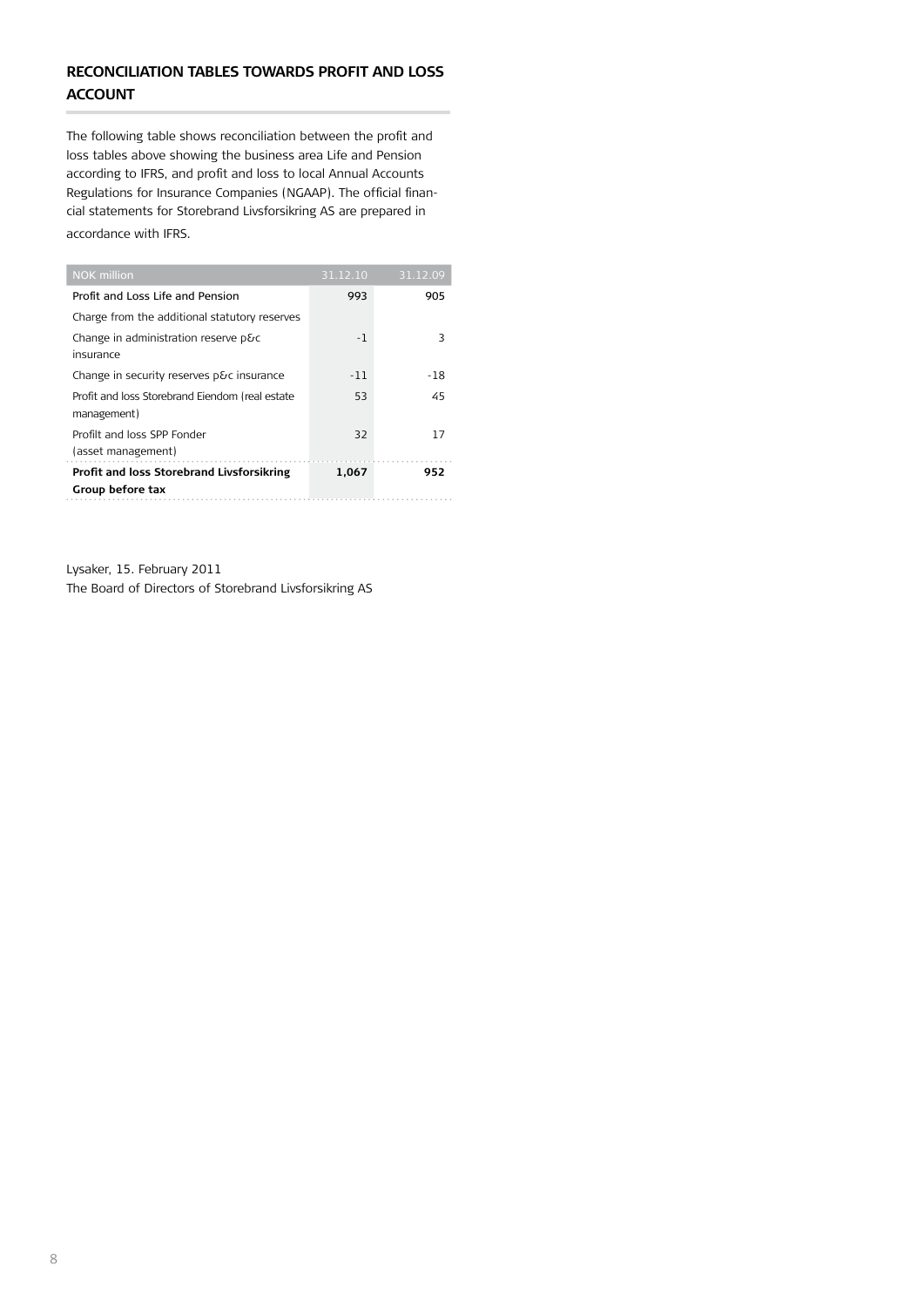# Storebrand Livsforsikring AS

# **Profit and Loss**

|                                                                                    | Q4          |          | $1.1 - 31.12$ |          |
|------------------------------------------------------------------------------------|-------------|----------|---------------|----------|
| <b>NOK</b> million                                                                 | 2010        | 2009     | 2010          | 2009     |
| <b>TECHNICAL ACCOUNT:</b>                                                          |             |          |               |          |
| Gross premiums written                                                             | 2,705       | 3,274    | 15,592        | 16,136   |
| Reinsurance premiums ceded                                                         | -4          | -24      | -74           | -63      |
| Premium reserves transferred from other companies                                  | 1,054       | 377      | 5,358         | 2,683    |
| Premiums for own account                                                           | 3,756       | 3,627    | 20,876        | 18,757   |
|                                                                                    |             |          |               |          |
| Income from investments in subsidiaries, associated companies and joint-controlled | 454         | 194      | 1,366         | 16       |
| companies                                                                          |             |          |               |          |
| of which from investment in real estate companies                                  | 419         | 218      | 1,334         | 67       |
| Interest income and dividends etc. from financial assets                           | 1,328       | 815      | 4,893         | 4,421    |
| Changes in investment value                                                        | 486         | 393      | 1,835         | 1,012    |
| Realised gains and losses on investments                                           | 912         | 733      | 1,596         | 1,378    |
| Total net income from investments in the collective portfolio                      | 3,180       | 2,135    | 9,690         | 6,828    |
|                                                                                    |             |          |               |          |
| Income from investments in subsidiaries, associated companies and joint-controlled | 31          | 9        | 98            | 1        |
| companies                                                                          |             |          |               |          |
| of which from investment in real estate companies                                  | 30          | 12       | 95            | 5        |
| Interest income and dividends etc. from financial assets                           | 176         | 364      | 340           | 508      |
| Changes in investment value                                                        | 471         | 309      | 1,072         | 1,968    |
| Realised gains and losses on investments                                           | 380         | 27       | 526           | $-101$   |
| Total net income from investments in the investment selection portfolio            | 1,058       | 708      | 2,035         | 2,375    |
|                                                                                    |             |          |               |          |
| Other insurance related income                                                     | 54          | 40       | 162           | 98       |
|                                                                                    |             |          |               |          |
| Gross claims paid                                                                  | $-3,239$    | $-2,348$ | $-11,145$     | $-9,161$ |
| Claims paid - reinsurance                                                          | $\mathbf 1$ | 4        | 6             | 6        |
| Gross change in claims reserve                                                     | -14         | $-107$   | $-79$         | $-144$   |
| Premium reserves etc. transferred to other companies                               | $-762$      | -847     | $-3,522$      | $-2,628$ |
| Claims for own account                                                             | $-4,014$    | -3,299   | -14,742       | -11,928  |
|                                                                                    |             |          |               |          |
| To (from) premium reserve, gross                                                   | $-643$      | 67       | $-6,934$      | $-5,334$ |
| Change in statutory reserves                                                       | $-839$      | $-1,191$ | $-759$        | $-1,232$ |
| Change in value adjustment fund                                                    | -468        | -31      | $-1,940$      | $-31$    |
| Change in premium fund, deposit fund and the pension surplus fund                  | $-21$       | -13      | -97           | $-111$   |
| To/from technical reserves for non-life insurance business                         | 17          | 10       | -45           | -56      |
| Transfer of additional statutory reserves and value adjustment fund from other     | 5           | 4        | 22            | 27       |
| insurance companies/pension funds                                                  |             |          |               |          |
| Changes in insurance obligations recognised in the Profit and Loss Account -       | -1,947      | -1,154   | $-9,753$      | -6,737   |
| contractual obligations                                                            |             |          |               |          |
|                                                                                    |             |          |               |          |
| Change in premium reserve                                                          | $-1,719$    | $-2,018$ | $-5,060$      | $-6,927$ |
| Change in other provisions                                                         | $-56$       | -49      | $-178$        | -81      |
| Changes in insurance obligations recognised in the Profit and Loss Account -       | $-1,775$    | $-2,067$ | -5,238        | -7,008   |
| investment portfolio separately                                                    |             |          |               |          |
|                                                                                    |             |          |               |          |
| Profit on investment result                                                        | 452         | 558      | $-304$        | -5       |
| The risk profit allocated to the insurance agreements                              | 2           | 21       | $-70$         | -79      |
| Other allocation of profit                                                         | -14         | 97       | $-133$        | $-2$     |
| Funds allocated to insurance contracts, contractual obligations                    | 440         | 676      | $-507$        | -87      |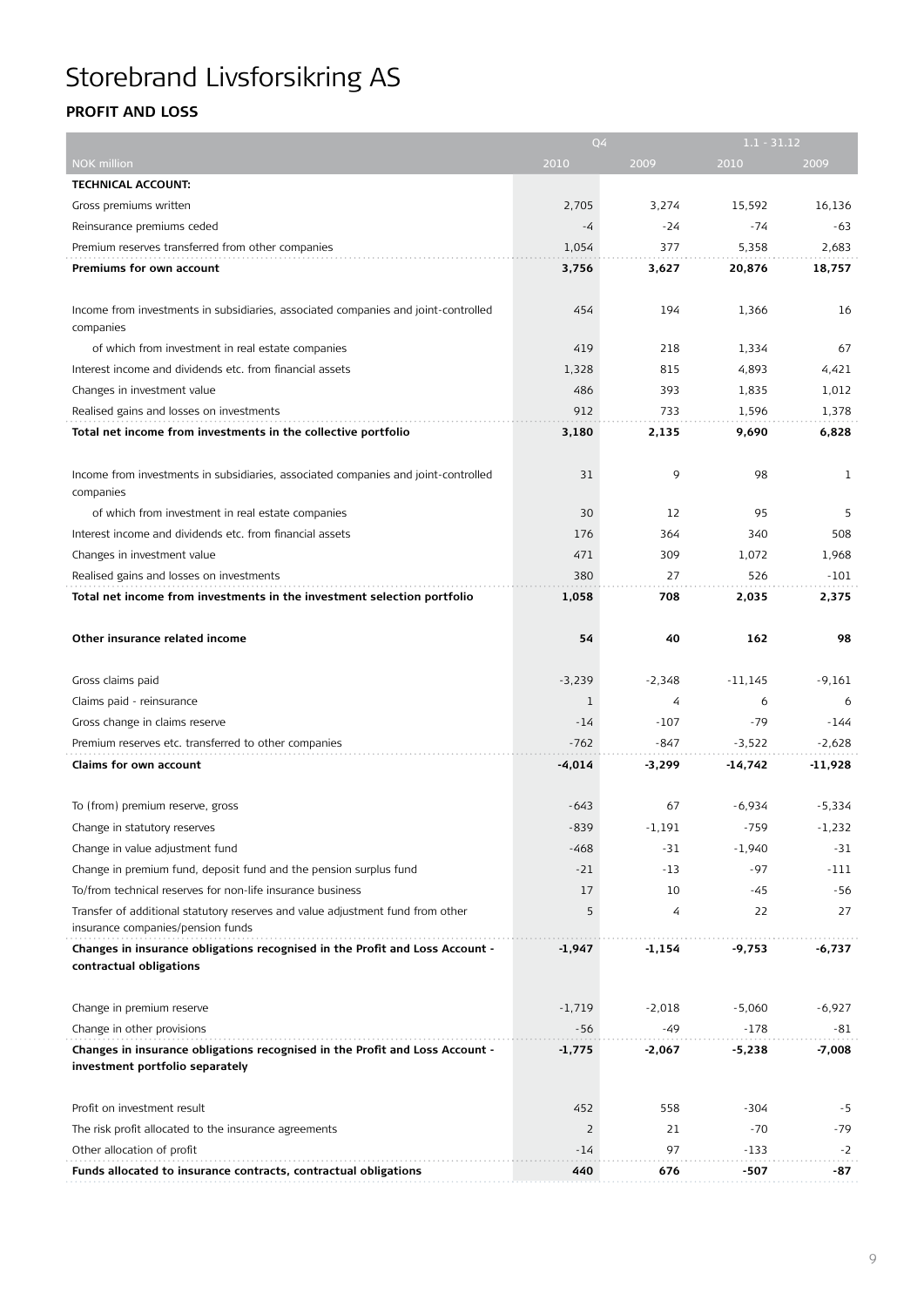|                                                                               | Q <sub>4</sub> |        | $1.1 - 31.12$ |          |
|-------------------------------------------------------------------------------|----------------|--------|---------------|----------|
| <b>NOK</b> million                                                            | 2010           | 2009   | 2010          | 2009     |
| Management expenses                                                           | $-82$          | 127    | $-365$        | $-122$   |
| Selling expenses                                                              | $-80$          | -90    | $-299$        | $-336$   |
| Insurance-related administration expenses (incl. commissions for reinsurance  | $-175$         | $-430$ | $-719$        | $-1,026$ |
| received)                                                                     |                |        |               |          |
| Insurance-related operating expenses                                          | $-337$         | -394   | -1,384        | -1,484   |
|                                                                               |                |        |               |          |
| Other insurance related expenses                                              | $-81$          | -58    | $-217$        | -178     |
| <b>Technical insurance result</b>                                             | 332            | 213    | 922           | 636      |
|                                                                               |                |        |               |          |
| <b>NON-TECHNICAL ACCOUNT</b>                                                  |                |        |               |          |
|                                                                               |                |        |               |          |
| Income from investments in subsidiaries, associated companies and joint-      | 88             | 70     | 138           | 37       |
| controlled companies                                                          |                |        |               |          |
| of which from investment in real estate companies                             | 21             | 12     | 69            | 3        |
| Interest income and dividends etc. from financial assets                      | 146            | 180    | 605           | 686      |
| Changes in investment value                                                   | $-30$          | $-15$  | -68           | 73       |
| Realised gains and losses on investments                                      | 40             | 46     | 218           | 259      |
| Net income from investments in company portfolio                              | 243            | 281    | 892           | 1,055    |
|                                                                               |                |        |               |          |
| Other income                                                                  |                |        |               |          |
|                                                                               |                |        |               |          |
| Management expenses                                                           | $-2$           | $-5$   | $-18$         | $-19$    |
| Other costs                                                                   | $-123$         | -124   | $-517$        | -534     |
| Total management expenses and other costs linked to the company               | $-125$         | -129   | -536          | $-553$   |
| portfolio                                                                     |                |        |               |          |
| Profit or loss on non-technical account                                       | 118            | 152    | 357           | 502      |
| Profit before tax                                                             | 450            | 365    | 1,279         | 1,138    |
|                                                                               |                |        |               |          |
| Tax costs                                                                     |                |        |               |          |
|                                                                               |                |        |               |          |
| Profit before other comprehencive income                                      | 450            | 365    | 1,279         | 1,138    |
|                                                                               |                |        |               |          |
| Acturial gains and losses on defined benefit pensions - benefits to employees | $-202$         | 75     | $-202$        | 75       |
| Re-statement differences                                                      |                | 8      |               | -14      |
| Other comprehensive income and costs                                          | $-202$         | 83     | -202          | 61       |
|                                                                               |                |        |               |          |
| <b>COMPREHENSIVE INCOME</b>                                                   | 248            | 448    | 1,077         | 1,199    |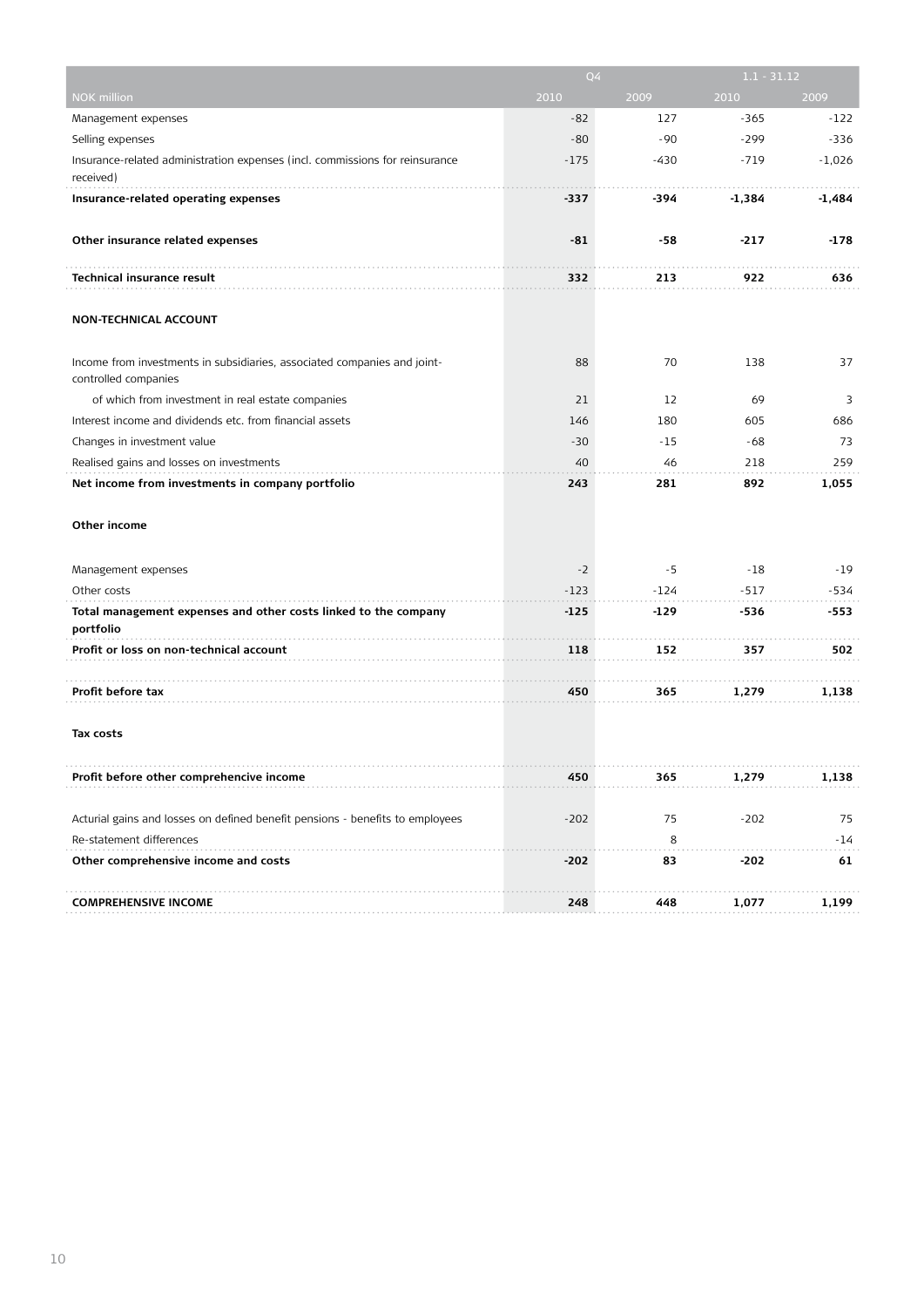# Storebrand Livsforsikring Group

# **PROFIT AND LOSS**

|                                                                                       | Q <sub>4</sub> |          | $1.1 - 31.12$  |           |
|---------------------------------------------------------------------------------------|----------------|----------|----------------|-----------|
| NOK million                                                                           | 2010           | 2009     | 2010           | 2009      |
| <b>TECHNICAL ACCOUNT:</b>                                                             |                |          |                |           |
| Gross premiums written                                                                | 4,278          | 4,871    | 23,015         | 23,722    |
| Reinsurance premiums ceded                                                            | $-57$          | -66      | $-321$         | $-253$    |
| Premium reserves transferred from other companies                                     | 1,121          | 404      | 5,582          | 2,754     |
| Premiums for own account                                                              | 5,341          | 5,209    | 28,277         | 26,223    |
|                                                                                       |                |          |                |           |
| Income from investments in subsidiaries, associated companies and joint-controlled    | 50             | 1        | 58             |           |
| companies                                                                             |                |          |                |           |
| Interest income and dividends etc. from financial assets                              | 2,102          | 1,449    | 7,453          | 7,225     |
| Net operating income from property                                                    | 313            | 283      | 1,144          | 1,125     |
| Changes in investment value                                                           | $-445$         | 535      | 2,949          | $-953$    |
| Realised gains and losses on investments                                              | 276            | 1,163    | 2,312          | 2,910     |
| Total net income from investments in the collective portfolio                         | 2,296          | 3,431    | 13,916         | 10,308    |
|                                                                                       |                |          |                |           |
| Interest income and dividends etc. from financial assets                              | 194            | 474      | 990            | 1,561     |
| Net operating income from property                                                    | 23             | 46       | 82             | 86        |
| Changes in investment value                                                           | 2,177          | 1,666    | 2,943          | 5,758     |
| Realised gains and losses on investments                                              | 335            | - 98     | 466            | $-225$    |
| Total net income from investments in the investment selection portfolio               | 2,729          | 2,087    | 4,481          | 7,181     |
|                                                                                       |                |          |                |           |
| Other insurance related income                                                        | 264            | 215      | 935            | 790       |
|                                                                                       |                |          |                |           |
| Gross claims paid                                                                     | $-4,705$       | $-3,751$ | $-16,877$      | -14,917   |
| Claims paid - reinsurance                                                             | 3              | -4       | 47             | 30        |
| Gross change in claims reserve                                                        | $-16$          | $-105$   | $-118$         | $-136$    |
| Premium reserves etc. transferred to other companies                                  | $-1,172$       | $-960$   | $-4,575$       | $-3,343$  |
| Claims for own account                                                                | -5,890         | -4,820   | -21,524        | $-18,366$ |
|                                                                                       |                |          |                |           |
| To (from) premium reserve, gross                                                      | 2,855          | 50       | $-6,852$       | $-5,051$  |
| Change in statutory reserves                                                          | $-839$         | $-1,191$ | $-759$         | $-1,232$  |
| Change in value adjustment fund                                                       | $-468$         | -31      | $-1,940$       | $-31$     |
| Change in premium fund, deposit fund and the pension surplus fund                     | $-21$          | $-13$    | $-97$          | $-111$    |
| To/from technical reserves for non-life insurance business                            | 17             | 10       | -45            | -56       |
| Change in conditional bonus                                                           | $-1,821$       | -789     |                | $-2,161$  |
| Transfer of additional statutory reserves and value adjustment fund from other insur- | 5              | 4        | $-2,427$<br>22 | 27        |
| ance companies/pension funds                                                          |                |          |                |           |
| Changes in insurance obligations recognised in the Profit and Loss Account -          | $-271$         | $-1,960$ | $-12,097$      | -8,615    |
| contractual obligations                                                               |                |          |                |           |
|                                                                                       |                |          |                |           |
| Change in premium reserve                                                             | $-3,764$       | $-3,573$ | $-9,618$       | -13,636   |
| Change in other provisions                                                            | $-56$          | -49      | $-178$         | -81       |
| Changes in insurance obligations recognised in the Profit and Loss Account -          | $-3,819$       | $-3,623$ | -9,796         | -13,718   |
| investment portfolio separately                                                       |                |          |                |           |
|                                                                                       |                |          |                |           |
| Profit on investment result                                                           | 452            | 558      | -304           | -5        |
| The risk profit allocated to the insurance agreements                                 | $\overline{2}$ | 21       | $-70$          | $-79$     |
| Other allocation of profit                                                            | -14            | 97       | $-133$         | $-2$      |
| Funds allocated to insurance contracts, contractual obligations                       | 440            | 676      | -507           | -87       |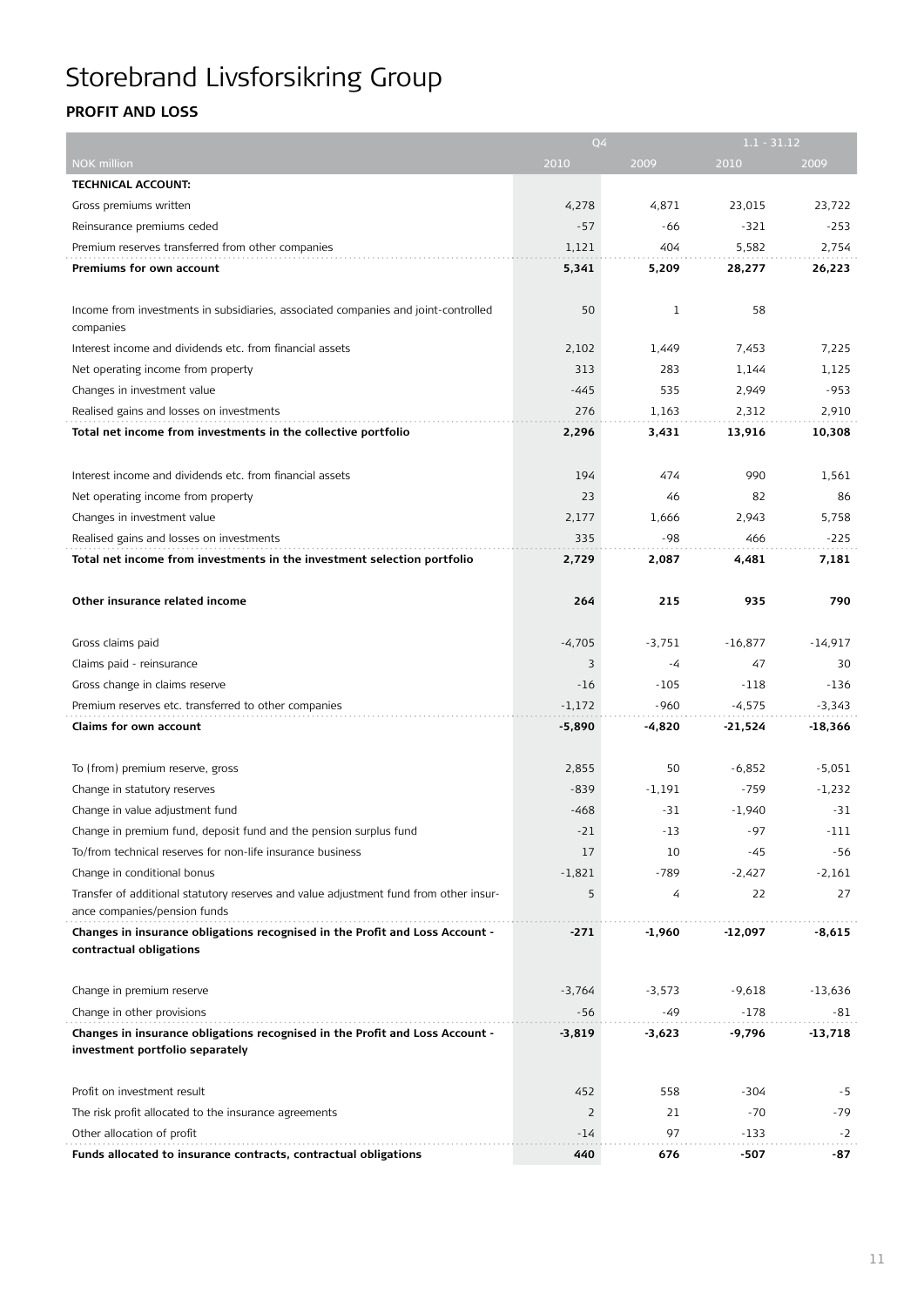|                                                                                                 | Q <sub>4</sub> |             | $1.1 - 31.12$ |          |
|-------------------------------------------------------------------------------------------------|----------------|-------------|---------------|----------|
| <b>NOK</b> million                                                                              | 2010           | 2009        | 2010          | 2009     |
| Management expenses                                                                             | $-78$          | 78          | $-501$        | $-306$   |
| Selling expenses                                                                                | $-122$         | $-141$      | -475          | $-526$   |
| Change in pre-paid direct selling expenses                                                      | 16             | 15          | 59            | 74       |
| Insurance-related administration expenses (incl. commissions for reinsurance<br>received)       | $-374$         | $-643$      | $-1,391$      | $-1,748$ |
| Reinsurance commissions and profit participation                                                | 55             | 37          | 198           | 87       |
| Insurance-related operating expenses                                                            | -504           | -654        | $-2,109$      | $-2,419$ |
|                                                                                                 |                |             |               |          |
| Other insurance related expenses                                                                | $-96$          | -82         | $-272$        | $-256$   |
| <b>Technical insurance result</b>                                                               | 490            | 480         | 1,302         | 1,043    |
|                                                                                                 |                |             |               |          |
| <b>NON-TECHNICAL ACCOUNT</b>                                                                    |                |             |               |          |
| Income from investments in subsidiaries, associated companies and joint-controlled<br>companies | $-2$           | $\mathbf 1$ | 4             | $-1$     |
| Interest income and dividends etc. from financial assets                                        | 91             | 45          | 333           | 426      |
| Net operating income from property                                                              | 16             | -6          | 60            | 46       |
| Changes in investment value                                                                     | 8              | 93          | -45           | 62       |
| Realised gains and losses on investments                                                        | 35             | 84          | 240           | 278      |
| Net income from investments in company portfolio                                                | 148            | 217         | 591           | 811      |
|                                                                                                 |                |             |               |          |
| Other income                                                                                    | 110            | -342        | 474           | 467      |
| Management expenses                                                                             | $-7$           | $-12$       | $-36$         | $-39$    |
| Other costs                                                                                     | $-300$         | 119         | $-1,264$      | $-1,330$ |
| Total management expenses and other costs linked to the company                                 | -306           | 107         | $-1,301$      | $-1,369$ |
| portfolio                                                                                       |                |             |               |          |
| Profit or loss on non-technical account                                                         | -48            | -17         | $-236$        | -91      |
|                                                                                                 |                |             |               |          |
| Profit before tax                                                                               | 442            | 462         | 1,067         | 952      |
| Tax costs                                                                                       | 430            | 4           | 388           | 13       |
| Profit before other comprehencive income                                                        | 872            | 466         | 1,455         | 965      |
|                                                                                                 |                |             |               |          |
| Actuarial gains and losses on defined benefit pensions - benefits to employees                  | $-243$         | 118         | $-233$        | 104      |
| Change in value adjustment reserve own buildings                                                | -93            | -4          | $-57$         | -4       |
| Re-statement differences                                                                        | 25             | 10          | 29            | $-21$    |
| Adjustment of insurance liabilities                                                             | 93             |             | 57            |          |
| Other comprehensive income and costs                                                            | $-218$         | 124         | $-204$        | 79       |
|                                                                                                 |                |             |               |          |
| <b>COMPREHENSIVE INCOME</b>                                                                     | 654            | 590         | 1,251         | 1,044    |
|                                                                                                 |                |             |               |          |
| PROFIT IS DUE TO:                                                                               |                |             |               |          |
| Minority share of profit                                                                        | 5              | $-2$        | 9             | 7        |
| Majority share of profit                                                                        | 867            | 468         | 1,445         | 959      |
|                                                                                                 |                |             |               |          |
| <b>COMPREHENSIVE INCOME IS DUE TO:</b>                                                          |                |             |               |          |
| Minority share of profit                                                                        | 1              |             | 5             | -7       |
| Majority share of profit                                                                        | 653            | 590         | 1,246         | 1,052    |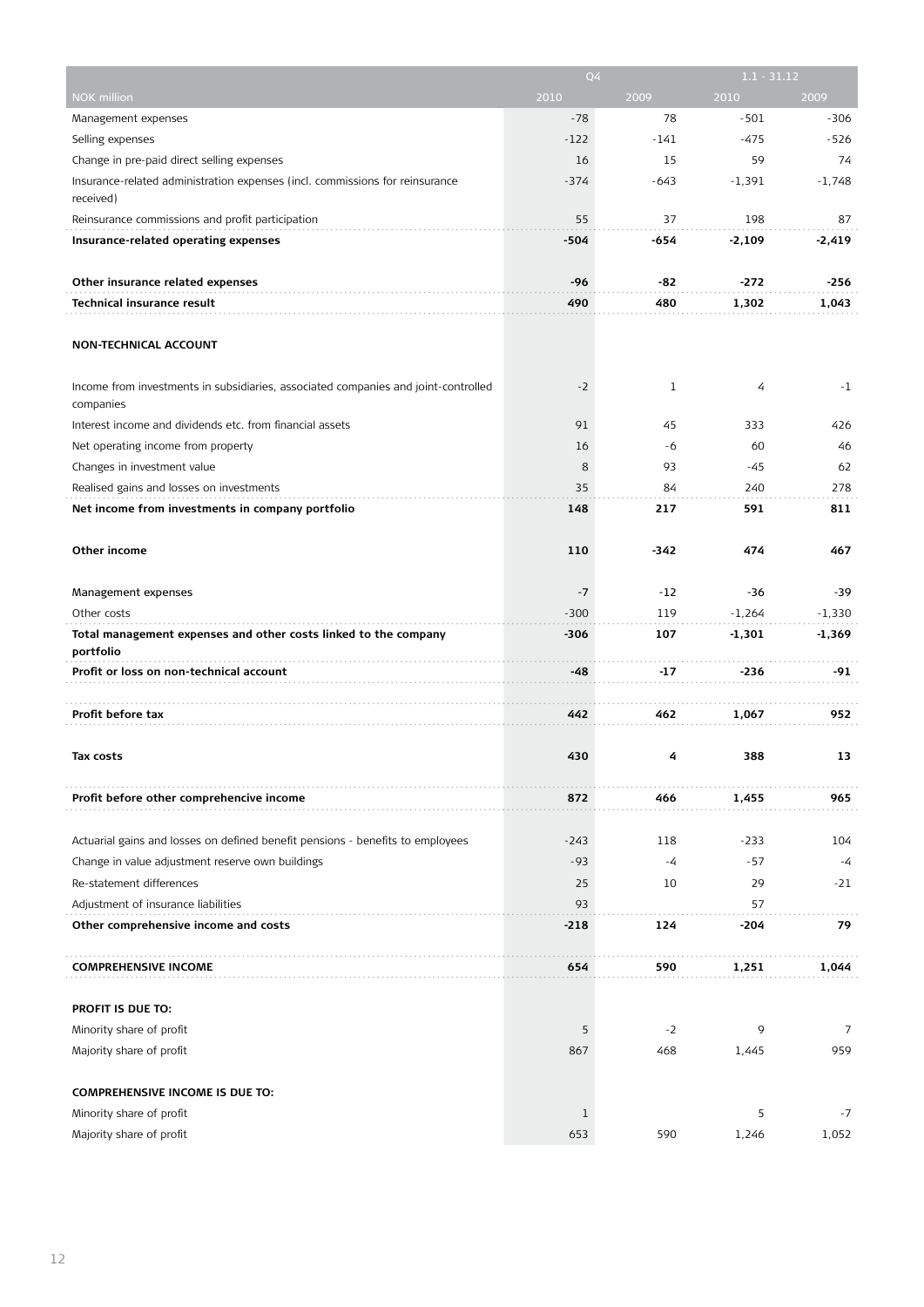# Storebrand Livsforsikring

# **Statement of financial position**

|            | <b>Storebrand Livsforsikring</b><br>Group |                                                                                       |                | <b>Storebrand Livsforsikring AS</b> |
|------------|-------------------------------------------|---------------------------------------------------------------------------------------|----------------|-------------------------------------|
| 31.12.2009 | 31.12.2010                                | NOK million                                                                           | 31.12.2010     | 31.12.2009                          |
|            |                                           | <b>ASSETS</b>                                                                         |                |                                     |
|            |                                           | ASSETS IN COMPANY PORTFOLIO                                                           |                |                                     |
| 694        | 740                                       | Goodwill                                                                              |                |                                     |
| 5,456      | 5,499                                     | Other intangible assets                                                               | 82             | 48                                  |
| 6,150      | 6,239                                     | <b>Total intangible assets</b>                                                        | 82             | 48                                  |
|            |                                           |                                                                                       |                |                                     |
| 1,123      | 1,188                                     | Properties and real estate                                                            |                |                                     |
| 336        | 352                                       | Owner used properties                                                                 |                |                                     |
| 114        | 123                                       | Shares and units in subsidiaries, associated companies and joint-controlled companies | 7,722          | 7,401                               |
|            |                                           | of which investment in real estate companies                                          | 1,338          | 1,335                               |
|            | 39                                        | Loans to and securities issued by subsidiaries, associated companies                  | 8,141          | 7,605                               |
| 9          | $\overline{7}$                            | Loans and receivables                                                                 | $\overline{7}$ | 9                                   |
| 325        | 299                                       | Bonds at amortised cost                                                               | 299            | 325                                 |
| 283        | 341                                       | Shares and other units at fair value                                                  | 168            | 167                                 |
| 14,793     | 13,839                                    | Bonds and other fixed-income securities at fair value                                 | 5,565          | 6,983                               |
| 431        | 538                                       | Derivatives at fair value                                                             | 536            | 429                                 |
| 248        | 317                                       | Other financial assets                                                                | 254            | 195                                 |
| 17,661     | 17,042                                    | <b>Total investments</b>                                                              | 22,692         | 23,113                              |
|            |                                           |                                                                                       |                |                                     |
| 140        | 176                                       | Reinsurance share of insurance obligations                                            | 176            | 140                                 |
|            |                                           |                                                                                       |                |                                     |
| 1,197      | 1,119                                     | Receivables in connection with direct business transactions                           | 996            | 1,181                               |
| 42         | 78                                        | Receivables in connection with reinsurance transactions                               |                |                                     |
| 29         | 21                                        | Receivables with group company                                                        | 82             | 127                                 |
| 1,366      | 1,615                                     | Other receivables                                                                     | 493            | 657                                 |
| 2,633      | 2,834                                     | <b>Total receivables</b>                                                              | 1,571          | 1,965                               |
|            |                                           |                                                                                       |                |                                     |
| 129        | 109                                       | Plants and equipment                                                                  | 95             | 118                                 |
| 2,036      | 1,605                                     | Cash, bank                                                                            | 488            | 837                                 |
| 552        | 589                                       | Other assets designated according to type                                             |                |                                     |
| 2,717      | 2,303                                     | <b>Total other assets</b>                                                             | 582            | 954                                 |
|            |                                           |                                                                                       |                |                                     |
| 270        | 349                                       | Pre-paid direct selling expenses                                                      |                |                                     |
| 82         | 84                                        | Other pre-paid costs and income earned and not received                               | 35             | 31                                  |
| 352        | 433                                       | Total pre-paid costs and income earned and not received                               | 35             | 31                                  |
| 29,653     | 29,027                                    | Total assets in company portfolio                                                     | 25,138         | 26,252                              |
|            |                                           | ASSETS IN CUSTOMER PORTFOLIOS                                                         |                |                                     |
| 21,655     | 24,239                                    | Properties and real estate                                                            |                |                                     |
| 1,298      | 1,229                                     | Owner used properties                                                                 |                |                                     |
| 3          | 60                                        | Shares and units in subsidiaries, associated companies and joint-controlled companies | 26,860         | 25,763                              |
|            |                                           | of which investment in real estate companies                                          | 26,433         | 25,368                              |
| 156        | 227                                       | Loans to and securities issued by subsidiaries, associated companies                  |                |                                     |
| 44,393     | 47,895                                    | Bonds at amortised cost                                                               | 47,895         | 44,393                              |
| 3,541      | 3,109                                     | Loans and receivables                                                                 | 3,109          | 3,541                               |
| 41,253     | 52,921                                    | Shares and other units at fair value                                                  | 26,003         | 19,431                              |
| 120,361    | 121,282                                   | Bonds and other fixed-income securities at fair value                                 | 59,839         | 60,731                              |
| 2,260      | 3,338                                     | Financial derivatives at fair value                                                   | 1,531          | 845                                 |
| 4,681      | 4,898                                     | Other financial assets                                                                | 2,538          | 2,231                               |
| 239,602    | 259,199                                   | Total investments in collective portfolio                                             | 167,776        | 156,936                             |

*continue next page*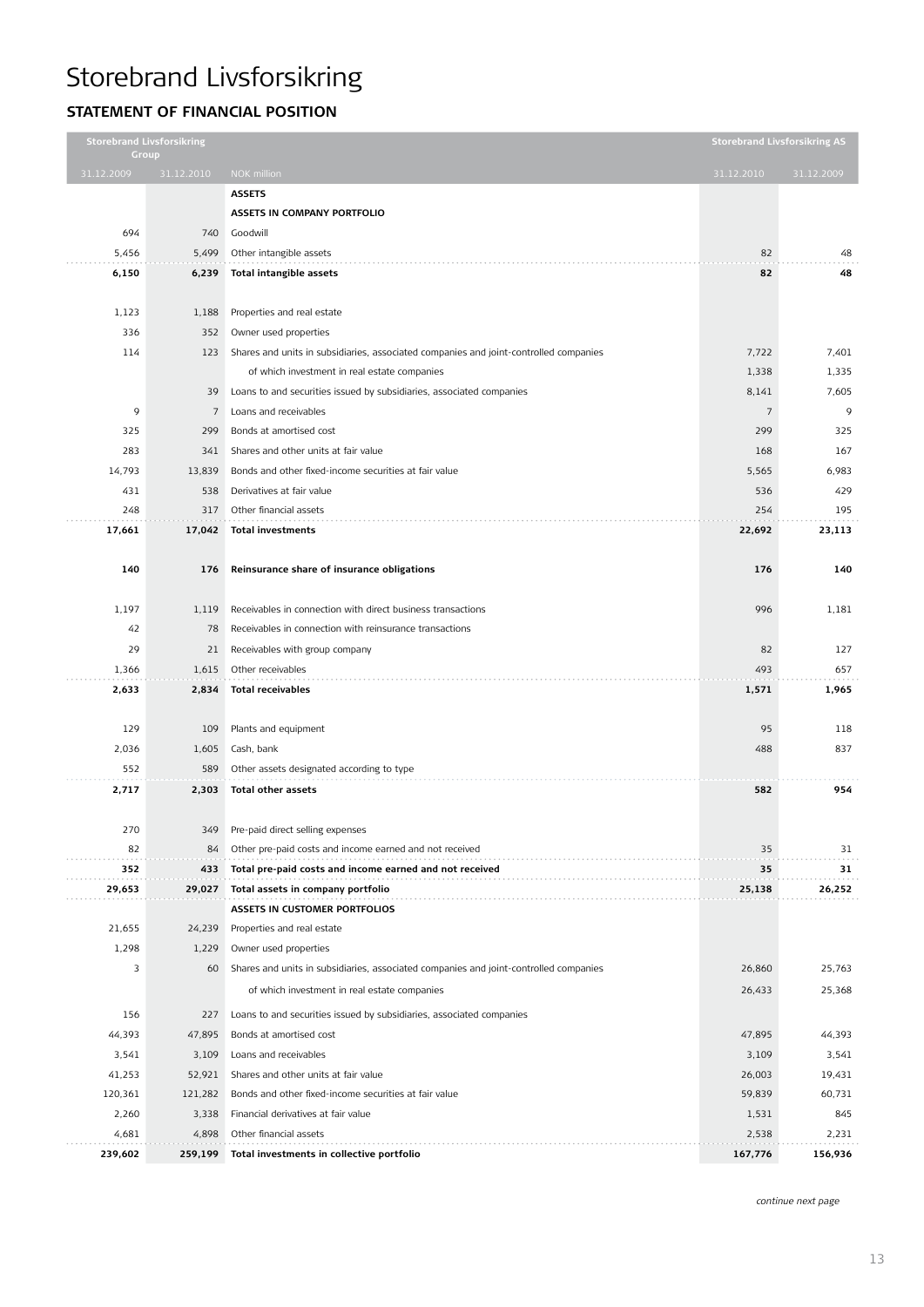|            | <b>Storebrand Livsforsikring</b><br>Group |                                                                                       | <b>Storebrand Livsforsikring AS</b> |            |
|------------|-------------------------------------------|---------------------------------------------------------------------------------------|-------------------------------------|------------|
| 31.12.2009 | 31.12.2010                                | NOK million                                                                           | 31.12.2010                          | 31.12.2009 |
| 1,383      | 1,632                                     | Properties and real estate                                                            |                                     |            |
| 84         | 88                                        | Owner used properties                                                                 |                                     |            |
|            |                                           | Shares and units in subsidiaries, associated companies and joint-controlled companies | 1,853                               | 1,657      |
|            |                                           | of which investment in real estate companies                                          | 1,838                               | 1,643      |
| 117        | 110                                       | Loans and receivables                                                                 | 110                                 | 117        |
| 31,551     | 39,571                                    | Shares and other units at fair value                                                  | 11,171                              | 8,572      |
| 14,440     | 16,449                                    | Bonds and other fixed-income securities at fair value                                 | 11,332                              | 9,077      |
| 89         | 341                                       | Financial derivatives at fair value                                                   | 338                                 | 86         |
| 1,059      | 1,020                                     | Other financial assets                                                                | 995                                 | 1,037      |
| 48,722     | 59,210                                    | Total investments in investment selection portfolio                                   | 25,800                              | 20,546     |
| 288,324    | 318,409                                   | Total assets in customer portfolio                                                    | 193,575                             | 177,482    |
|            |                                           |                                                                                       |                                     |            |
| 317,977    | 347,436                                   | <b>TOTAL ASSETS</b>                                                                   | 218,713                             | 203,734    |
|            |                                           |                                                                                       |                                     |            |
|            |                                           | <b>EQUITY AND LIABILITIES</b>                                                         |                                     |            |
| 3,430      | 3,430                                     | Share capital                                                                         | 3,430                               | 3,430      |
| 9,271      | 9,271                                     | Share premium reserve                                                                 | 9,271                               | 9,271      |
| 12,701     | 12,701                                    | Total paid in equity                                                                  | 12,701                              | 12,701     |
|            |                                           |                                                                                       |                                     |            |
| 225        | 287                                       | Risk equalisation fund                                                                | 287                                 | 225        |
| 2,046      | 2,377                                     | Other earned equity                                                                   | 3,075                               | 2,910      |
| 209        | 207                                       | Minority's share of equity                                                            |                                     |            |
| 2,480      | 2,871                                     | <b>Total earned equity</b>                                                            | 3,362                               | 3,134      |
|            |                                           |                                                                                       |                                     |            |
| 5,432      | 5,326                                     | Perpetual subordinated loan capital                                                   | 5,326                               | 5,432      |
| 1,486      | 1,500                                     | Perpetual capital                                                                     | 1,500                               | 1,486      |
| 6,918      | 6,825                                     | Total subordinate loan capital etc.                                                   | 6,825                               | 6,918      |
|            |                                           |                                                                                       |                                     |            |
| 220,423    | 233,176                                   | Premium reserves                                                                      | 153,607                             | 146,442    |
| 4,407      | 5,173                                     | Additional statutory reserves                                                         | 5,173                               | 4,407      |
| 31         | 1,971                                     | Market value adjustment reserve                                                       | 1,971                               | 31         |
| 683        | 810                                       | Claims allocation                                                                     | 718                                 | 634        |
| 3,583      | 3,700                                     | Premium fund, deposit fund and the pension surplus fund                               | 3,700                               | 3,583      |
| 8,689      | 11,503                                    | Conditional bonus                                                                     |                                     |            |
| 478        | 559                                       | Other technical reserve                                                               | 559                                 | 478        |
| 238,294    | 256,892                                   | Total insurance obligations in life insurance - contractual obligations               | 165,727                             | 155,574    |
|            |                                           |                                                                                       |                                     |            |
| 48,193     | 58,129                                    | Premium reserve                                                                       | 24,762                              | 19,698     |
| 5          | 1                                         | Claims allocation                                                                     | $\mathbf{1}$                        | 5          |
| 239        | 266                                       | Additional statutory reserves                                                         | 266                                 | 239        |
| 524        | 620                                       | Premium fund, deposit fund and the pension surplus fund                               | 620                                 | 524        |
| 48,962     | 59,016                                    | Total insurance obligations in life insurance - investment portfolio separately       | 25,648                              | 20,466     |

*continue next page*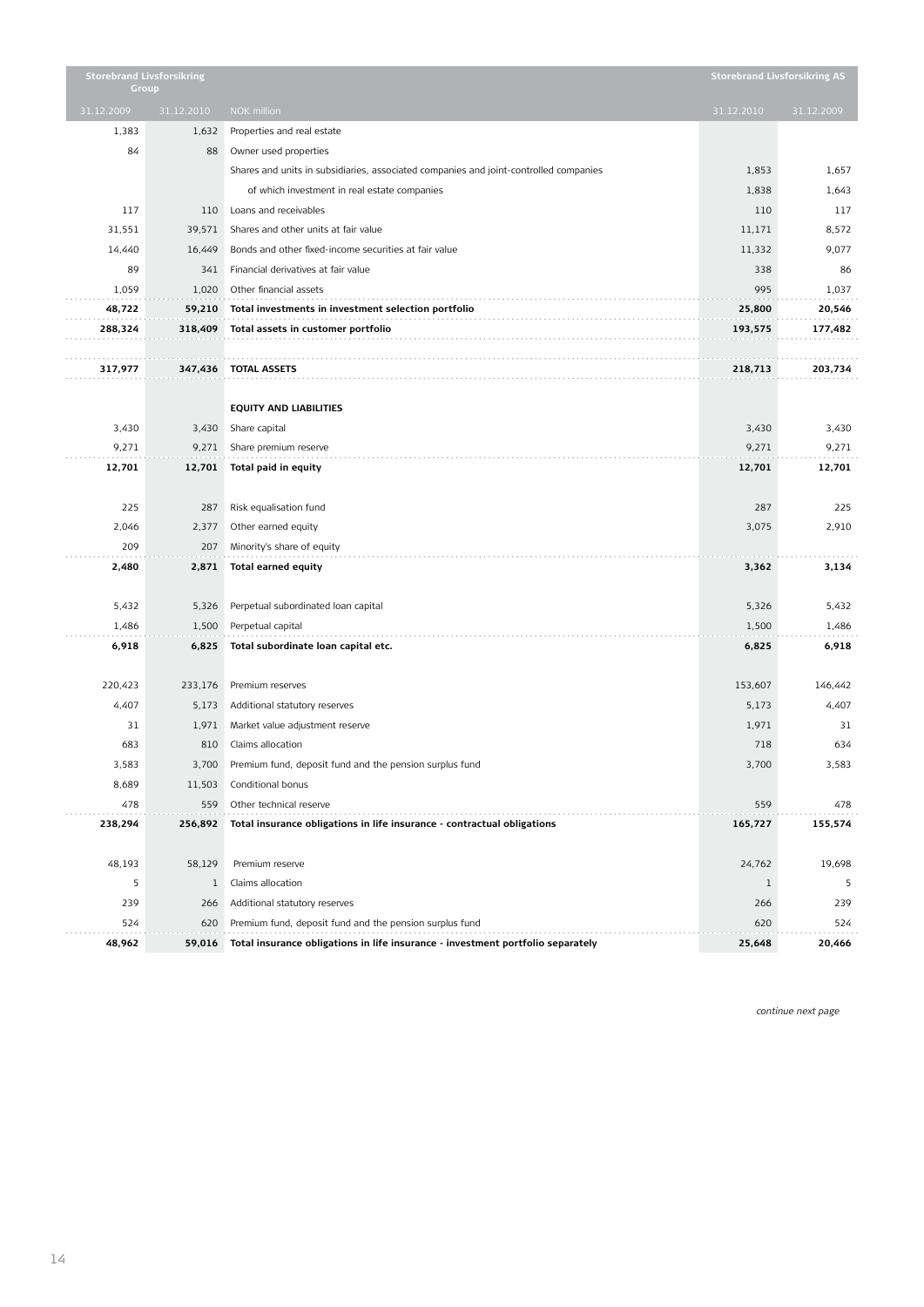| <b>Storebrand Livsforsikring</b><br>Group |            |                                                      | <b>Storebrand Livsforsikring AS</b> |            |
|-------------------------------------------|------------|------------------------------------------------------|-------------------------------------|------------|
| 31.12.2009                                | 31.12.2010 | NOK million                                          | 31.12.2010                          | 31.12.2009 |
| 749                                       | 982        | Pension liabilities etc.                             | 738                                 | 531        |
| 636                                       | 226        | Period tax liabilities                               |                                     | 3          |
| 81                                        | 82         | Other provisions for liabilities                     | 57                                  | 60         |
| 1,466                                     | 1,290      | <b>Total provisions for liabilities</b>              | 794                                 | 594        |
| 1,690                                     | 1,302      | Liabilities in connection with direct insurance      | 857                                 | 1,188      |
| 104                                       | 9          | Liabilities in connection with reinsurance           | 9                                   | 57         |
| 1,344                                     | 880        | Financial derivatives                                | 679                                 | 1,040      |
| 610                                       | 874        | Liabilities to group companies                       | 875                                 | 620        |
| 2,888                                     | 4,319      | Other liabilities                                    | 944                                 | 1,152      |
| 6,636                                     | 7,385      | <b>Total liabilities</b>                             | 3,364                               | 4,056      |
| 115                                       |            | Received, unearned leasing income                    |                                     |            |
| 406                                       | 456        | Other accrued expenses and received, unearned income | 291                                 | 289        |
| 520                                       | 456        | Total accrued expenses and received, unearned income | 291                                 | 289        |
| 317,977                                   | 347,436    | TOTAL EQUITY AND LIABILITIES                         | 218,713                             | 203,734    |
|                                           |            | <b>ITEMS NOT ON BALANCE SHEET</b>                    |                                     |            |
| 4,483                                     | 5,635      | Contingent liabilities                               | 3,193                               | 3,053      |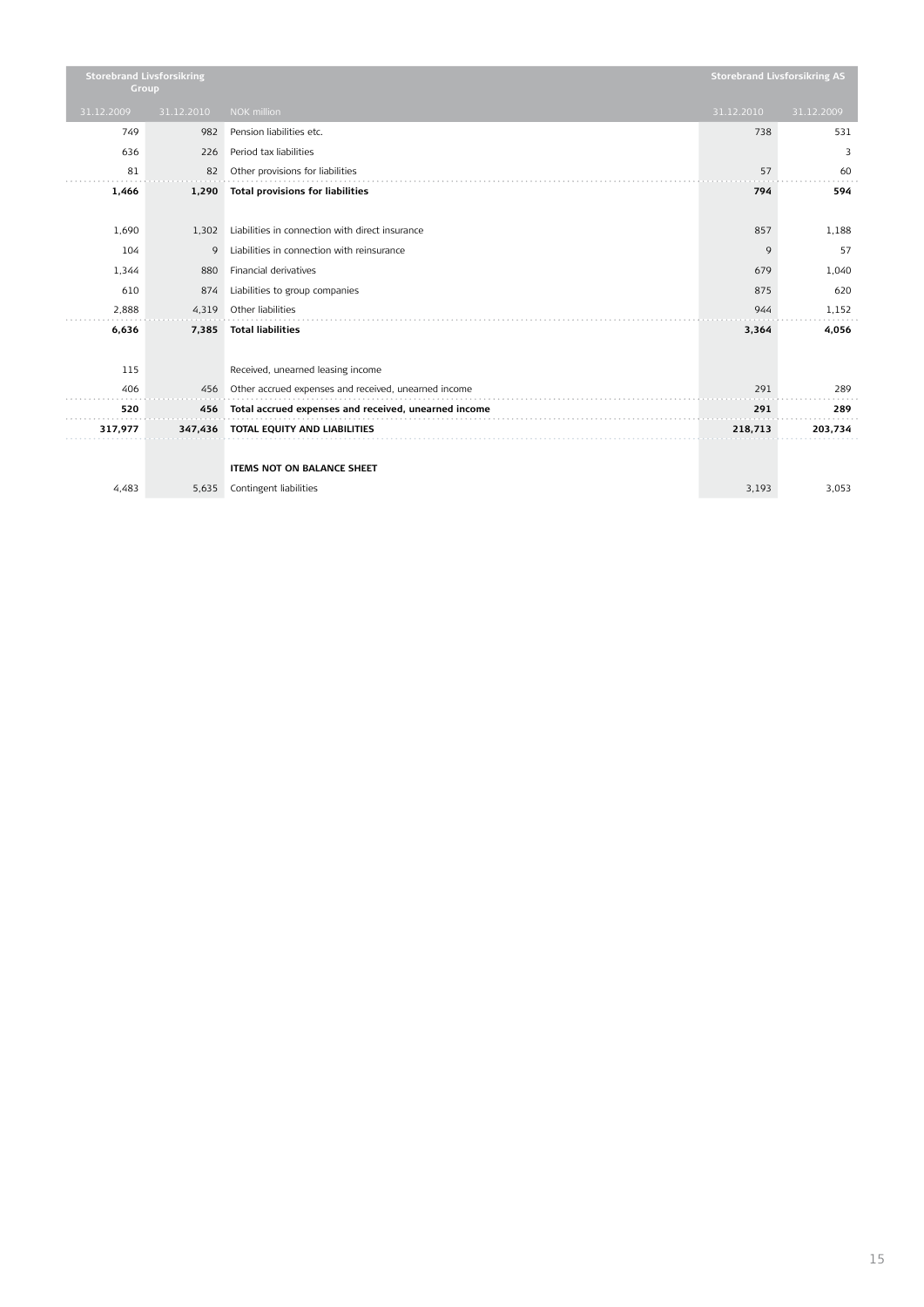# Storebrand Livsforsikring

# **RECONCILIATION OF CHANGE IN EQUITY STOREBRAND LIVSFORSIKRING AS**

|                                                  |               |               |               | <b>Risk</b>  |              |              |
|--------------------------------------------------|---------------|---------------|---------------|--------------|--------------|--------------|
|                                                  |               | Share pre-    | Total paid in | equaliastion |              |              |
|                                                  | Share capital | mium reserves | equity        | fund         | Other earned | Total equity |
| <b>NOK</b> million                               |               |               |               |              | equity       |              |
| Equity at 31.12.2009                             | 3,430         | 9,271         | 12,701        | 225          | 2,910        | 15,835       |
| Profit                                           |               |               |               | 62           | 1,217        | 1,279        |
|                                                  |               |               |               |              |              |              |
| Comprehensive income:                            |               |               |               |              |              |              |
| Pension experience adjustments                   |               |               |               |              | $-202$       | $-202$       |
| Total revenue and costs for the period           |               |               |               | 62           | 1,015        | 1,077        |
| Equity transactions with owner:                  |               |               |               |              |              |              |
| Group contributions                              |               |               |               |              | $-850$       | $-850$       |
| Equity at 31.12.2010                             | 3,430         | 9,271         | 12,701        | 287          | 3,075        | 16,063       |
| $^{1/2}$ 34.304.200 shares of NOK 100 par value. |               |               |               |              |              |              |

### **RECONCILIATION OF CHANGE IN EQUITY STOREBRAND LIVSFORSIKRING GROUP**

| Majority's share of equity      |               |              |               |              |              |                  |              |  |
|---------------------------------|---------------|--------------|---------------|--------------|--------------|------------------|--------------|--|
|                                 |               |              |               | <b>Risk</b>  |              |                  |              |  |
|                                 |               | Share premi- | Total paid in | equalisation | Other earned | Minority         |              |  |
| <b>NOK</b> million              | Share capital | um reserves  | equity        | fund         | equity       | <i>interests</i> | Total equity |  |
| Equity at 31.12.2009            | 3,430         | 9,271        | 12,701        | 225          | 2,046        | 209              | 15,181       |  |
| Profit                          |               |              |               | 62           | 1,383        | 9                | 1,455        |  |
|                                 |               |              |               |              |              |                  |              |  |
| Comprehensive income:           |               |              |               |              |              |                  |              |  |
| Re-statement differences        |               |              |               |              | 33           | -4               | 29           |  |
| Pension experience adjustments  |               |              |               |              | $-233$       |                  | $-233$       |  |
| Total revenue and costs for the |               |              |               | 62           | 1,184        | 5                | 1,251        |  |
| period                          |               |              |               |              |              |                  |              |  |
|                                 |               |              |               |              |              |                  |              |  |
| Equity transactions with owner: |               |              |               |              |              |                  |              |  |
| Share issue                     |               |              |               |              |              | 5                | 5            |  |
| Group contributions             |               |              |               |              | $-850$       |                  | $-850$       |  |
| Other                           |               |              |               |              | $-3$         | $-11$            | $-14$        |  |
| Equity at 31.12.2010            | 3,430         | 9,271        | 12,701        | 287          | 2,377        | 207              | 15,572       |  |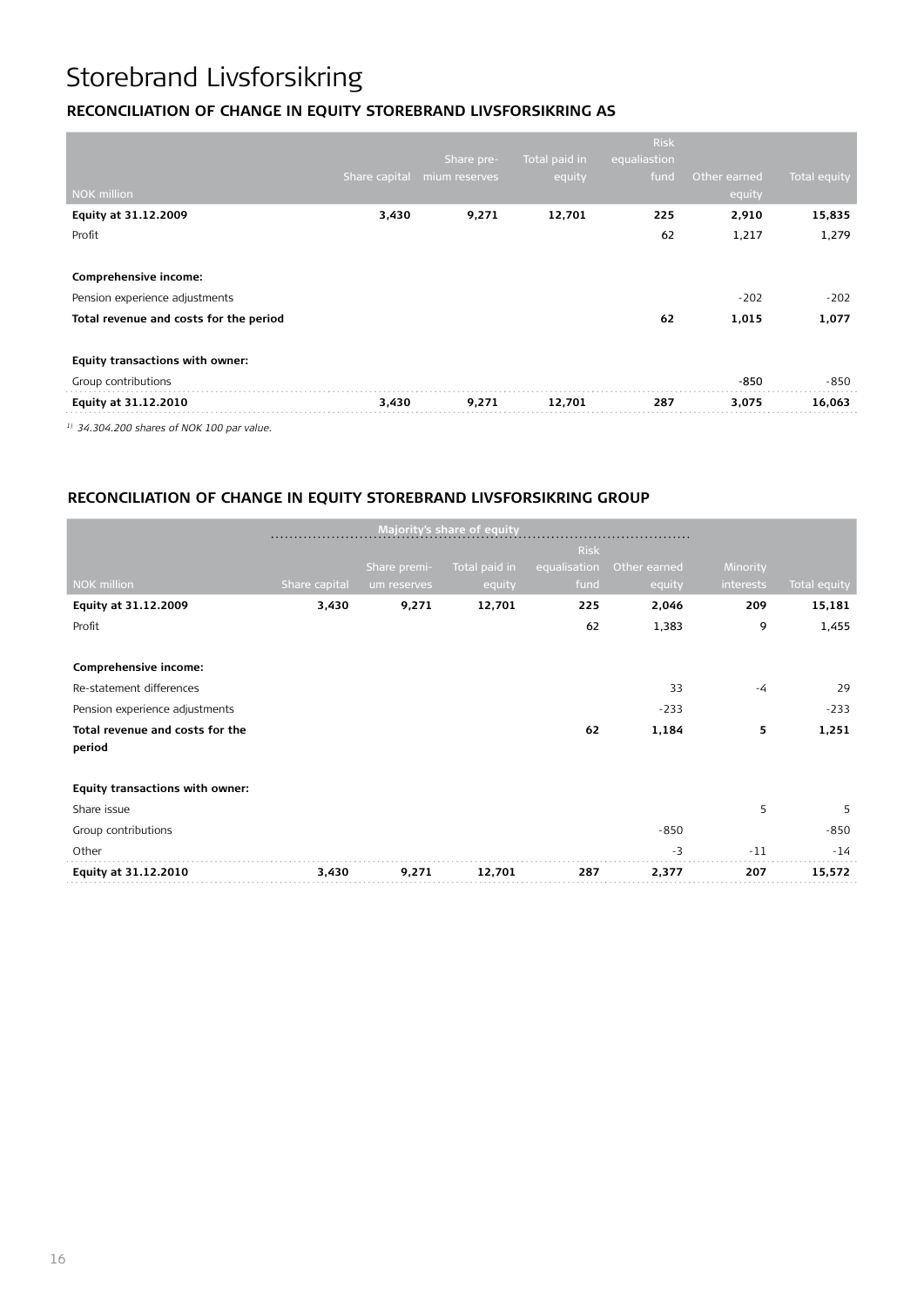# Storebrand Livsforsikring

# **Cash flow analysis Storebrand Livsforsikring**

| <b>Storebrand Livsforsikring</b> |            |                                                                   |            | <b>Storebrand Livsforsikring AS</b> |  |
|----------------------------------|------------|-------------------------------------------------------------------|------------|-------------------------------------|--|
| Group                            |            |                                                                   |            |                                     |  |
| 31.12.2009                       | 31.12.2010 | NOK million                                                       | 31.12.2010 | 31.12.2009                          |  |
|                                  |            | Cash flow from operational activities                             |            |                                     |  |
| 13,171                           | 20,352     | Net received - direct insurance                                   | 13,761     | 15,696                              |  |
| $-14,886$                        | $-17,739$  | Net claims/benefits paid - direct insurance                       | $-11,851$  | $-8,970$                            |  |
| $-589$                           | 1,007      | Net receipts/payments - policy transfers                          | 1,835      | 55                                  |  |
| $-2,419$                         | $-2,109$   | Net receipts/payments - other operational activities              | $-1,384$   | $-1,484$                            |  |
| $-3,914$                         | 165        | Net receipts/payments operations                                  | $-2,235$   | $-3,946$                            |  |
| $-8,637$                         | 1,675      | Net cash flow from operational activities before financial assets | 126        | 1,352                               |  |
| 169                              | 441        | Net receipts/payments - lendings to customers                     | 441        | 143                                 |  |
| 1,298                            | 514        | Net receipts/payments - financial assets                          | 559        | $-2,956$                            |  |
| 347                              | $-1,563$   | Net receipts/payments - real estate activities                    |            |                                     |  |
| 7,576                            | $-179$     | Net change bank deposits insurance customers                      | $-266$     | 4,065                               |  |
| 9,391                            | -787       | Net cash flow from operational activities from financial assets   | 735        | 1,252                               |  |
| 754                              | 889        | Net cash flow from operational activities                         | 861        | 2,604                               |  |
|                                  |            |                                                                   |            |                                     |  |
|                                  |            | Cash flow from investmet activities                               |            |                                     |  |
| $-225$                           | $-106$     | Net payments - purchase/capitalisation of subsidiaries            | $-1$       | $-1,811$                            |  |
| $-91$                            | $-11$      | Net receipts/payments - sale/purchase of fixed assets             | $-17$      | $-85$                               |  |
| $-316$                           | -117       | Net cash flow from investment activities                          | $-18$      | $-1,896$                            |  |
|                                  |            |                                                                   |            |                                     |  |
|                                  |            | Cash flow from financing activities                               |            |                                     |  |
| 981                              |            | Reciept - subordinated loan capital                               |            | 981                                 |  |
| $-3,408$                         |            | Payments - repayments of subordinated loan capital                |            | $-1,991$                            |  |
| $-605$                           | $-523$     | Payments - interest on subordinated loan capital                  | $-523$     | $-605$                              |  |
|                                  | $-610$     | Payments - group contribution dividends                           | $-610$     |                                     |  |
| $-3,032$                         | -1,133     | Net cash flow from financing activities                           | $-1,133$   | $-1,616$                            |  |
|                                  |            |                                                                   |            |                                     |  |
| $-2,595$                         | $-361$     | Net cash flow for the period                                      | $-290$     | $-907$                              |  |
| $-11,986$                        | 426        | of which net cash flow for the period before financial assets     | $-1,025$   | $-2,159$                            |  |
|                                  |            |                                                                   |            |                                     |  |
| $-2,595$                         | $-361$     | Net movement in cash and cash equivalent assets                   | $-290$     | $-907$                              |  |
| 4,879                            | 2,284      | Cash and cash equivalent assets at start of the period            | 1,032      | 1,939                               |  |
| 2,284                            |            | 1,922 Cash and cash equivalent assets at the end of the periode   | 741        | 1,032                               |  |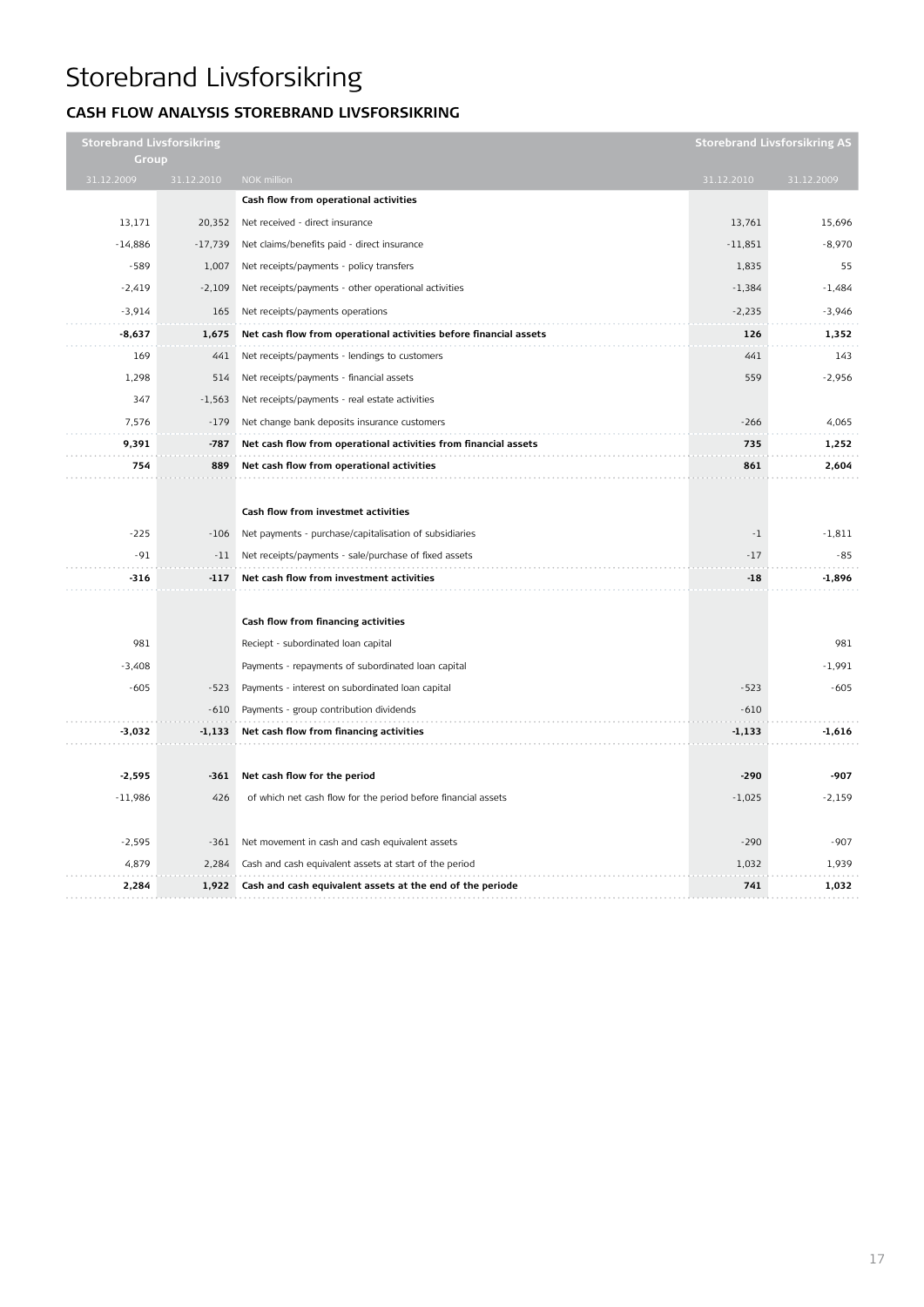### **Note 1: Accounting policies**

The Group's interim financial statements include Storebrand Livsforsikring AS together with subsidiaries and associated companies. The financial statements were prepared in accordance with IAS 34 Interim Financial Reporting. The interim financial statements do not include all the information required in full annual financial statements.

The Group has not made any changes to the accounting policies applied in 2010. A description of the accounting policies applied in the preparation of the financial statements is provided in the 2009 annual report.

### **Note 2: Estimates**

In preparing the interim accounts, Storebrand has used assumptions and estimates that affect reported amounts of assets, liabilities, revenues, costs and information in the notes to the financial statements, as well as the information provided on contingent liabilities. A certain degree of uncertainty is associated with estimates and assumptions and actual figures may deviate from the estimates used.

Storebrand continuously builds up reserves in connection with increased life expectancy in life insurance, including increased requirements associated with individual pension insurance in which the building up of reserves in a time-limited period can be charged to the running return. Any deficient future return in connection with this may reduce the profit allocated to the owner.

Please also refer to the discussions in notes 2 and 3 of the 2009 annual report.

### **Note 3: Tax**

Tax income of NOK 411 million was recognised as income in 4Q. This was primarily associated with a previously allocated deferred tax liability in the subsidiary SPP, which was related to the change in value of financial instruments.

Storebrand Livsforsikring has a significant tax-related deficit linked to the Norwegian life insurance activities. This is due to the fact that there are major differences between accounting-related and tax-related income and losses associated with investments in equities within the EEA area. Deferred tax assets associated with the deficits that can be carried forward are not recognised in the balance sheet since there is some uncertainty about whether or not taxable income will reach a level that enables the deficits that can be carried forward to be used. The tax cost is also affected by the total results in the Swedish business, including the size of risk results and final allocations of taxable results between customers and the owner in the Swedish subsidiary SPP.

### **Note 4: Information about close associates**

Storebrand conducts transactions with close associates as part of its normal business activities. These transactions take place on commercial terms. The same terms that apply to Storebrand's other customers and encompass lending, bank deposits, insurance and asset management. The terms for transactions with senior employees and close associates are stipulated in notes 37 and 38 in the 2009 annual report.

With the exception of these transactions, Storebrand had not carried out any material transactions with close associates at the close of 4Q.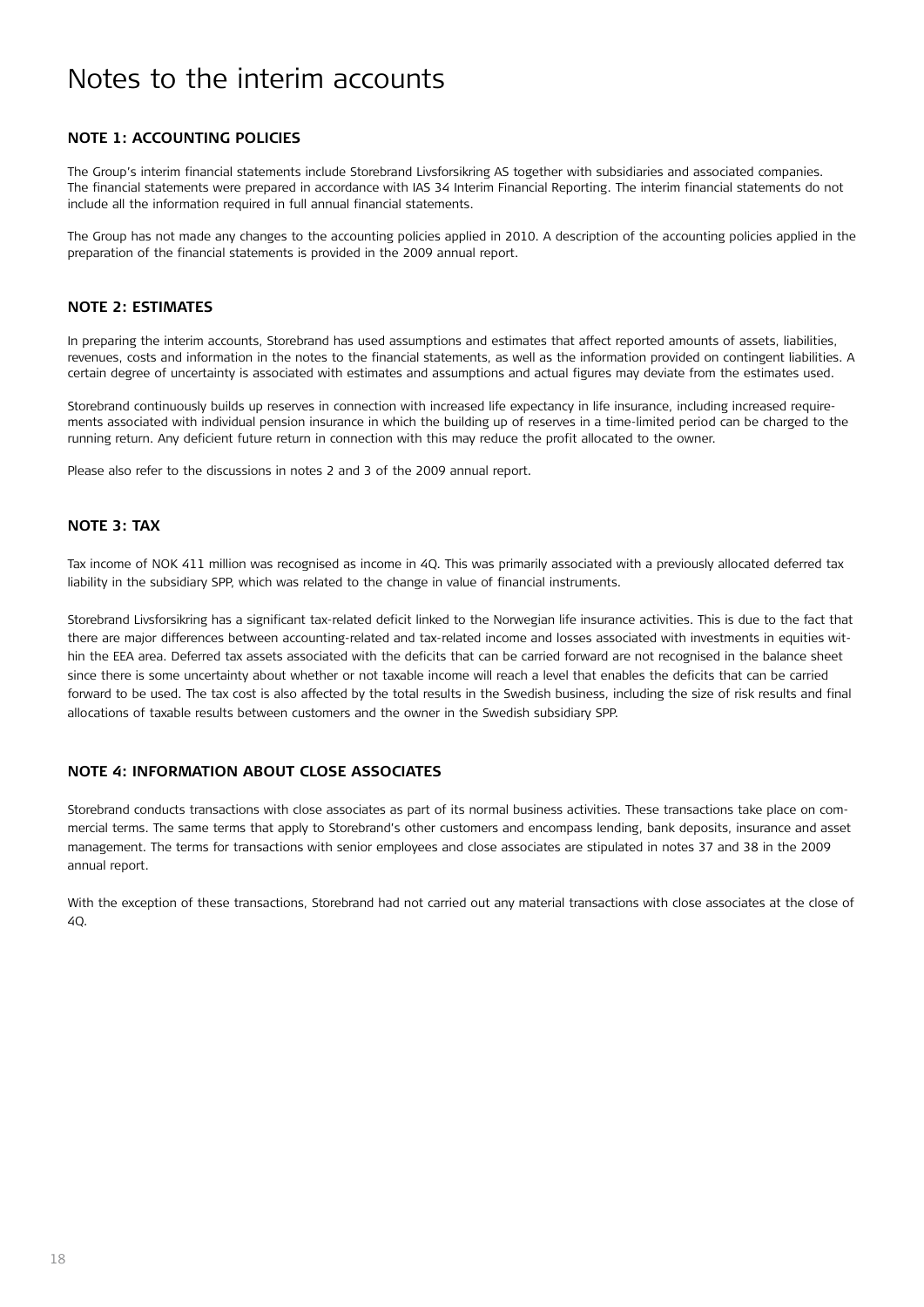### **Note 5: Risk management and internal control**

Storebrand's income, both short-term and long-term, depends on external factors with which some uncertainty is associated. The most important external risk factors are the development of the capital markets and changes in life expectancy in the Norwegian and Swedish populations. Certain internal operational factors can also result in losses, e.g. errors in the management of the customers' assets.

Continuous monitoring and active risk management are therefore core areas of the Group's activities and organisation. The subsidiaries in the Group have their own departments that continuously monitor and manage the risk in various product groups, and at the same time the Group has a separate department with responsibility for risk management across the Group. Managing operational risk forms an integral part of management responsibility in the organisation and the executive management team annually assesses risk which results in a risk summary and improvement measures. The risk assessment is presented to and considered by the Board.

#### **Compliance**

The compliance function is tasked with advising the board and CEO on relevant laws, rules and standards, keeping them informed about developments within these areas, and assessing the potential consequences changes to legislation may have for business. The compliance function also checks that the company has guidelines and procedures for uncovering any risk that the company is not fulfilling its obligations pursuant to the regulations.

The compliance officer in the individual company produces written reports on the company's compliance with the regulations for the board of directors and executive management in the company. This is done on a regular basis and at least once a year. The reports shall, among other things, state whether or not preventive measures have been implemented to remedy any shortcomings. Compliance reporting is seen as being on a par with the group companies' internal control reporting, operation risk reporting and event reporting.

Compliance officers must also brief the board of directors and executive management when the board and executive management want relevant information or this is deemed necessary by the compliance officer.

#### **Operational risk**

Assessments of operational risks are linked to a unit's ability to achieve goals and implement plans. The process covers both the risk of incurring losses and failing profitability linked to, among other things, economic downturns, changed general conditions, changed customer behaviour and the risk of incurring losses due to inadequate or failing internal processes, systems, human error or external events.

The group's CFO is responsible for the group's control functions for risk management and internal control. Given the importance of financial market risk in relation to the group's activities, a central risk management function has been established. This has been tasked with supporting the Board and group's executive management team in drawing up a risk strategy and operationalising the setting of limits and risk monitoring across the group's activities. A corporate control function has also been established which is tasked with administering the value-based management system, coordinating planning and budget processes, the management's risk assessments and internal control reporting, as well as Board and management reporting.

#### **Internal audit**

Storebrand has concluded an agreement with KPMG concerning the internal audit function. The responsible partner in KPMG reports directly to the Board of Storebrand ASA, which stipulates the instructions for the internal audit and approves the audit's annual plan. A primary contact person has been nominated for the internal audit in the Group Control department. Contact people have also been nominated in all subsidiaries who report to the CEO or head of the company's executive management staff.

An independent assessment of Group Control and the compliance function's procedures and control systems must be included in the internal audit function's audit plan.

Below follows a description of the special situation concerning risk management and life insurance in relation to the relationship between customers and the owner. As far as the risk associated with the business in the Group is concerned this is, apart from life insurance, risk that essentially impacts the owner. Market risk, liquidity risk and credit risk are described in more detail in notes 6-8.

#### **Life and Pensions Norway**

A significant proportion of savings products in the Norwegian life insurance business incorporate a guaranteed minimum annual return. Financial risk principally relates to the ability to meet the customers' guaranteed return, which for the majority of the products applies for one year at a time. Therefore, risk management in this business is designed to reduce the probability of the return falling below the annual guaranteed return for the various product groups in any single year.

The composition of the financial assets is determined by the company's investment strategy. The investment strategy establishes guidelines and limits for the company's risk management, credit exposure, counterparty exposure, currency risk, and use of derivative instruments, and criteria regarding the liquidity in the asset portfolio. The objectives of this dynamic risk management are to maintain good risk bearing capacity and to continuously adapt the financial risk to the company's financial strength. By exercising this type of risk management, the company expects to create good returns both for individual years and over time. Given the current investment portfolio and dynamic risk management strategy, the annual return for the majority of the portfolio will normally fluctuate between 2 percent and 8 percent. Smaller portions of the portfolio are invested in profiles with somewhat lower and somewhat higher market risk. Dynamic risk management and hedging transactions reduce the likelihood of a low investment return. If investment return is not sufficient to meet the guaranteed interest rate, the shortfall will be met by using risk capital built up from previous surpluses. Risk capital primarily consists of additional statutory reserves and unrealised gains. The owner is responsible for meeting any shortfall that cannot be covered from risk capital. The average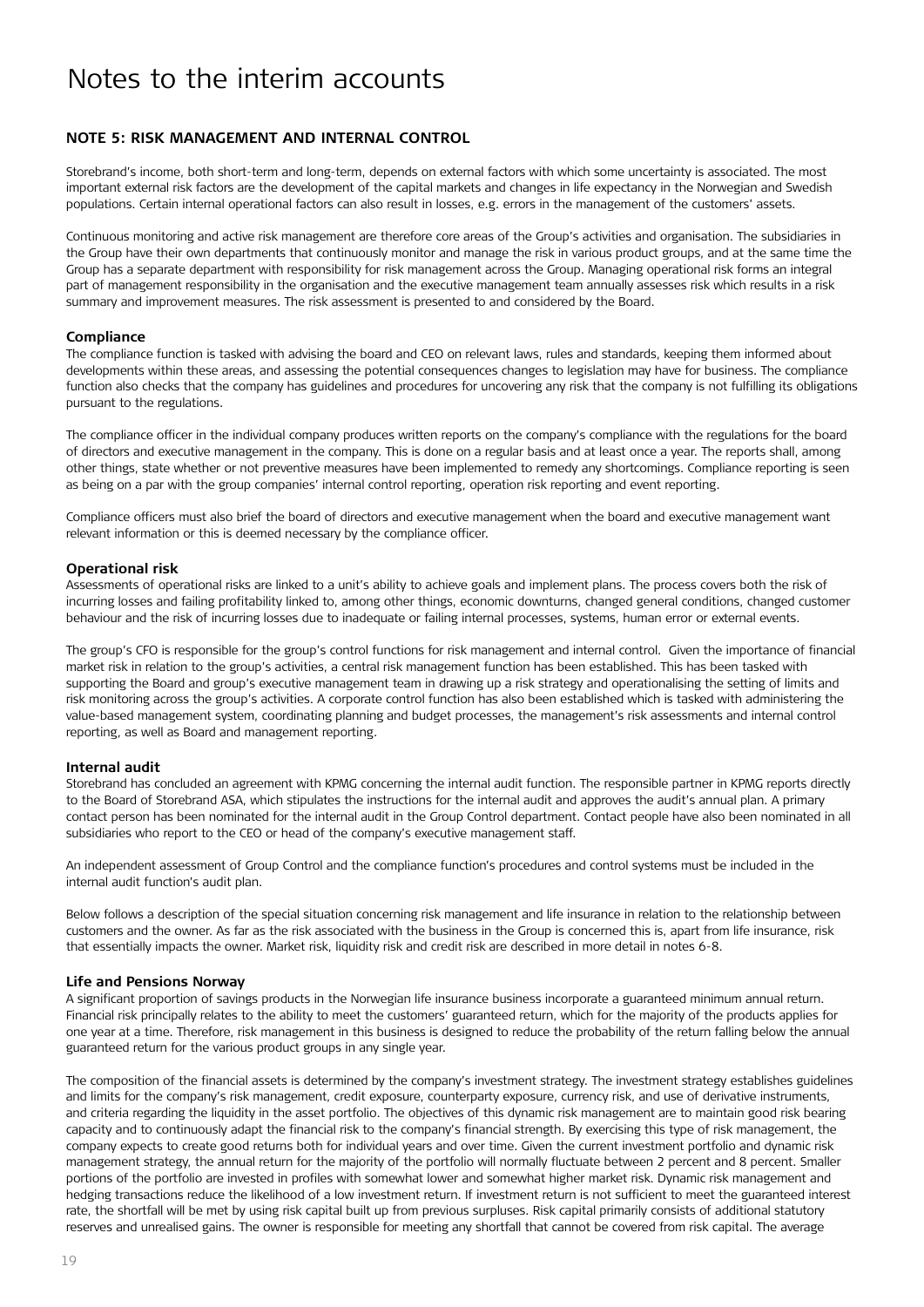interest guarantee is expected to sink in the years ahead and from 2012 all new earnings will be linked to an annual guarantee of 2.5 per cent. The share capital is invested such that it is exposed to a low level of risk. It is the insured person who bears the financial risk related to contracts in the unit linked and defined contribution pension product categories.

The company's total risk picture is monitored continuously using tools such as Finanstilsynet's risk based-supervision and self-developed risk goals.

#### **Life and Pensions Sweden**

In SPP the portfolios are divided into defined benefit pensions, defined contribution pensions and unit linked contracts, and both defined benefit pensions and defined contribution pensions have associated guaranteed returns. In portfolios with a guaranteed return, the differences in the investments' and the insurance liabilities' interest rate sensitivity is minimised and the short-term interest risk is therefore substantially reduced. However, financial risks are taken in order to achieve returns in excess of the guarantee, primarily via equities, credit bonds and alternative investments. The proportions of equities in the portfolios are dynamically adjusted based on their risk bearing capacity in order to dampen the effect of falls and at the same time participate in rises. Due to the somewhat more complex financial risk picture in SPP than in the Norwegian life insurance business, the risk to equity represented by the customer portfolio is also managed through derivative transactions in SPP's company portfolio.

The investment strategy and risk management in SPP comprises four main pillars:

- the assets' interest rate sensitivity is continuously adjusted to the insurance liabilities
- asset allocation that results in a good return over time
- the continuous implementation of risk management measures in the customer portfolios through dynamic risk management
- adjusted hedging in the company portfolio of parts of the financial risk the customer portfolios expose the equity to

In traditional insurance with an interest guarantee, SPP bears the risk of a return equal to the guaranteed interest being achieved on the policyholders' assets and that the magnitude of the contracts' assets are greater than the present value of the insurance liabilities. Profit sharing becomes relevant in SPP if the total return exceeds the guaranteed yield. In the case of some products a certain degree of consolidation, i.e. the assets are greater than the present value of the liabilities by a certain percentage, is required in order for the owner to collect earnings. If the assets in an insurance contract in the company are smaller than the market value of the liability, an equity contribution is allocated that reflects this deficit. This is called the deferred capital contribution (DCC) and changes in its size are recognised in the profit and loss account immediately. The contracts' buffer capital must be intact in order for profit sharing to represent a net income for the owner. When the contracts' assets exceed the present value of the obligations, a buffer called the conditional bonus is established. Changes in this customer buffer are not recognised in the profit and loss account immediately. It is the policyholder who bears the financial risk in unit linked insurance contracts.

Various risk goals are used to monitor and manage the risk in the company, including its own Value at Risk goal and the Swedish Financial Supervisory Authority's traffic light model. In order to ensure that insurance companies have adequate capital to meet their insurance obligations, Finansinspektionen (Swedish Financial Supervisory Authority) requires that the sector stress test all of its insurance business using the so-called traffic light calculations. The elements tested are the premium income side and the insurance liabilities. In 2007, it was announced that companies would be also required to stress changes with respect to insurance liabilities in risk policies. This also applies to so-called cancellation risk, which is the risk that a policyholder will terminate the policy and thus stop paying premiums. The level of stress testing generally follows the guidelines issued by CEIOPS (Committee of European Insurance and Occupational Pensions Supervisors) and their work on Solvency II.

### **Note 6: Market risk**

Market risk is the risk of incurring losses on open positions in financial instruments due to changes in market variables and/or market conditions within a specified time horizon. Therefore, market risk is the risk of price changes in the financial markets, i.e. the interest rate, currency, equity, property or commodity markets, affecting the value of the company's financial instruments. Storebrand continuously monitors market risk using a range of evaluation methods. The potential for losses in the investment portfolio on a one-year horizon is calculated and the portfolios are stress tested pursuant to the statutorily defined stress tests and internal models.

### **Life and Pensions Norway**

The largest contributions to short-term, result-related market risk for the Norwegian life insurance business are falls in the value of equities and real estate, increased risk for credit bonds and rapid increases in interest rates. In the longer term, low market interest rates over time are a significant market risk for the company. The current formulation of the regulations means that technical insurance reserves in Storebrand Life Insurance are not affected by changes in market interest rates.

### **Life and Pensions Sweden**

SPP is largely exposed to the same market risk factors as Storebrand Life Insurance, but differences in product design, general conditions and asset allocation nonetheless result in some differences in the contributions for different types of market risk. In the short-term the market risk from equities is relatively greater in SPP than in Storebrand Life Insurance, but at the same time the company is exposed to little risk from the asset class real estate. SPP is also exposed to market risk from increased risk on credit bonds. However, as far as the result is concerned, the short-term risk from changes in interest rates is small in SPP because of the adjustment of the assets' interest rate sensitivity (duration) in relation to the liabilities' interest rate sensitivity. However, the current regulatory requirements mean the company cannot have low interest rate sensitivity in the profit and loss account and in the solvency account at the time, and falling interest rates will have a negative effect on the solvency ratio. Lasting low interest rates also represent a substantial risk for SPP as well, both for the financial result and the solvency margin percentage.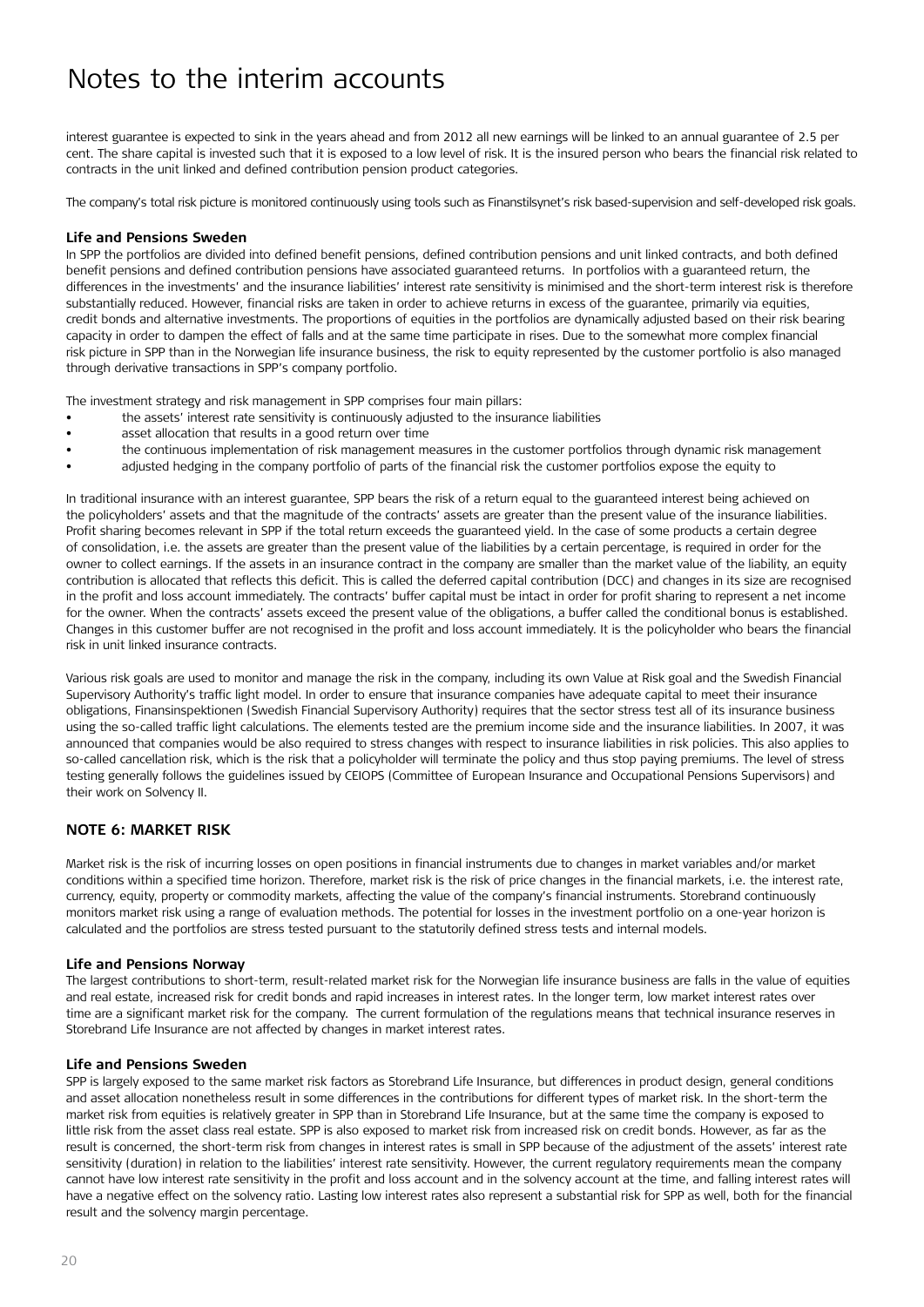#### **Sensitivity analyses**

The assets and liabilities side (borrowing and insurance liabilities in Sweden) have been stress tested in order to show how much this can affect the owners' result in relation to the expectations for 2011. An estimated normalised return is included in estimated effects throughout the year based on uncertain assumptions about future returns and other uncertain factors and uncertain assumptions. The stress tests were applied to the investment portfolio on 31 December 2010 and the outcome shows the estimated effect on profits for the year as a whole. The stresses that have been applied are equities +/- 20 percent, interest +/-150 basis points and real estate +/- 12 per cent. With respect to currency risks, the investment portfolios are essentially fully currency hedged, and changes in exchanges rates will have little effect on the companies' expected results for 2011.

For changes in market risk that arise during the course of 1 year, the effect on the result and equity will be as presented below, based on the statement of financial position as per 31 December 2010.

#### **Storebrand Livsforsikring AS Change in market value**

| <b>NOK</b> million    | 2010     | 2009     |
|-----------------------|----------|----------|
| Equities -20%         | $-4,996$ | $-3,606$ |
| Equities +20%         | 4,996    | 3,606    |
| Interest rate -1,5%   | 1,266    | 1,916    |
| Interest rate $+1.5%$ | $-1,266$ | $-1,916$ |
| Real estate -12%      | $-3,507$ | $-3,333$ |
| Real estate +12%      | 3,507    | 3,333    |

### **Effects on result/equity**

| NOK million           | 2010   | 2009   |
|-----------------------|--------|--------|
| Equities -20%         | $-267$ | $-219$ |
| Equities +20%         | 430    | 149    |
| Interest rate -1,5%   | 147    | 5      |
| Interest rate $+1.5%$ | $-116$ | $-92$  |
| Real estate -12%      | $-400$ | -476   |
| Real estate +12%      | 588    | 318    |

#### **Storebrand Livsforsikring Group Change in market value**

| NOK million           | 2010     | 2009     |
|-----------------------|----------|----------|
| Equities -20%         | $-9,296$ | -7,390   |
| Equities +20%         | 9,296    | 7,390    |
| Interest rate -1,5%   | 8,118    | 8,305    |
| Interest rate $+1.5%$ | $-6,895$ | $-7,013$ |
| Real estate -12%      | $-3,667$ | $-3,440$ |
| Real estate +12%      | 3,667    | 3,440    |

#### **Effects on result/equity**

| NOK million           | 2010        | 2009   |
|-----------------------|-------------|--------|
| Equities -20%         | $-851$      | $-906$ |
| Equities +20%         | 524         | 319    |
| Interest rate -1,5%   | $\mathbf 0$ | $-102$ |
| Interest rate $+1.5%$ | $-128$      | $-107$ |
| Real estate -12%      | $-430$      | $-497$ |
| Real estate +12%      | 610         | 331    |

This note applies to: Storebrand Livsforsikring AS, SPP Livförsäkring and BenCo.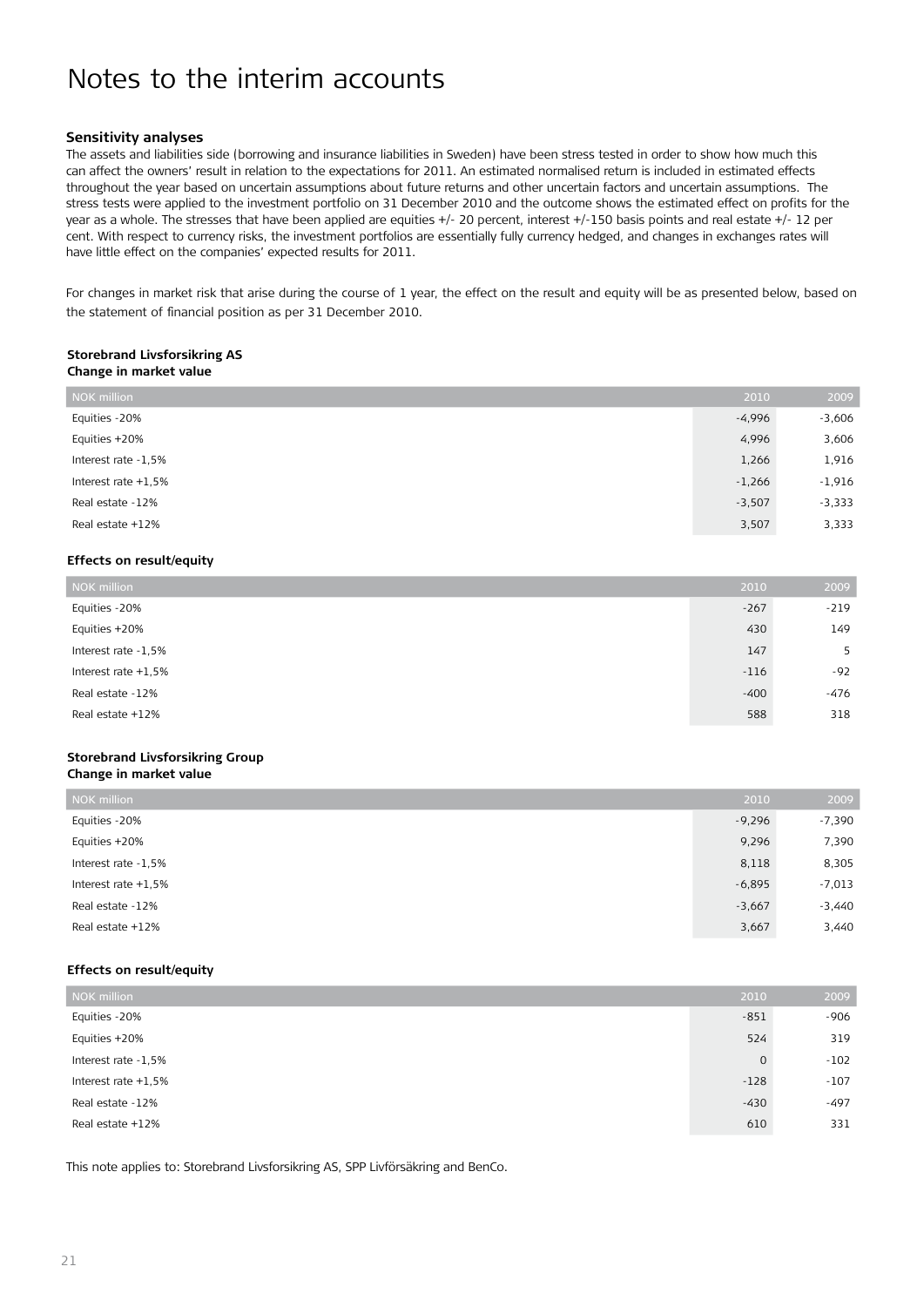#### **Life and Pensions**

Since market changes are shown in the note above, dynamic risk management will not affect the outcome. If it is assumed that the market changes will occur over a period of time, then dynamic risk management would reduce the effect of the negative outcomes and reinforce the positive.

#### **Life and Pensions Norway**

The stress tests have been done for all investment profiles and the effects of each stress test reduce or increase the expected return for each profile. For the negative stress tests (equities down, interest up and property down) the return in some individual profiles fall under the guarantee. The buffer situation for each contract will then determine how much equity the company will possibly have to use if the return stays at this level for 2011. Beyond the need for utilising equity to cover returns below the guarantee, it is changes in the profit sharing for paid-up policies and individual contracts, as well as returns and interest expenses in the company portfolio that deviate from the expected result for 2011 to the greatest extent. Compared with equivalent sensitivity a year ago, the effect of the stress tests has decreased. The most important contributions to the reduction are the fact that the difference between the expected return and the interest guarantee has increased and that additional statutory reserves have been further strengthened at the same time as the company has at the beginning of 2011 a substantial market value adjustment reserve, which serves as a very effective buffer against such stresses on assets.

The stress tests were applied individually. If several of the negative stress tests were to occur simultaneously, the negative effect would be greater than simply the sum of the two individual effects alone (a larger proportion of gross stresses would be retained by the owner). In addition to the negative result effect for the owner, the expected building up of buffer capital will, to a substantial degree, fall away in the negative stress tests. In the case of the positive stress tests, greater building up of buffer capital is also assumed in addition to the positive result effects for the owner in the form of the market value adjustment reserve and additional statutory reserves.

#### **Life and Pensions Sweden**

The note that shows the effect on the result/equity shows the effect of the financial result excluding profit sharing. All changes in market value do not affect the financial result. The part of a change in market value that affects the result is the part that cannot be offset against conditional bonuses.

### **Note 7: Liquidity risk**

Liquidity risk is the risk that the company will not be able to meet its payment obligations when they fall due, or that the company will not be able to sell securities at acceptable prices. Storebrand Life Insurance's and SPP's insurance liabilities are long-term and are usually known long before they fall due, but a solid liquidity buffer is still important for withstanding unforeseen events.

Separate liquidity strategies have been drawn up for several of the subsidiaries in line with statutory requirements. These strategies specify limits and measures for ensuring good liquidity and a minimum allocation to assets that can be sold at short notice. The strategies define limits for allocations to various types of asset and mean the companies have money market investments, bonds, equities and other liquid investments that can be sold as required.

In addition to clear strategies and the risk management of liquidity reserves in each subsidiary, the Group's holding company has established a liquidity buffer. The development of the liquidity reserves is monitored continuously at an overall level in relation to internal limits. Committed credit lines from banks have also been established that the companies can draw on if necessary.

During the financial crisis in 2008, the lack of liquidity was a problem for a number of financial companies, although liquidity has now returned to a normalised level.

#### **Liquidity risk Storebrand Livsforsikring AS**

#### **Undiscounted cash flows for financial liabilities**

|                                                                 |            | $6 - 12$ |             |           | over 5   |                    | <b>Booked</b> |
|-----------------------------------------------------------------|------------|----------|-------------|-----------|----------|--------------------|---------------|
| <b>NOK million</b>                                              | 0-6 months | months   | $1-3$ years | 3-5 years | vears    | <b>Total value</b> | value         |
| Subordinated Ioan capital (inclusive derivatives)               | -441       | $-102$   | $-3.427$    | $-3.189$  | -1.846   | $-9.005$           | $-6,825$      |
| Other short term liabilities                                    | $-2,977$   |          |             |           |          | $-2.977$           | $-2,977$      |
| Uncalled residual liabilities concerning Limited<br>Partnership | $-3.193$   |          |             |           |          | $-3.193$           |               |
| Undrawn amounts of committed lending facilities                 | -1.794     |          |             |           |          | -1.794             |               |
| Total financial liabilities 31.12.10                            | $-8.405$   | $-102$   | $-3.427$    | $-3.189$  | -1.846   | $-16.969$          | $-9.802$      |
| Derivatives related to loan 31.12.10                            | 218        | $-125$   | 169         | 239       |          | 501                | 323           |
| Total financial liabilities 31.12.09                            | $-6.653$   | $-403$   | $-973$      | $-5.014$  | $-3.141$ | $-16.183$          | $-10.224$     |

Agreed residual maturity provides limited information about the company's liquidity risk, since the majority of investment assets can be realized more quickly in the secondary market than the agreed residual maturity.

On perpetual subordinated loan cash flow is calculated until the first call.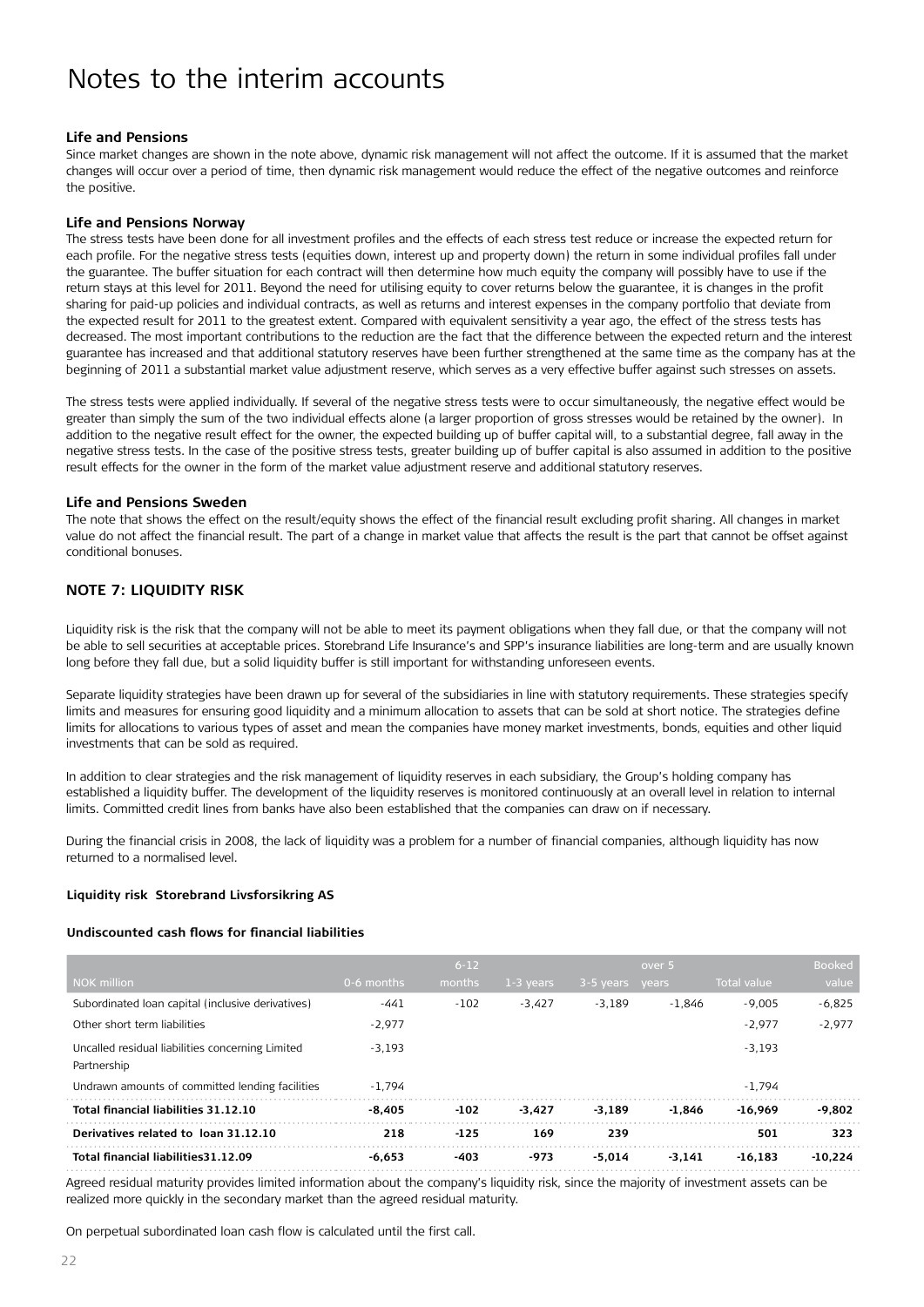#### **Liquidity risk Storebrand Life Group**

#### **Undiscounted cash flows for financial liabilities**

|                                                                 |            | $6 - 12$ |           |                 | over 5   |             | <b>Booked</b> |
|-----------------------------------------------------------------|------------|----------|-----------|-----------------|----------|-------------|---------------|
| NOK million                                                     | 0-6 months | months   | 1-3 years | 3-5 years years |          | Total value | value         |
| Subordinated Ioan capital (inclusive derivatives)               | -441       | $-102$   | $-3.427$  | $-3.189$        | -1.846   | $-9.005$    | $-6,825$      |
| Other short term liabilities                                    | $-6,961$   |          |           |                 |          | $-6.961$    | $-6,961$      |
| Uncalled residual liabilities concerning Limited<br>Partnership | $-5.396$   | $-120$   | $-120$    |                 |          | $-5.635$    |               |
| Undrawn amounts of committed lending facilities                 | $-1.794$   |          |           |                 |          | -1.794      |               |
| Total financial liabilities 31.12.10                            | $-14.591$  | $-222$   | $-3.547$  | $-3.189$        | -1.846   | $-23.395$   | $-13.786$     |
| Derivatives related to loan 31.12.10                            | 218        | $-125$   | 169       | 239             |          | 501         | 323           |
| Total financial liabilities 31.12.09                            | $-10.590$  | $-403$   | $-973$    | -5.014          | $-3.141$ | $-20.120$   | -12.731       |

Agreed residual maturity provides limited information about the company's liquidity risk, since the majority of investment assets can be realized more quickly in the secondary market than the agreed residual maturity.

On perpetual subordinated loan cash flow is calculated until the first call.

#### **Specification of subordinated loan capital**

|                                                 | Nominal |            | Interest rate<br>(fixed/vari- |           |                        |
|-------------------------------------------------|---------|------------|-------------------------------|-----------|------------------------|
| <b>NOK</b> million                              | value   | Currency   | able)                         | Call date | Balance sheet 31.12.10 |
| <b>Issuer</b>                                   |         |            |                               |           |                        |
| Hybrid tier 1 capital                           |         |            |                               |           |                        |
| Storebrand Livsforsikring AS                    | 1,500   | <b>NOK</b> | Variable                      | 2018      | 1,500                  |
|                                                 |         |            |                               |           |                        |
| Perpetual subordinated loan capital             |         |            |                               |           |                        |
| Storebrand Livsforsikring AS                    | 300     | <b>EUR</b> | Fixed                         | 2013      | 2,553                  |
| Storebrand Livsforsikring AS                    | 1,700   | <b>NOK</b> | Variable                      | 2014      | 1,703                  |
| Storebrand Livsforsikring AS                    | 1,000   | <b>NOK</b> | Fixed                         | 2015      | 1,069                  |
|                                                 |         |            |                               |           |                        |
| Total subordinated loan capital and hybrid tier |         |            |                               |           | 6,825                  |
| 1 capital 31.12.2010                            |         |            |                               |           |                        |
| Total subordinated loan capital and hybrid tier |         |            |                               |           | 6,918                  |
| 1 capital 31.12.2009                            |         |            |                               |           |                        |

### **Note 8: Credit risk**

Credit risk is the risk of incurring losses due to a counterparty's unwillingness or inability to meet his obligations. Maximum limits for credit exposure to individual debtors and for overall credit exposure to rating categories are set by the boards of the individual companies in the Group. Particular attention is paid to ensuring diversification of credit exposure to avoid concentrating credit exposure on any particular debtors or sectors. Changes in the credit standing of debtors are monitored and followed up. Storebrand Life Insurance and SPP use published credit ratings wherever possible, supplemented by the company's own credit evaluation where there are no published ratings. The group has framework agreements with all counterparties to reduce their risk with respect to outstanding derivative transactions. These regulate how collateral against changes in market values, calculated on a daily basis, should be pledged.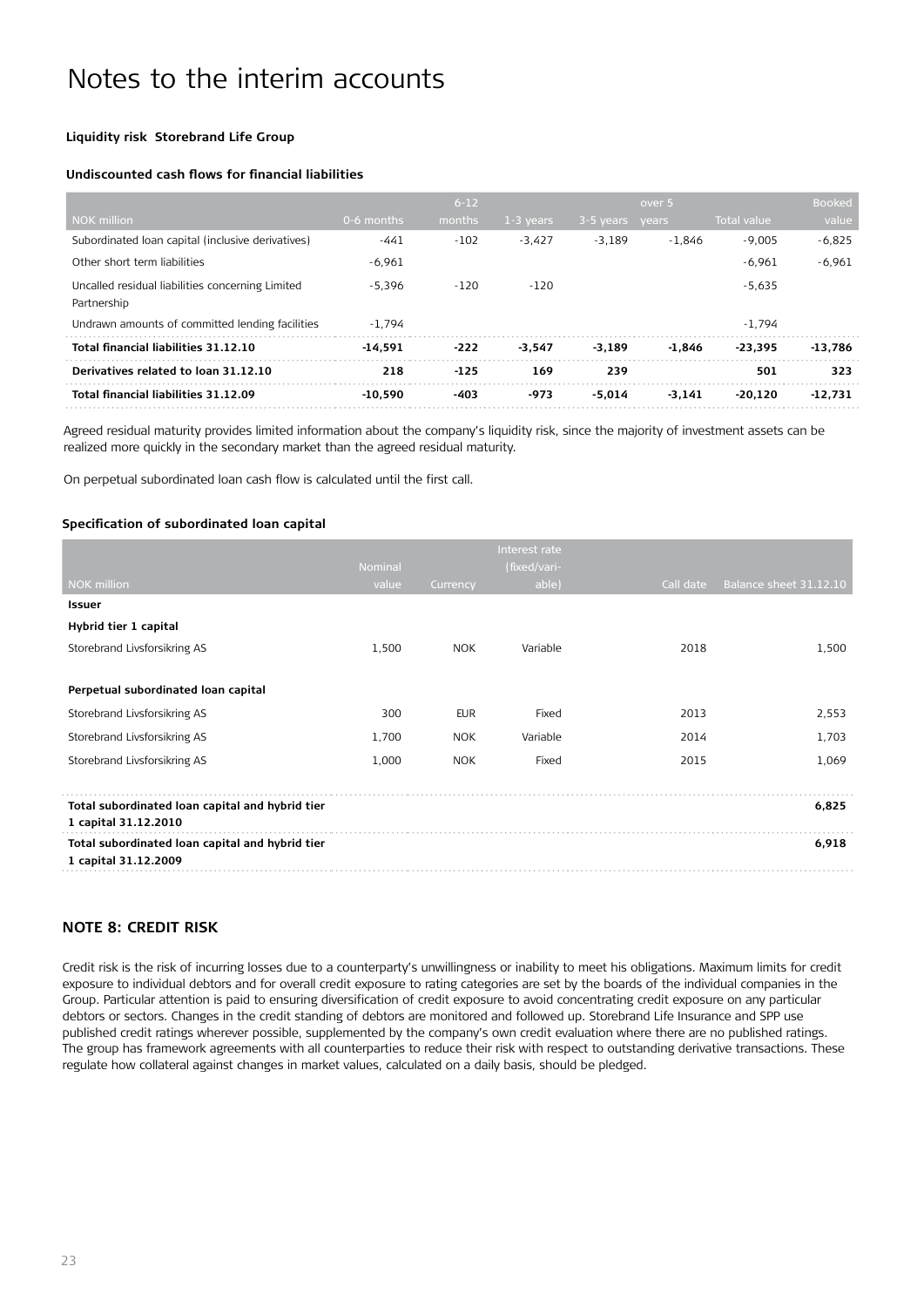## **Storebrand Livsforsikring AS**

### **Credit risk by counterparty**

| Bonds and other fixed-income securities                               |                 |         |              |                 |            |                 |                   |
|-----------------------------------------------------------------------|-----------------|---------|--------------|-----------------|------------|-----------------|-------------------|
| Category of issuer or guarantor                                       | <b>AAA Fair</b> | AA Fair |              | <b>BBB</b> Fair | Other      | <b>NIG Fair</b> | <b>Total Fair</b> |
| NOK million                                                           | value           | value   | A Fair value | value           | Fair value | value           | value             |
| Government and government guaranteed bonds                            | 23,974          | 4,366   | 2,563        |                 |            | 296             | 31,198            |
| Credit bonds                                                          | 1,261           | 3,003   | 18,228       | 11,553          | 194        | 1,313           | 35,550            |
| Mortage and asset backed bonds                                        | 5,071           | 551     | 620          | 27              | 6          | 186             | 6,460             |
| Supranational and agency                                              | 81              | 57      | 853          | 107             |            |                 | 1,098             |
| Total interest-bearing securities rated by<br>credit rating           | 30.386          | 7,977   | 22,264       | 11,687          | 200        | 1,795           | 74,307            |
| Bond fund not managed by Storebrand                                   |                 |         |              |                 |            |                 | 874               |
| Non interest bearing securities in bond fund<br>managed by Storebrand |                 |         |              |                 |            |                 | 1,556             |
| <b>Sum 2010</b>                                                       | 30,386          | 7,977   | 22,264       | 11,687          | 200        | 1,795           | 76,737            |
| <b>Sum 2009</b>                                                       | 34.044          | 8,105   | 15,864       | 10,919          | 10,919     | 1,250           | 87,710            |

| <b>Bonds at amoritsed cost</b>             |                 |         |              |                 |                 |                   |
|--------------------------------------------|-----------------|---------|--------------|-----------------|-----------------|-------------------|
| Category of issuer or guarantor            | <b>AAA Fair</b> | AA Fair |              | <b>BBB</b> Fair | <b>NIG Fair</b> | <b>Total Fair</b> |
| NOK million                                | value           | value   | A Fair value | value           | value           | value             |
| Government and government guaranteed bonds | 17.675          | 1,623   | 2.904        |                 |                 | 22,202            |
| Credit bonds                               |                 | 2.486   | 6,420        | 599             | 1,251           | 10,755            |
| Mortage and asset backed bonds             | 6.989           | 2.237   | 991          | 29              | 513             | 10.759            |
| Supranational and agency                   | 2.313           |         | 2.897        |                 |                 | 5.210             |
| <b>Sum 2010</b>                            | 26.976          | 6.347   | 13.211       | 628             | 1.764           | 48.926            |
| <b>Sum 2009</b>                            | 22.446          | 6,587   | 13.855       | 751             | 1,218           | 44.858            |

| <b>Counterparties</b><br>NOK million                       | <b>AAA Fair</b><br>value | AA Fair<br>value | A Fair value | <b>BBB</b> Fair<br>value | Other<br>Fair value | <b>NIG Fair</b><br>value | <b>Total Fair</b><br>value |
|------------------------------------------------------------|--------------------------|------------------|--------------|--------------------------|---------------------|--------------------------|----------------------------|
| <b>Derivatives</b>                                         |                          | 1.622            | 1.133        |                          |                     |                          | 2.755                      |
| Of which derivatives in bond fund managed by<br>Storebrand |                          | 358              | - 7          |                          |                     |                          | 350                        |
| Total excluding derivatives in bond fund                   |                          | 1.265            | 1.140        |                          |                     |                          | 2.405                      |
| Bank deposit                                               |                          | 3.567            | 535          |                          | 163                 | 10                       | 4.275                      |

Rating classes are based on Standard & Poor's ratings.

NIG = Non-investment grade.

#### **Lending**

### **Commitments distributed by customer groups**

|                                                    | Loans to and<br>receivables from |                    |                   |
|----------------------------------------------------|----------------------------------|--------------------|-------------------|
| NOK million                                        | customers                        | Unused credit line | Total commitments |
| Development of building projects                   | 519                              |                    | 519               |
| Sale and operation of real estate                  | 2.325                            | 1.794              | 4,118             |
| Other service providers                            | 375                              |                    | 375               |
| Wage-earners                                       |                                  |                    |                   |
| Total loans to and receivables from customers 2010 | 3.226                            | 1.794              | 5.019             |
| Total loans to and receivables from customers 2009 | 3.667                            | 355                | 4.022             |

Storebrand Livsforsikring AS have a syndicate agreement with Storebrand Bank. The loans that are syndicated to Storebrand Livsforsikring have 1 priority within 60%.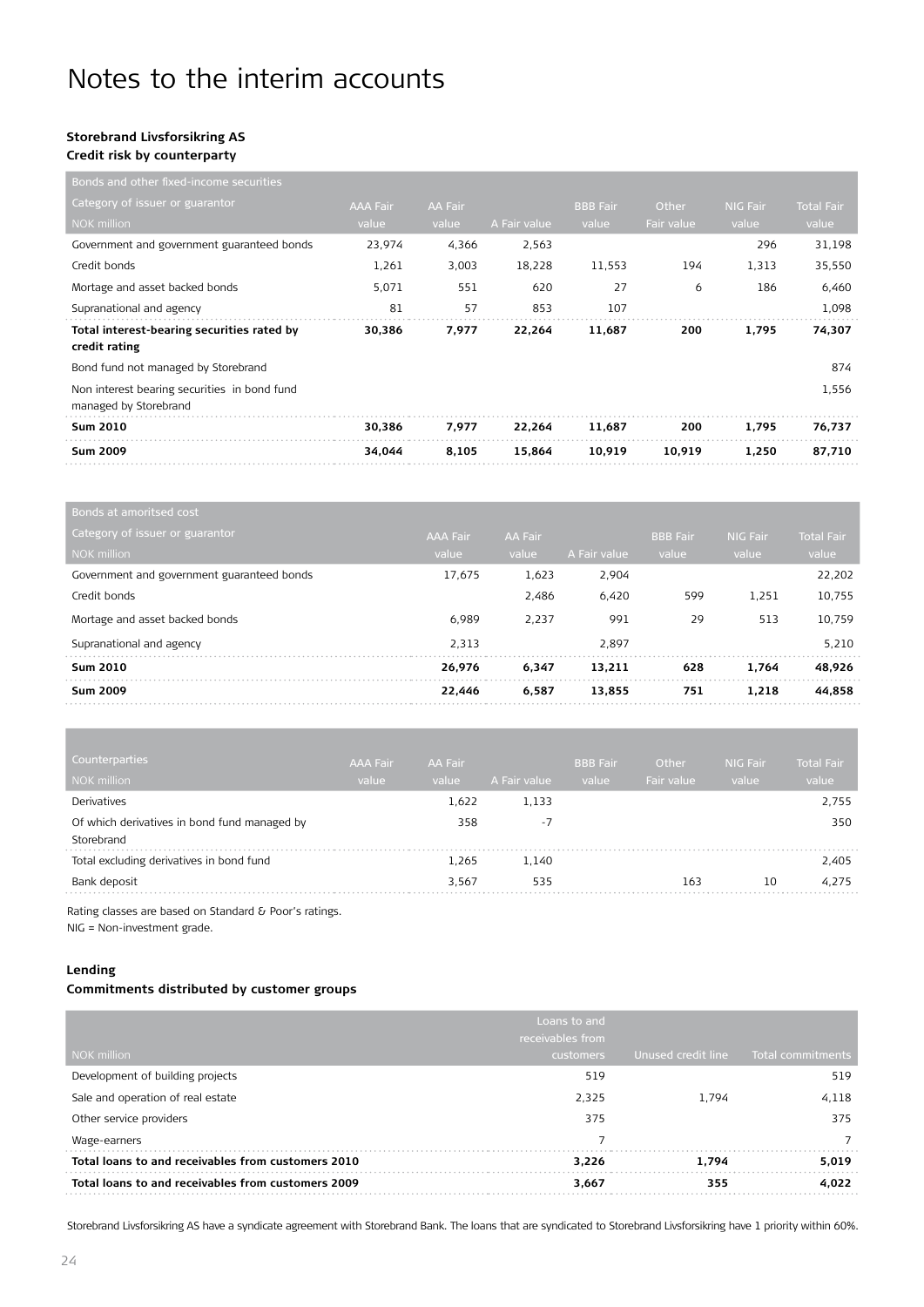# **Storebrand Livsforsikring Group**

### **Credit risk by counterparty**

| Bonds and other fixed-income securities                               |                 |                |              |                 |            |                 |                   |
|-----------------------------------------------------------------------|-----------------|----------------|--------------|-----------------|------------|-----------------|-------------------|
| Category of issuer or guarantor                                       | <b>AAA Fair</b> | <b>AA Fair</b> |              | <b>BBB</b> Fair | Other      | <b>NIG Fair</b> | <b>Total Fair</b> |
| <b>NOK</b> million                                                    | value           | value          | A Fair value | value           | Fair value | value           | value             |
| Government and government guaranteed bonds                            | 62,899          | 6,401          | 3,390        |                 |            | 296             | 72,986            |
| Credit bonds                                                          | 1,984           | 4,970          | 23,169       | 12,620          | 194        | 1,682           | 44,620            |
| Mortage and asset backed bonds                                        | 20,277          | 1,764          | 1,231        | 27              | 6          | 186             | 23,492            |
| Supranational and agency                                              | 1,683           | 57             | 1,192        | 107             |            |                 | 3,038             |
| Total interest-bearing securities rated by<br>credit rating           | 86,843          | 13,193         | 28,982       | 12,755          | 200        | 2,164           | 144,136           |
| Bond fund not managed by Storebrand                                   |                 |                |              |                 |            |                 | 5,833             |
| Non interest bearing securities in bond fund<br>managed by Storebrand |                 |                |              |                 |            |                 | 1,602             |
| <b>Sum 2010</b>                                                       | 86,843          | 13,193         | 28,982       | 12,755          | 200        | 2,164           | 151,571           |
| <b>Sum 2009</b>                                                       | 82,927          | 18,401         | 23,475       | 12,492          |            | 1,555           | 149,594           |

| Bonds at amoritsed cost                                   |                 |         |              |                 |                 |            |
|-----------------------------------------------------------|-----------------|---------|--------------|-----------------|-----------------|------------|
| Category of issuer or guarantor                           | <b>AAA</b> Fair | AA Fair |              | <b>BBB</b> Fair | <b>NIG Fair</b> | Total Fair |
| $\overline{\mathsf{NOK}}$ million $\overline{\mathsf{N}}$ | value           | value   | A Fair value | value           | value           | value      |
| Government and government guaranteed bonds                | 17.675          | 1,623   | 2.904        |                 |                 | 22,202     |
| Credit bonds                                              |                 | 2.486   | 6,420        | 599             | 1,251           | 10,755     |
| Mortage and asset backed bonds                            | 6.989           | 2.237   | 991          | 29              | 513             | 10.759     |
| Supranational and agency                                  | 2.313           |         | 2.897        |                 |                 | 5.210      |
| <b>Sum 2010</b>                                           | 26.976          | 6.347   | 13.211       | 628             | 1.764           | 48.926     |
| <b>Sum 2009</b>                                           | 11.544          | 6.029   | 3.209        | 190             | 1.077           | 22.049     |

| <b>Counterparties</b><br>NOK million                       | <b>AAA Fair</b><br>value | AA Fair<br>value | A Fair value | <b>BBB</b> Fair<br>value | Other<br>Fair value | <b>NIG Fair</b><br>value | <b>Total Fair</b><br>value |
|------------------------------------------------------------|--------------------------|------------------|--------------|--------------------------|---------------------|--------------------------|----------------------------|
| <b>Derivatives</b>                                         |                          | 3.046            | 1,488        |                          | 44                  |                          | 4,578                      |
| Of which derivatives in bond fund managed by<br>Storebrand |                          | 380              | $-20$        |                          |                     |                          | 361                        |
| Total excluding derivatives in bond fund                   |                          | 2.666            | 1.508        |                          | 44                  |                          | 4.217                      |
| Bank deposit                                               | 92                       | 5.524            | 1.884        |                          | 329                 | 10                       | 7.839                      |

Rating classes are based on Standard & Poor's ratings.

NIG = Non-investment grade.

#### **Lending**

### **Commitments distributed by customer groups**

|                                                    | Loans to and<br>receivables from |                    |                   |
|----------------------------------------------------|----------------------------------|--------------------|-------------------|
| NOK million                                        | customers                        | Unused credit line | Total commitments |
| Development of building projects                   | 519                              |                    | 519               |
| Sale and operation of real estate                  | 2.325                            | 1.794              | 4,118             |
| Other service providers                            | 375                              |                    | 375               |
| Wage-earners                                       |                                  |                    |                   |
| Total loans to and receivables from customers 2010 | 3.226                            | 1.794              | 5.019             |
| Total loans to and receivables from customers 2009 | 3.667                            | 355                | 4.022             |

Storebrand Livsforsikring AS have a syndicate agreement with Storebrand Bank. The loans that are syndicated to Storebrand Livsforsikring have 1 priority within 60%.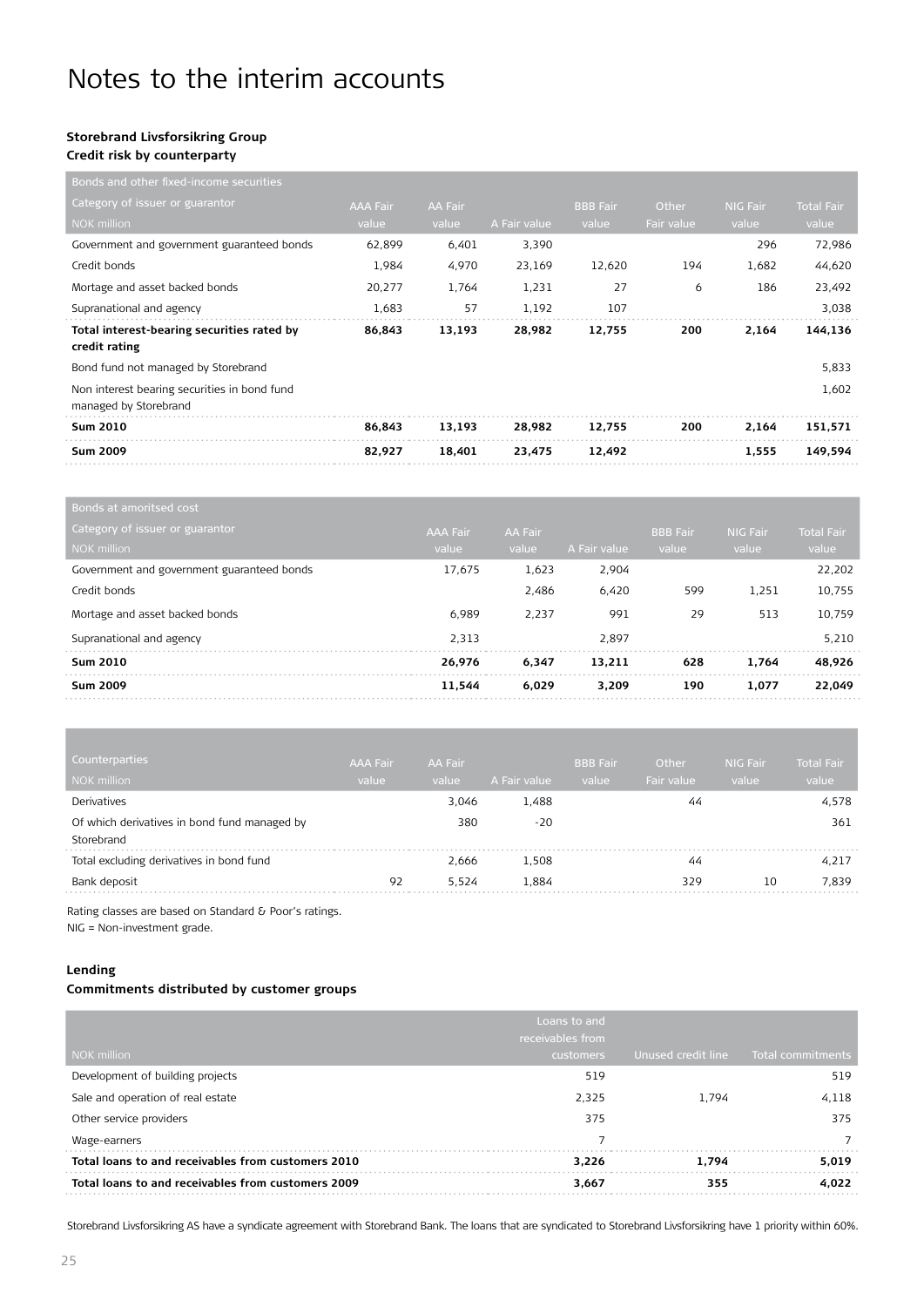## **Note 9: Valuation of financial instruments at fair value**

Storebrand categorises financial instruments valued at fair value on three different levels. The levels express the differing degree of liquidity and different measuring methods.

#### **Storebrand Livsforsikring AS**

|                                               |               | Observable  | Non-observable |                   |
|-----------------------------------------------|---------------|-------------|----------------|-------------------|
| <b>NOK</b> million                            | Quoted prices | assumptions | assumptions    | <b>Total 2010</b> |
| Assets:                                       |               |             |                |                   |
| <b>Equities and units</b>                     |               |             |                |                   |
| - Equities                                    | 9,192         | 586         | 1,839          | 11,618            |
| - Fund units                                  |               | 18,412      | 1,117          | 19,529            |
| - Private Equity fund investments             |               | 1,972       | 4,180          | 6,151             |
| - Indirect real estate fund                   |               | 6           | 38             | 44                |
| <b>Total equities and units</b>               | 9,192         | 20,976      | 7,174          | 37,343            |
| Bonds and other fixed income securities       |               |             |                |                   |
| - Government and government guaranteed bonds  | 11,748        | 4,442       |                | 16,190            |
| - Credit bonds                                |               | 31,261      | 696            | 31,956            |
| - Mortage and asset backed bonds              |               | 4,985       | 1,114          | 6,099             |
| - Supranational and agency                    |               | 857         |                | 857               |
| - Bond funds                                  |               | 21,634      |                | 21,634            |
| Total bonds and other fixed income securities | 11,748        | 63,179      | 1,810          | 76,737            |
| <b>Derivatives:</b>                           |               |             |                |                   |
| - Equity derivatives                          |               |             |                |                   |
| - Interest rate derivatives                   |               | 309         |                | 309               |
| - Currency derivatives                        |               | 1,417       |                | 1,417             |
| - Credit derivatives                          |               | -1          |                | 1                 |
| <b>Total derivatives</b>                      |               | 1,726       |                | 1,726             |
| - derivatives with a positive market value    |               | 2,405       |                | 2,405             |
| - derivatives with a negative market value    |               | $-679$      |                | $-679$            |

| NOK million                             | Quoted prices | Observable<br>assumptions | Non-observable<br>assumptions | <b>Total 2010</b> |
|-----------------------------------------|---------------|---------------------------|-------------------------------|-------------------|
| Assets:                                 |               |                           |                               |                   |
| Equities and units                      | 5,544         | 16,513                    | 6,114                         | 28,170            |
| Bonds and other fixed-income securities | 26,916        | 47,835                    | 2.041                         | 76,791            |
| <b>Derivatives</b>                      |               | 321                       |                               | 321               |

#### **Movements between quoted prices and observable assumptions**

|                    | From guoted prices to observable | <b>Erom observable assumptions</b> |
|--------------------|----------------------------------|------------------------------------|
| NOK million        | assumptions                      | to quoted prices                   |
| Equities and units |                                  |                                    |

Level 1 encompasses listed equities that over the previous six months have experienced a daily average turnover equivalent to approx. MNOK 20 or more. Movements from level 1 to level 2 reflect reduced sales value in the relevant equities in the last measuring period. On the other hand, movements from level 2 to level 1 indicate increased sales value in the relevant equities in the last measuring period.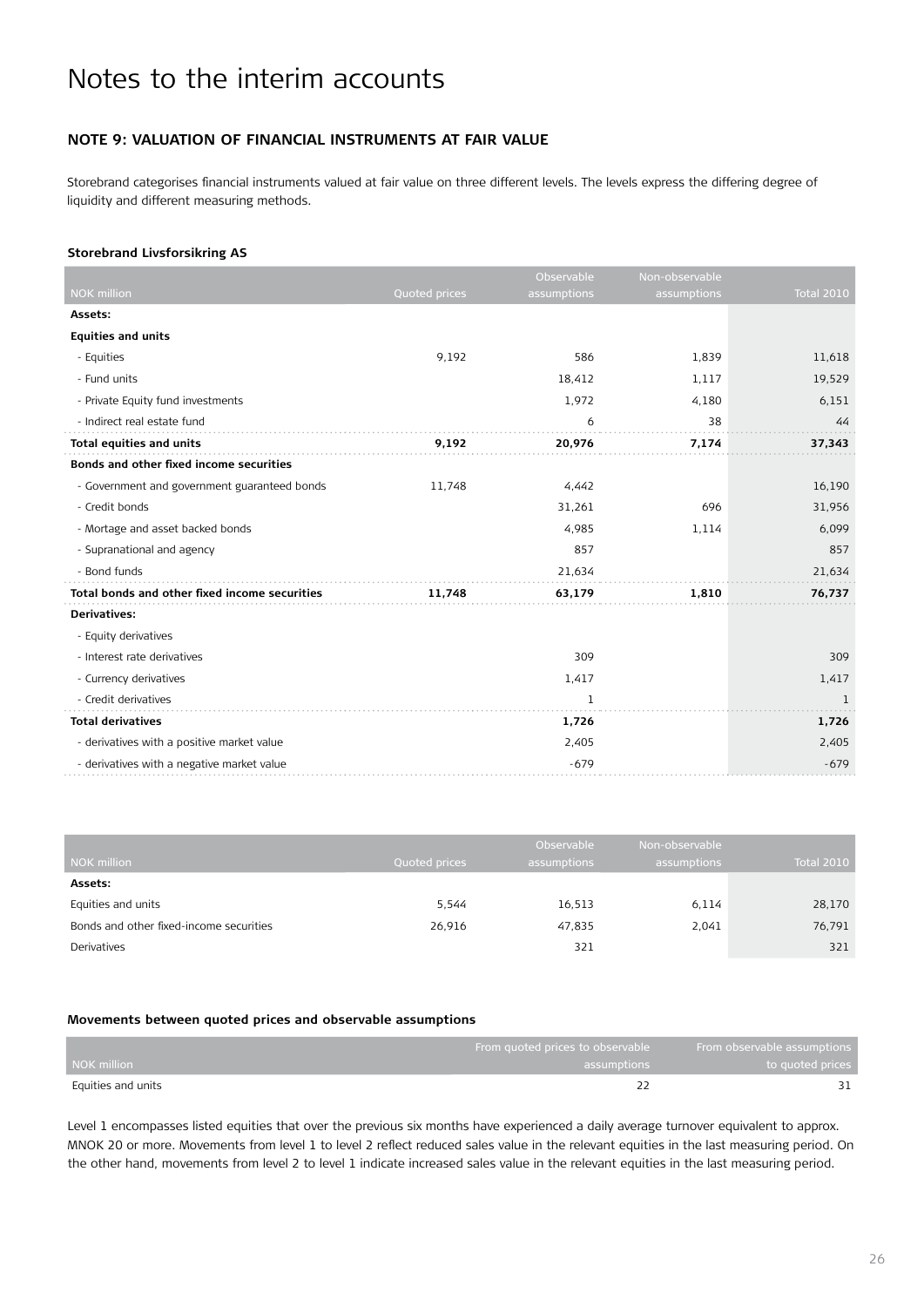### **Specification of papers pursuant to valuation techniques (non-observable assumptions)**

| <b>NOK million</b>                                   | <b>Equities</b> | Fund units | Private Equity<br>fund invest-<br>ments | Indirect real<br>estate fund | Credit bonds | Mortage and<br>asset backed<br>bonds |
|------------------------------------------------------|-----------------|------------|-----------------------------------------|------------------------------|--------------|--------------------------------------|
| Balance 1.1.10                                       | 1,702           | 1,052      | 3,360                                   |                              | 668          | 1,373                                |
| Net profit/loss at financial instruments             | 131             | $-21$      | 494                                     |                              | 739          | 36                                   |
| Additions/purchases                                  | 58              | 93         | 474                                     | 38                           | 5            |                                      |
| Sales/Overdue/settlement                             | $-53$           | $-5$       | $-149$                                  |                              | $-716$       | $-295$                               |
| Transfers to quoted prices or observable assumptions | 2               |            |                                         |                              |              |                                      |
| Other                                                |                 |            |                                         |                              |              |                                      |
| <b>Balance 31.12.10</b>                              | 1.839           | 1.117      | 4.180                                   | 38                           | 696          | 1.114                                |

### **Storebrand Livsforsikring Group**

|                                               |               | Observable  | Non-observable |                   |
|-----------------------------------------------|---------------|-------------|----------------|-------------------|
| <b>NOK</b> million                            | Quoted prices | assumptions | assumptions    | <b>Total 2010</b> |
| Assets:                                       |               |             |                |                   |
| <b>Equities and units</b>                     |               |             |                |                   |
| - Equities                                    | 28,445        | 984         | 3,167          | 32,596            |
| - Fund units                                  |               | 49,304      | 1,832          | 51,137            |
| - Private Equity fund investments             |               | 2,319       | 4,363          | 6,682             |
| - Indirect real estate fund                   |               | 6           | 2,411          | 2,417             |
| <b>Total equities and units</b>               | 28,445        | 52,613      | 11,773         | 92,832            |
| Bonds and other fixed income securities       |               |             |                |                   |
| - Government and government guaranteed bonds  | 31,782        | 26,013      |                | 57,795            |
| - Credit bonds                                |               | 39,984      | 1,042          | 41,026            |
| - Mortage and asset backed bonds              |               | 22,017      | 1,114          | 23,131            |
| - Supranational and agency                    |               | 2,797       |                | 2,797             |
| - Bond funds                                  |               | 26,821      |                | 26,821            |
| Total bonds and other fixed income securities | 31,782        | 117,633     | 2,156          | 151,571           |
| <b>Derivatives:</b>                           |               |             |                |                   |
| - Equity derivatives                          |               |             |                |                   |
| - Interest rate derivatives                   |               | 1,615       |                | 1,615             |
| - Currency derivatives                        |               | 1,722       |                | 1,722             |
| - Credit derivatives                          |               | 1           |                | 1                 |
| <b>Total derivatives</b>                      |               | 3,337       |                | 3,337             |
| - derivatives with a positive market value    |               | 4,217       |                | 4,217             |
| - derivatives with a negative market value    |               | $-880$      |                | $-880$            |

|                                         |               | Observable  | Non-observable |                   |
|-----------------------------------------|---------------|-------------|----------------|-------------------|
| NOK million                             | Quoted prices | assumptions | assumptions    | <b>Total 2010</b> |
| Assets:                                 |               |             |                |                   |
| Equities and units                      | 20,701        | 41,702      | 10,342         | 72,745            |
| Bonds and other fixed-income securities | 51,532        | 95,689      | 2.452          | 149,673           |
| <b>Derivatives</b>                      | 11            | 1,441       |                | 1,452             |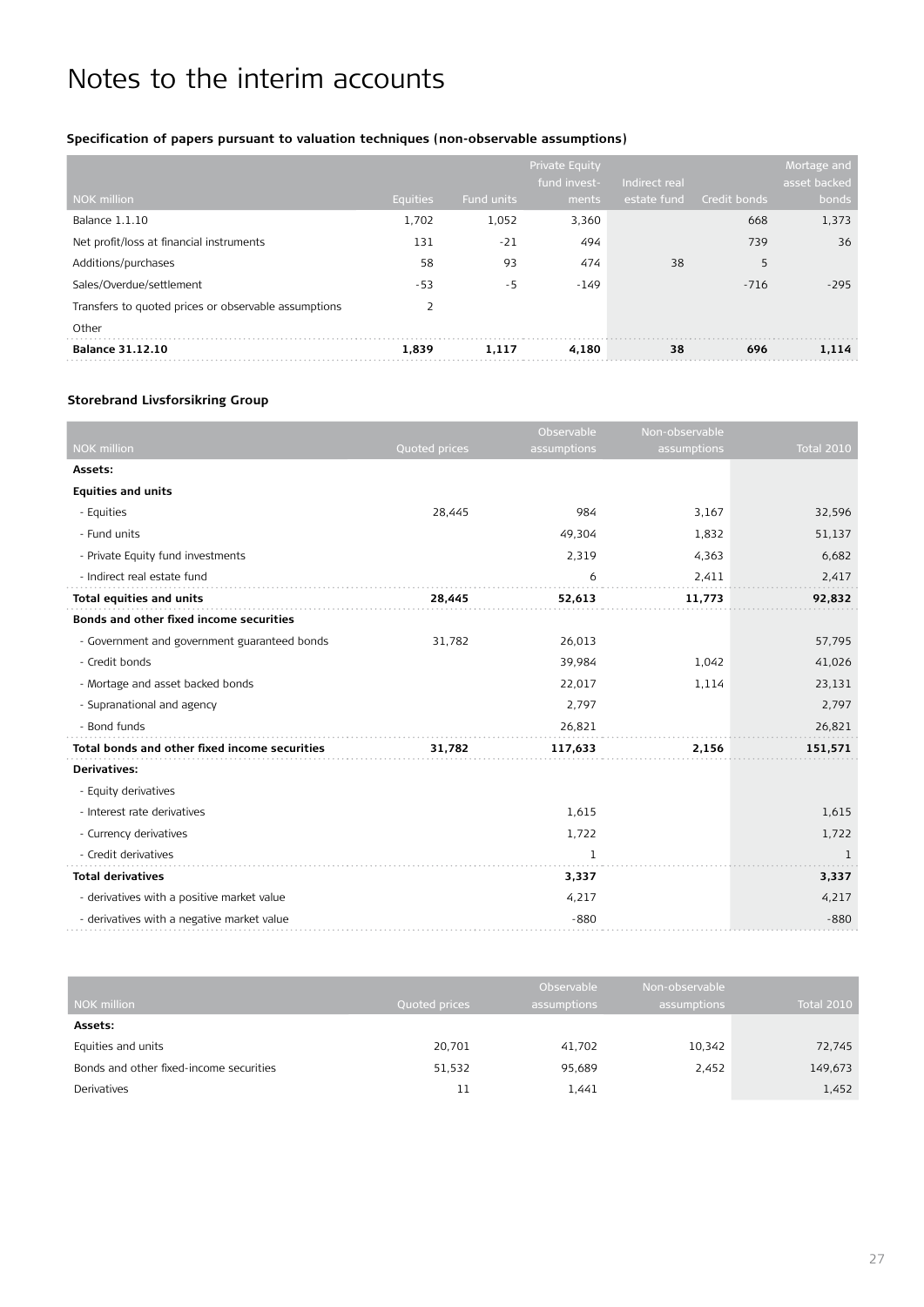#### **Movements between quoted prices and observable assumptions**

|                    | From quoted prices to observable and | From observable assumptions |
|--------------------|--------------------------------------|-----------------------------|
| NOK million        | assumptions                          | to guoted prices            |
| Equities and units | 46                                   | 156                         |

Level 1 encompasses listed equities that over the previous six months have experienced a daily average turnover equivalent to approx. MNOK 20 or more. Movements from level 1 to level 2 reflect reduced sales value in the relevant equities in the last measuring period. On the other hand, movements from level 2 to level 1 indicate increased sales value in the relevant equities in the last measuring period.

### **Specification of papers pursuant to valuation techniques (non-observable assumptions)**

|                                                           |                 |            | <b>Private Equity</b><br>fund invest- | Indirect real |              | Mortage and<br>asset backed |
|-----------------------------------------------------------|-----------------|------------|---------------------------------------|---------------|--------------|-----------------------------|
| NOK million                                               | <b>Equities</b> | Fund units | ments                                 | estate fund   | Credit bonds | bonds                       |
| Balance 1.1.10                                            | 2,923           | 1,612      | 3,360                                 | 2,246         | 973          | 1,373                       |
| Net profit/loss at financial instruments                  | 416             | 348        | 487                                   | $-64$         | 726          | 36                          |
| Additions/purchases                                       | 404             | 160        | 674                                   | 231           | 99           |                             |
| Sales/Overdue/settlement                                  | $-629$          | $-326$     | $-158$                                | $-15$         | $-778$       | $-295$                      |
| Transfers from quoted prices or observable<br>assumptions | 5               |            |                                       |               |              |                             |
| Re-statement differences                                  | 60              | 38         |                                       | 13            | 21           |                             |
| Other                                                     | $-13$           |            |                                       |               |              |                             |
| <b>Balance 31.12.10</b>                                   | 3,167           | 1.832      | 4.363                                 | 2.411         | 1.042        | 1.114                       |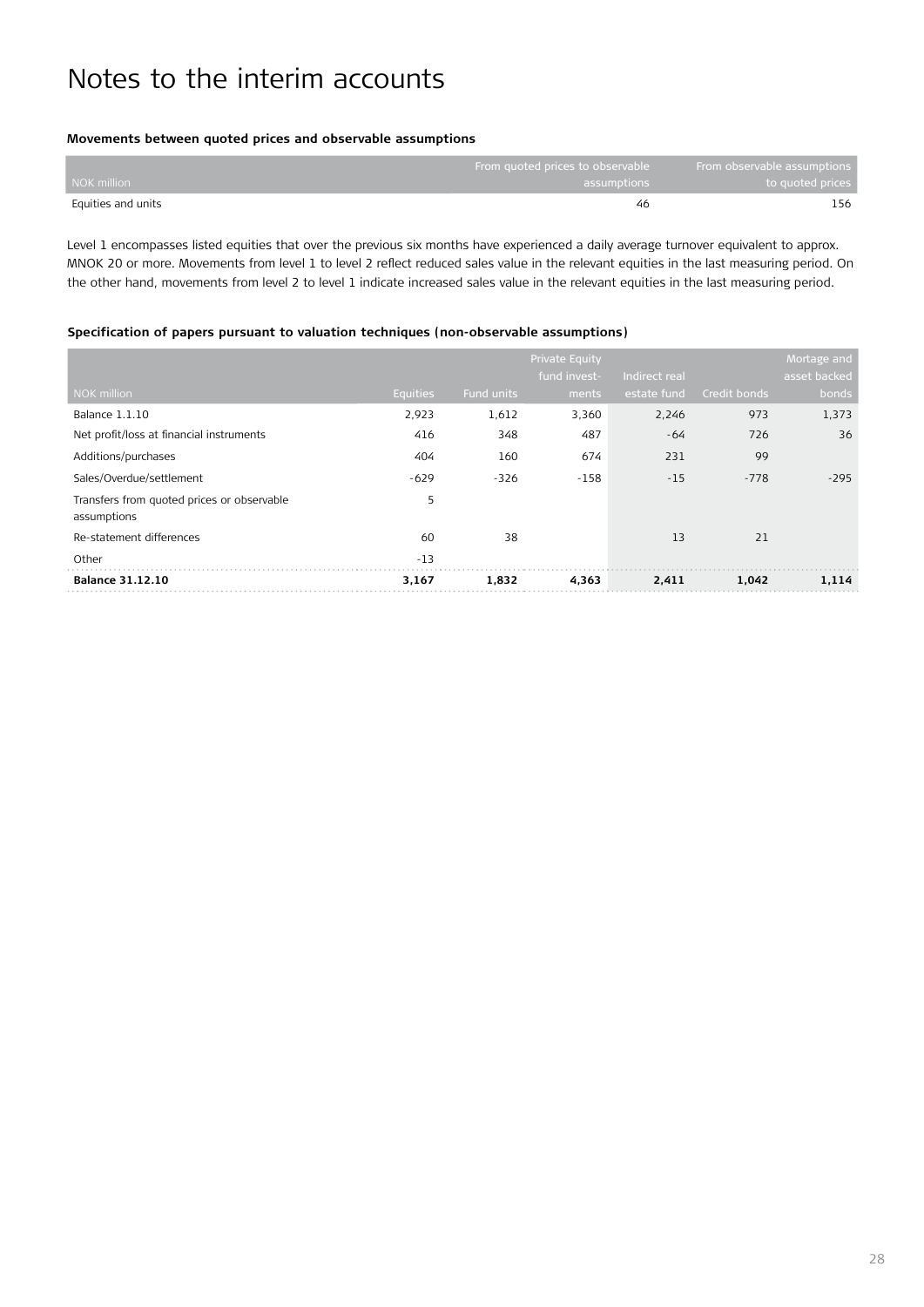## **Note 10: Segment information - analysis of profit and loss by business area**

|                   | Life and Pensions Norway |        | Life and Pensions Sweden |          | Asset mangement |      | Storebrand Livsforsikring<br>Group |          |
|-------------------|--------------------------|--------|--------------------------|----------|-----------------|------|------------------------------------|----------|
|                   | Q <sub>4</sub>           |        | Q4                       |          | Q4              |      | Q <sub>4</sub>                     |          |
| NOK million       | 2010                     | 2009   | 2010                     | 2009     | 2010            | 2009 | 2010                               | 2009     |
| Revenue           | 7.917                    | 6,241  | 2,557                    | 4,695    | 47              | 42   | 10,520                             | 10,977   |
| Profit before tax | 304                      | $-101$ | 124                      | 563      | 14              |      | 442                                | 462      |
| Assets            | 4,546                    | 793    | $-3,906$                 | $-3,312$ | 31              | 14   | 670                                | $-2,505$ |
| Liabilities       | 5,118                    | 818    | $-4,340$                 | $-3,372$ | 93              | 57   | 872                                | $-2.497$ |

|                    | Life and Pensions Norway |         | Life and Pensions Sweden                    |         | Asset mangement     |            | Storebrand Livsforsikring<br>Group |         |
|--------------------|--------------------------|---------|---------------------------------------------|---------|---------------------|------------|------------------------------------|---------|
| NOK million        |                          |         | 31.12.2010 31.12.2009 31.12.2010 31.12.2009 |         | $\sqrt{31.12.2010}$ | 31.12.2009 | 31.12.2010 31.12.2009              |         |
| Revenue            | 31,684                   | 30.348  | 14,907                                      | 16,637  | 194                 | 142        | 46.785                             | 47.127  |
| Profit before tax  | 865                      | 422     | 116                                         | 487     | 86                  | 43         | 1.067                              | 952     |
| Assets             | 206.211                  | 190.806 | 141.025                                     | 127.019 | 199                 | 152        | 347.436                            | 317,977 |
| <b>Liabilities</b> | 196.052                  | 180.546 | 135.644                                     | 122.130 | 167                 | 120        | 331,863                            | 302.796 |

#### **Revenue**

Revenue includes the total premium income including savings premiums and transferred premium reserve from other companies, net financial return and other income.

#### **Life and Pensions Norway**

Storebrand Life Insurance offers a wide range of products within occupational pensions, private pension savings and life insurance to companies, public sector entities and private individuals. Storebrand Life Insurance's branch in Sweden provides occupational pensions products based on Norwegian law in the Swedish market. Includes companies in Storebrand Life Group excluding Storebrand Eiendom, and Storebrand Holding AB.

#### **Life and Pensions Sweden**

Includes companies in SPP Group (Storebrand Holding Group excluding SPP Fonder). SPP offers a wide range of pension solutions to companies, organisations and private individuals in Sweden. SPP holds a particularly strong position in traditional products - policies with guaranteed interest rates - in the Swedish corporate market. BenCo offers via Nordben and Euroben pension products to multinational companies.

#### **Asset management**

Storebrand's asset management activities include the companies Storebrand Eiendom (property management) and SPP Fonder AB (fund management).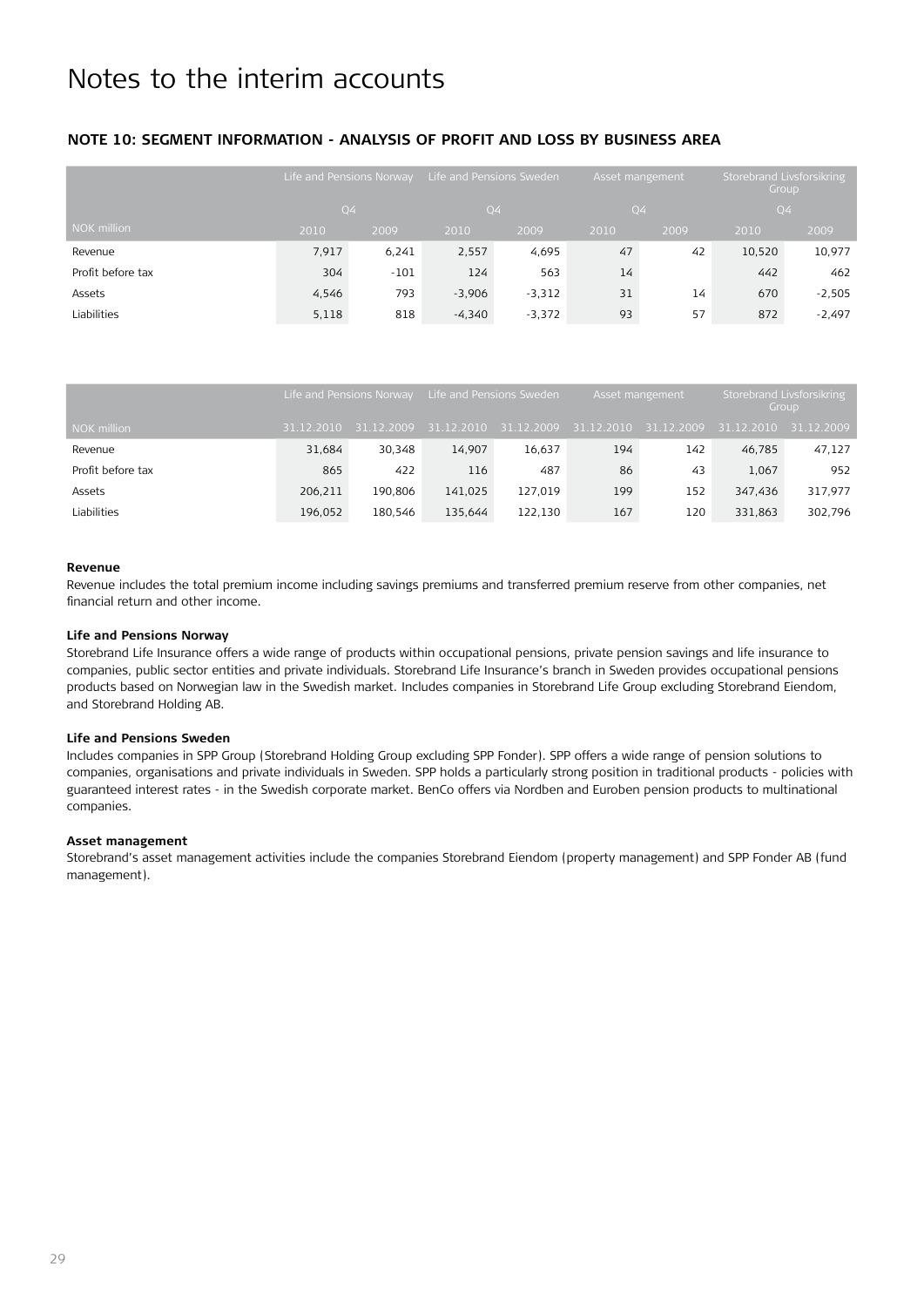## **Note 11 Net income from properties**

|                                                                                                                            | Q <sub>4</sub> |        |        | Year   |
|----------------------------------------------------------------------------------------------------------------------------|----------------|--------|--------|--------|
| <b>NOK</b> million                                                                                                         | 2010           | 2009   | 2010   | 2009   |
| Rent income from properties 1)                                                                                             | 475            | 450    | 1,623  | 1,556  |
| Operating costs (including maintenance and repairs) relating to properties that have<br>provided rent income <sup>2)</sup> | $-123$         | $-101$ | $-337$ | $-299$ |
| Net operating income from properites                                                                                       | 352            | 350    | 1.286  | 1.258  |
| Realised gains and losses                                                                                                  | 15             |        | 15     | 22     |
| Change in fair value of properties                                                                                         | 139            | $-120$ | 154    | -254   |
| Total income from properties                                                                                               | 507            | 229    | 1.455  | 1,025  |
| <sup>1)</sup> Properties for own use                                                                                       | 17             | 24     | 67     | 94     |
| <sup>2)</sup> Properties for own use                                                                                       | $-3$           | -4     | $-12$  | $-18$  |

#### **Changes in value real estate investments**

|                                                                                           | Q <sub>4</sub> |        |        | Year     |
|-------------------------------------------------------------------------------------------|----------------|--------|--------|----------|
| <b>NOK</b> million                                                                        | 2010           | 2009   | 2010   | 2009     |
| Wholly owned property investments - investment properties                                 | 139            | $-120$ | 154    | $-254$   |
| Investment properties in associated companies                                             |                |        |        |          |
| Property equities and units in Norway and Sweden 1)                                       | 18             |        | 96     | $-76$    |
| Property units abroad 1)                                                                  | 46             | $-37$  | 87     | $-974$   |
| Total value changes investment properties                                                 | 203            | $-155$ | 336    | $-1.304$ |
| Wholly owned property investments - Properties for own use                                | $-104$         | 58     | $-104$ | 55       |
| Total value changes property investment                                                   | 100            | $-97$  | 233    | $-1.250$ |
| Realised gains/losses on properities sold                                                 | 16             |        | 16     | 22       |
| <sup>1)</sup> Are in the statement of financial position classified as equities and units |                |        |        |          |

### **Note 12: Properties**

#### **Book value of investment properties in the statement of financial position**

| <b>NOK</b> million            | 2010   | 2009   |
|-------------------------------|--------|--------|
| Carrying amount as per 1 Jan  | 24,160 | 23,000 |
| Supply due to purchases       | 2,503  | 677    |
| Supply due to additions       | 476    | 305    |
| To owner used properties      |        | $-87$  |
| From owner used properties    |        | 1,128  |
| Disposals                     | $-152$ | $-635$ |
| Net write-ups/write-downs     | 50     | $-199$ |
| Exchange rate changes         | 22     | $-28$  |
| Carrying amount as per 31 Dec | 27,059 | 24,160 |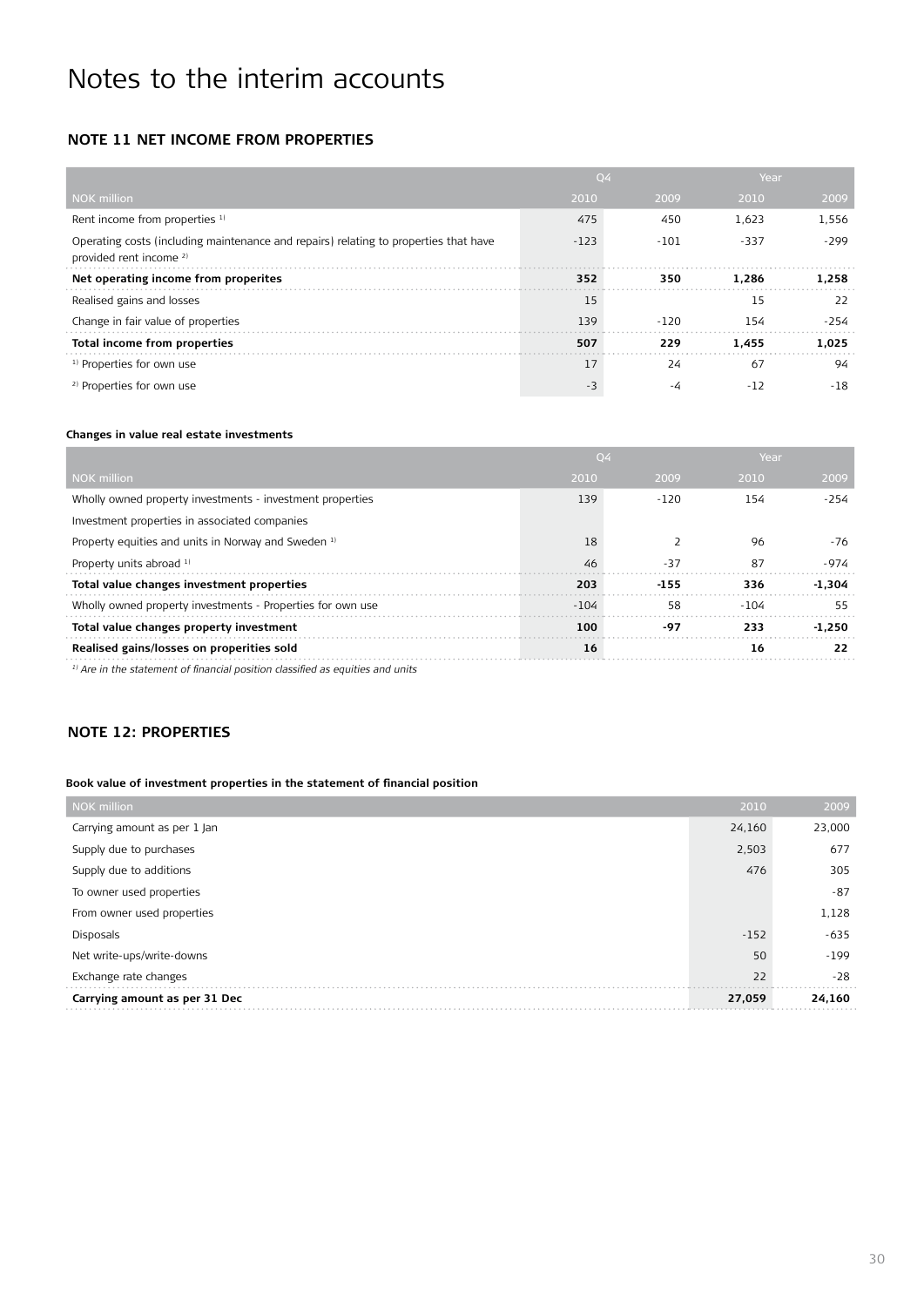#### **Property type**

|                                                      |        |        | 2010          |           |               |  |
|------------------------------------------------------|--------|--------|---------------|-----------|---------------|--|
|                                                      |        |        |               |           |               |  |
|                                                      |        |        | Duration of   |           | Leased        |  |
| <b>NOK million</b>                                   | 2010   | 2009   | lease (years) | m2        | amount in % 1 |  |
| Office buildings (including parking and storage)     |        |        |               |           |               |  |
| Oslo-Vika/Filipstad Brygge                           | 4,930  | 4,685  | 6             | 110,610   | 92            |  |
| Rest of Greater Oslo                                 | 6,180  | 6,161  | 6             | 205,750   | 93            |  |
| Rest of Norway                                       | 3,856  | 1,131  | 7             | 509,790   | 93            |  |
| Shopping centres (including parking and storage)     | 10,656 | 11,180 | 3             | 468,735   | 92            |  |
| Multi-storey car parks                               | 696    | 692    | 6             | 44,085    | 100           |  |
| Office buildings in Sweden                           | 387    |        | 1             | 16,000    | 3             |  |
| Cultural/conference centres and commercial in Sweden | 354    | 311    | 19            | 18,500    | 86            |  |
| <b>Total investment properties</b>                   | 27,059 | 24,160 |               | 1,373,470 |               |  |
| Properties for own use                               | 1,668  | 1,718  | 9             | 50,000    | 91            |  |
| <b>Total properties</b>                              | 28,727 | 25,878 |               | 1,423,470 |               |  |

*1) The leased amount is calculated in relation to floor space..*

#### **Geographical location:**

| NOK million                  | 2010   | 2009   |
|------------------------------|--------|--------|
| Oslo- Vika/Fillipstad Brygge | 5,625  | 5,377  |
| Rest of Greater Oslo         | 7,560  | 8,903  |
| Rest of Norway               | 14,512 | 11,019 |
| Sweden                       | 742    | 311    |
| Other                        | 289    | 268    |
| <b>Total properties</b>      | 28,727 | 25,878 |

A further NOK 450 million was agreed for property purchases in 2010, but the assumption of the risk and final conclusion of contracts will occur in 2011.

NOK 372 million in Storebrand and SEK 1 302 million in SPP has been committed but not drawn on in international real estate funds.

#### **Calculation of fair value for properties**

Investment properties are valued at fair value. Fair value is the amount an asset could be sold for in a transaction at arm's length between well informed, voluntary parties.

The individual required rate of return for the individual investment is used to discount future net cash flows.

The required rate of return is set on the basis of expected future risk free interest and an individually set risk premium. The following, among other things, is taken into account when setting the required rate of return:

- Transactions in the market
- Perceptions in the market
- Lease status (vacancy, tenant's solvency)
- Location
- Standard
- Rent level in relation to market rent
- Value per m2
- All other information about property values, the market and the individual property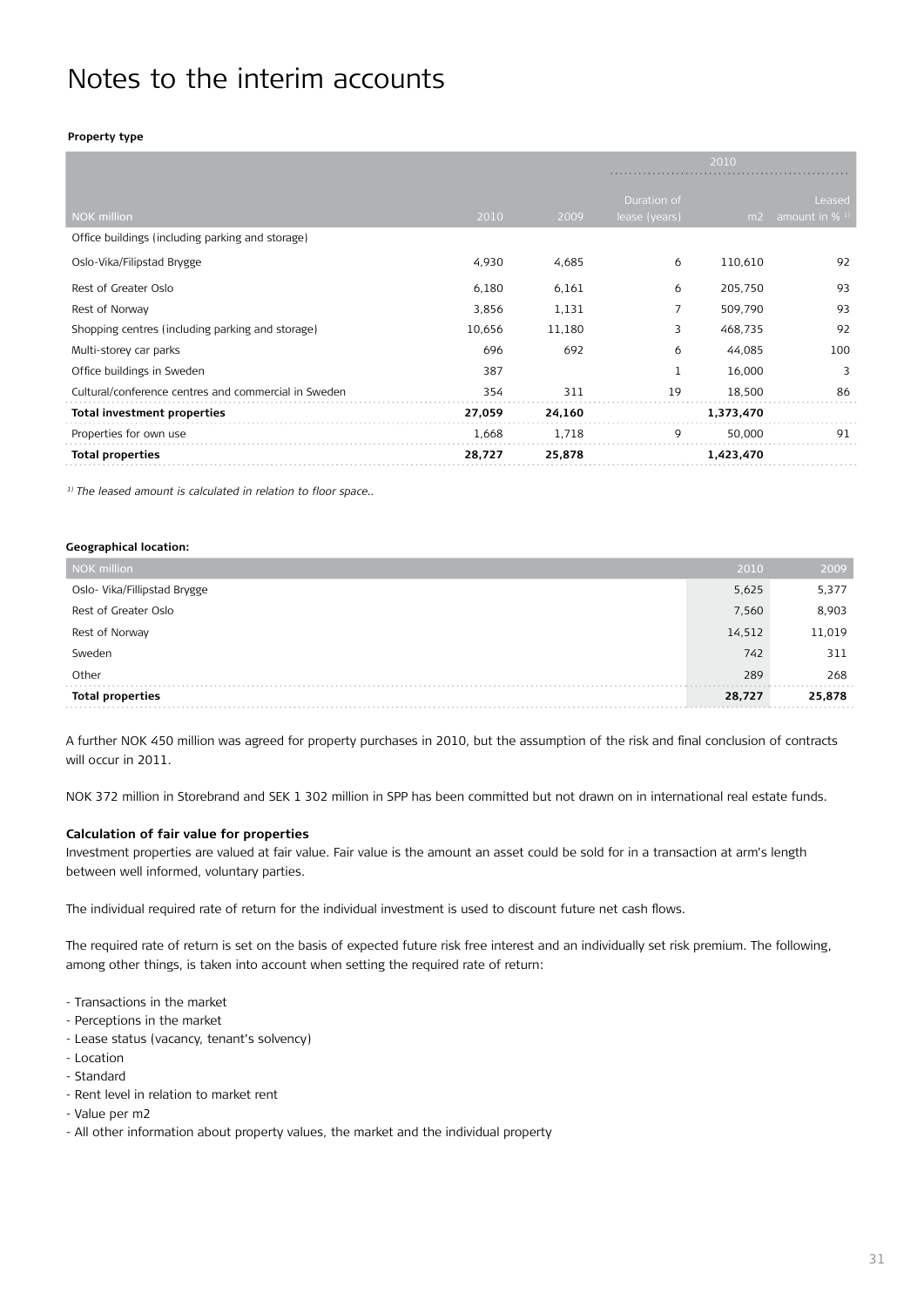The property's market values is assessed on the basis of a long-term income perspective. Office buildings and shopping centres account for a significant proportion of the properties. In the case of office buildings, a future income and costs picture is estimated for the first 10 years, and a final value calculated at the end of that 10 year period, based on market rent and normal operating costs for the property. The net income stream takes into account existing and future reductions in income resulting from vacancy, necessary investments and an assessment of the future development in market rents. In the case of shopping centres, the property's value is calculated based on a market yield. In cases where it is known significant changes will occur to the expected cash flow in later years, this is taken account of in the valuation.

### **External valuations:**

A representative selection of properties is subject to an external valuation. In periods of low activity in the property market when it is difficult to find sales of properties that can be compared with the types of properties Storebrand owns, valuations are obtained from external valuers to verify the values calculated using the internal valuation model. As per 31 December 2010, valuations were obtained for the equivalent of 37 per cent of Storebrand's property portfolio and which represent all the segments described below.

The properties are valued on the basis of the following effective required rate of return (incl. 2.5% inflation):

|                                                   | Required rate of return % |               | Volum    |          |
|---------------------------------------------------|---------------------------|---------------|----------|----------|
| Segment                                           | 31.12.10                  | 31.12.09      | 31.12.10 | 31.12.09 |
| Office buildings (including parking and storage)  |                           |               |          |          |
| - Oslo-Vika/Filipstad Brygge                      | $7.50 - 8.50$             | 7.75-9.25     | 5,625    | 5,377    |
| - Rest of Greater Oslo                            | 8,25-10.00                | 7.75-10.00    | 7,559    | 7,611    |
| - Rest of Norway                                  | 8,75-9,75                 | 8,75-10,00    | 3,856    | 1,131    |
| Shopping centre portfolio                         | $8,00 - 9,25$             | $8.25 - 9.25$ | 10,656   | 11,180   |
| Cultural/conference centres and commercial Sweden | $7.00 - 9.00$             | $7.50 - 9.50$ | 742      | 311      |
| Other                                             |                           |               | 289      | 268      |

#### **Sensitivities**

Valuations are particularly sensitive to changes in the required rate of return and assumed future cash flows. A change of 0.25persent in the required rate of return, where everything else remains the same, would result in a change in value in the real estate portfolio of approx. NOK 931 million, which corresponds to 3.36 persent. Around 25 per cent of the property's cash flow is linked to signed leases. This means that changes in the uncertain parts of the cash flow of 1 per cent result in a 0.75 per cent change in value.

### **Note 13: Contigent liabilities**

|                                                               | Storebrand Livsforsikring AS |          |          | Storebrand Livsforsikring Group |  |
|---------------------------------------------------------------|------------------------------|----------|----------|---------------------------------|--|
| NOK million                                                   | 31.12.10                     | 31.12.09 | 31.12.10 | 31.12.09                        |  |
| Undrawn amounts of committed lending facilities               | 1.794                        | 355      | 1.794    | 355                             |  |
| Uncalled residual liabilities concerning Limitied Partnership | 3,193                        | 3.053    | 5.635    | 4.483                           |  |
| <b>Total contigent liabilities</b>                            | 4.987                        | 3.408    | 7.429    | 4,838                           |  |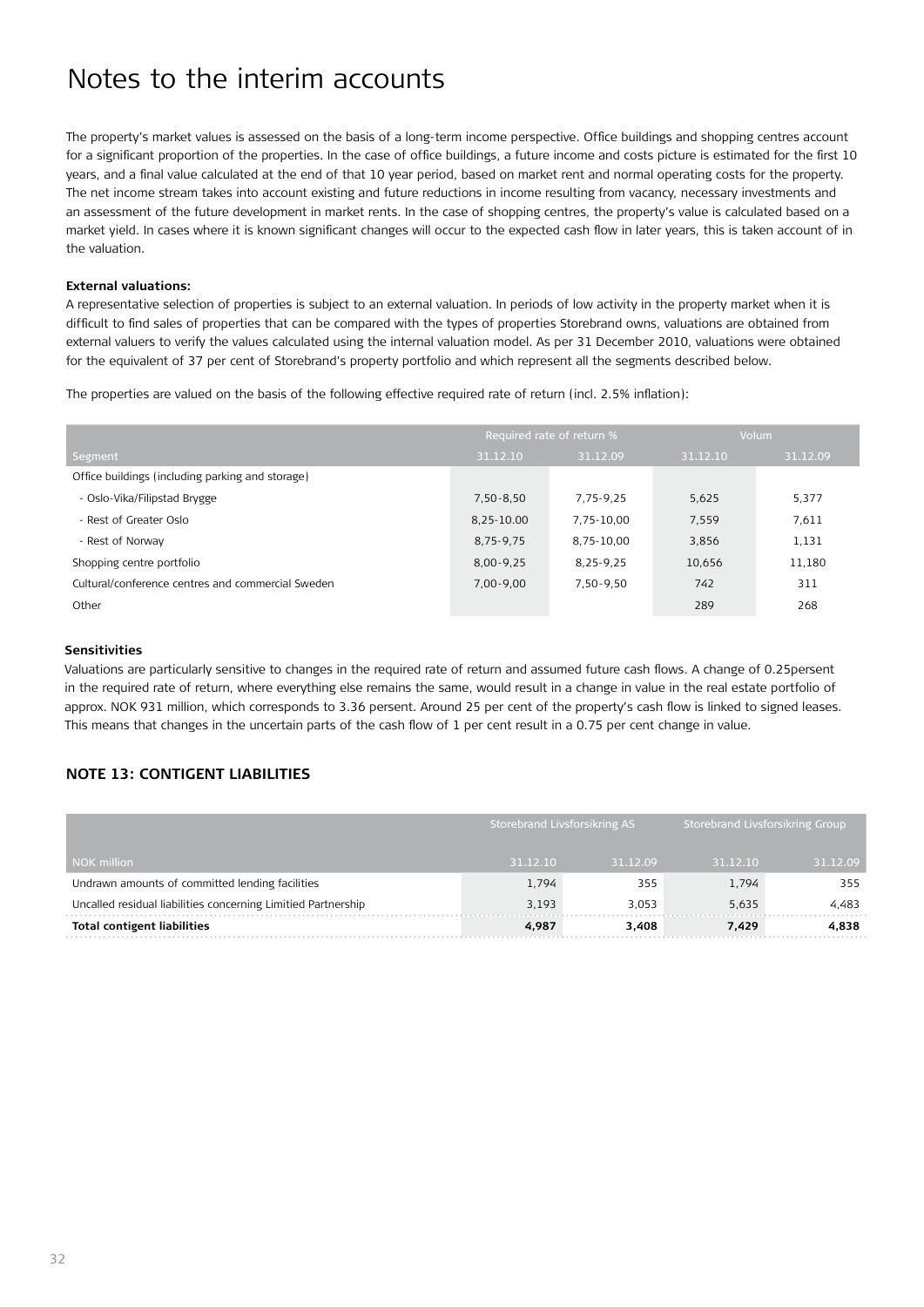## **Note 14: Capital adequacy**

|                                                                           | <b>Storebrand Livsforsikring AS</b> |          | <b>Storebrand Livsforsikring Group</b> |          |
|---------------------------------------------------------------------------|-------------------------------------|----------|----------------------------------------|----------|
| Millioner kroner                                                          | 31.12.10                            | 31.12.09 | 31.12.10                               | 31.12.09 |
| Share capital                                                             | 3,430                               | 3,430    | 3,430                                  | 3,430    |
| Other equity                                                              | 12,632                              | 12,405   | 12,142                                 | 11,750   |
| <b>Equity</b>                                                             | 16,063                              | 15,835   | 15,572                                 | 15,181   |
| Hybrid tier 1 capital                                                     | 1,500                               | 1,486    | 1,500                                  | 1,486    |
| Conditional bonus                                                         |                                     |          | 3,359                                  | 2,755    |
| Goodwill and other intangible assets                                      | $-82$                               | $-48$    | $-6,317$                               | $-6,150$ |
| Risk equalisation fund                                                    | $-287$                              | $-225$   | $-287$                                 | $-225$   |
| Capital adequacy reserve                                                  |                                     |          | -399                                   | -254     |
| Deduction for investments in other financial institutions                 |                                     |          | -44                                    |          |
| Other                                                                     | $-79$                               | $-41$    | 106                                    | $-150$   |
| Core (tier 1) capital                                                     | 17,115                              | 17,008   | 13,492                                 | 12,643   |
| Hybrid tier 1 capital                                                     |                                     |          |                                        |          |
| Perpetual subordinated loan capital                                       | 5,039                               | 5,047    | 5,039                                  | 5,047    |
| Capital adequacy reserve                                                  |                                     |          | $-399$                                 | -254     |
| Deductions for investments in other financial institutions                | $-55$                               |          | -44                                    |          |
| Tier 2 capital                                                            | 4,984                               | 5,047    | 4,597                                  | 4,793    |
| Net primary capital                                                       | 22,100                              | 22,055   | 18,088                                 | 17,435   |
|                                                                           |                                     |          |                                        |          |
| Calculation base by class of risk weighting                               | 216,308                             | 207,786  | 343,228                                | 315,440  |
| Risk weight 0%                                                            | 49,048                              | 52,585   | 87,823                                 | 92,727   |
| Risk weight 10%                                                           | 13,776                              | 9,204    | 30,534                                 | 23,099   |
| Risk weight 20%                                                           | 47,751                              | 47,688   | 62,869                                 | 59,792   |
| Risk weight 35%                                                           |                                     |          |                                        |          |
| Risk weight 50%                                                           | 6,567                               | 6,134    | 9,120                                  | 8,838    |
| Risk weight 100%                                                          | 77,165                              | 74,645   | 96,752                                 | 84,597   |
| Risk weight 150%                                                          | 5,353                               | 4,484    | 6,119                                  | 4,844    |
| Assets held in respect of life insurance contracts with investment choice | 16,648                              | 13,046   | 50,012                                 | 41,543   |
|                                                                           |                                     |          |                                        |          |
| Weighted assets in the balance sheet                                      | 101,392                             | 91,114   | 127,723                                | 110,596  |
| Weighted interest rate and FX contracts                                   | 4,780                               | 5,937    | 7,738                                  | 7,271    |
| Cross holding deduction for shares in other financial institutions        | $-110$                              |          | $-885$                                 | $-509$   |
| Unrealised gains on financial current assets                              | $-1,412$                            | $-22$    | $-1,412$                               | $-22$    |
| Risk weighted calculation base                                            | 104,650                             | 97,029   | 133,164                                | 117,336  |
|                                                                           |                                     |          |                                        |          |
| Capital adequacy ratio                                                    | 21.12%                              | 22.73%   | 13.58%                                 | 14.86%   |
| Core (tier 1) capital ratio                                               | 16.35%                              | 17.53%   | 10.13%                                 | 10.77%   |